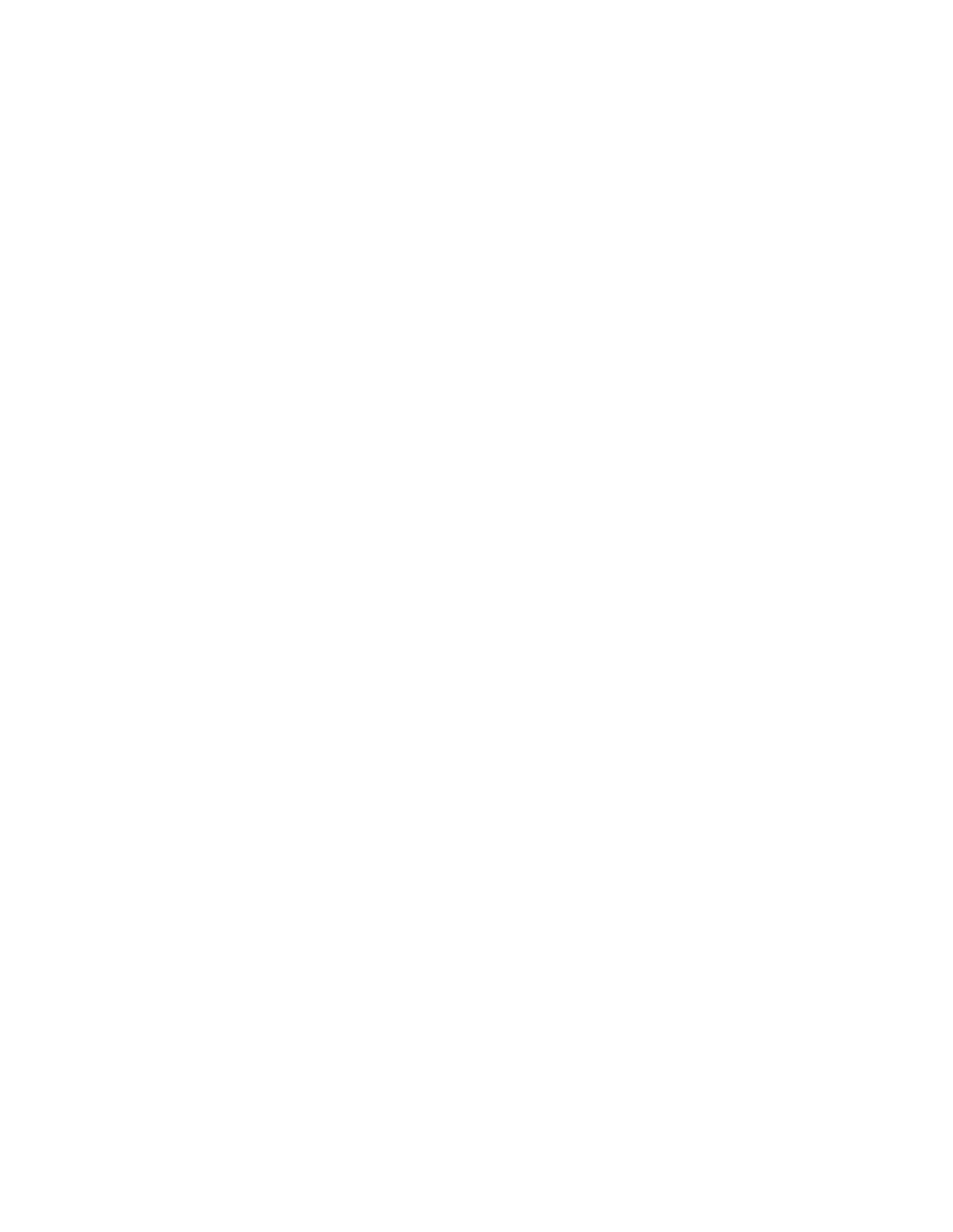# **Yukon Legislative Assembly Whitehorse, Yukon Thursday, November 4, 2021 — 1:00 p.m.**

**Speaker:** I will now call the House to order. We will proceed at this time with prayers.

#### *Prayers*

# **DAILY ROUTINE**

**Speaker:** We will now proceed with the Order Paper. Introduction of visitors.

## **INTRODUCTION OF VISITORS**

**Ms. Clarke:** I have the pleasure of introducing Dr. Patrick Rouble in the gallery today for National Skilled Trade and Technology Week. Dr. Rouble is here joining us today in his capacity as president of the board for SkillsCompétences Canada.

Dr. Rouble is a former MLA for the beautiful Southern Lakes and Cabinet minister. Thank you for coming today, and let us give Dr. Rouble a round of applause.

*Applause*

**Hon. Ms. McLean:** I would also like to welcome, for the tribute that we are doing for National Skilled Trade and Technology Week: Sarah Tomlin, executive director for Skills Canada Yukon; Gerry Quarton, president of Skills Canada Yukon; and, yes, I want to also welcome Dr. Patrick Rouble thank you very much for coming; Dominic Devigne, Skills Canada Yukon national alumni, director, and volunteer thank you for coming; Lorraine McRae, director and volunteer; and Riley Olsen, Skills Canada Yukon program coordinator. Thank you so much for coming today.

*Applause*

**Speaker:** Tributes.

### **TRIBUTES**

# **In recognition of Carbon Monoxide Awareness Week**

**Hon. Mr. Mostyn:** I rise today during Carbon Monoxide Awareness Week to talk about the dangers of this poisonous gas and what Yukoners can do to protect themselves and their families. Carbon monoxide is known as a silent killer because it's a gas that you can't see, smell, or taste. It is produced when we burn fuels such as gas, kerosene, oil, propane, and wood. As temperatures drop and we head into the winter, and we're turning on our heaters and starting to use our woodstoves regularly, it's more important than ever that we know how to keep ourselves and our loved ones safe.

Installation and maintenance of fuel-burning appliances should only be done by a qualified technician who is trained to spot potential issues that could be causing carbon monoxide buildup. A qualified technician will ensure that there is enough fresh air coming into the room containing your fuel-burning appliance and that your system is effectively venting the gas outside. Every fuel-burning heating appliance has the potential to generate dangerous levels of carbon monoxide without any obvious signs of failure. You may have no idea that something is wrong until it's too late. That's why annual maintenance is critical. Add this to your fall to-do list; it could save your life.

The next defence is to make sure that you have working carbon monoxide detectors. In 2013, the Yukon was the first jurisdiction in Canada to mandate that all residences with fuelburning appliances or attached garages have carbon monoxide alarms. A carbon monoxide detector looks like a smoke alarm and is easy to install and maintain. Just follow the manufacturer's instructions. Carbon monoxide alarms or combination smoke alarms must be installed outside all sleeping areas on every level of your home, including the basement. If you are a tenant, it is your landlord's responsibility to install them. Make sure that you test your detectors once a month, change the batteries annually, and replace your detector when required.

Mr. Speaker, it's also important to know the warning signs and recognize the symptoms of carbon monoxide exposure. These symptoms include: headaches, nausea, dizziness, breathlessness, confusion, hallucinations, and unconsciousness. If you ever feel like this might be happening to you, get outside and call 911.

Carbon monoxide safety and prevention is a priority, not only during this week, but all year-round. During this week, we encourage you to test your alarms and to do so once a month, change the batteries every year, and practise your escape plan with your family. Just a few minutes of time and attention could save lives. You can find more information about carbon monoxide safety online at yukon.ca and on Protective Services' Facebook page.

*Applause*

**Ms. Clarke:** I rise on behalf of the Yukon Party and the NDP caucuses to recognize November 1 to 7 as Carbon Monoxide Awareness Week. Carbon monoxide is an invisible gas. It is odourless, tasteless, and can poison the body quickly or over long periods of time, depending on concentration, ventilation, and other factors. The gas can be produced by appliances such as furnaces, stoves, water heaters, generators, and many other sources.

Carbon monoxide alarms will sound when the gas is detected. This is the only warning that you will have if there is a leak in your home. Appliances should be inspected yearly to ensure that there is no buildup of gas or leaks.

It is cold and flu season and, coupled with COVID-19, people are monitoring closely for symptoms. What many don't know is that the symptoms of exposure to carbon monoxide are similar in nature to the flu. Headaches, nausea, breathlessness, and dizziness are all things to watch for. Loss of consciousness can happen quickly, whether you are asleep or awake, which is why alarms are so important to have in your home. Have peace of mind in knowing that your symptoms are not due to carbon monoxide. Ensure that there is an alarm at least on every level of your home, and test them regularly.

Our communities have experienced loss from carbon monoxide. We know how much it hurts to lose community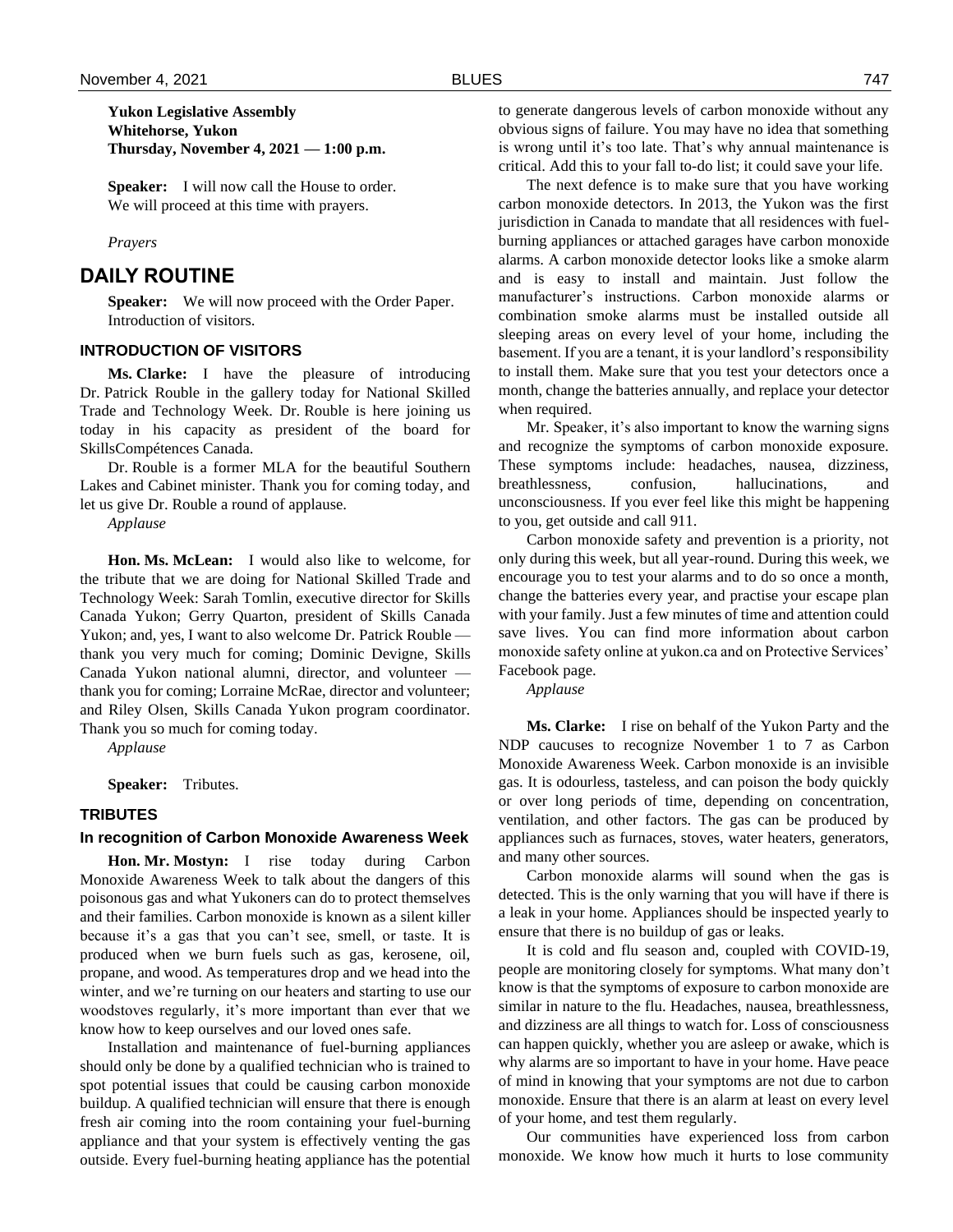members, loved ones, friends, students, and peers. It is incredibly hard for such a tight-knit territory to lose people, knowing that their loss was preventable. I urge everyone to take the time to have your furnaces and other gas appliances checked by a certified technician. Check your chimneys and vents for ice buildup in the winter and make sure that you have working carbon monoxide detectors in your homes.

*Applause*

# **In recognition of National Skilled Trade and Technology Week**

**Hon. Ms. McLean:** I rise on behalf of the Yukon Liberal government to pay tribute and recognition to National Skilled Trade and Technology Week.

National Skilled Trade and Technology Week runs from October 31 to November 6 this year. It is a time to promote and raise awareness of the many career opportunities in skilled trades and technologies in Canada. Skilled trades continue to be a crucial pillar in the continued success of the Canadian economy. We do not recognize these professions as often as we should, as Yukoners who are in these positions are the ones who maintain and enable our communities to move forward.

Very few young Canadians realize just how diverse the trades are, with a preconceived notion that trades are limited to carpentry, electrical and plumbing. National Skilled Trade and Technology Week and Skills Canada are working toward to debunking that notion by raising awareness and promoting the many professions that fall under the trades.

This year, Skills Canada hosted a virtual career exploration event that took place this week on November 2. Industry leaders, such as HGTV's Sebastian Clovis and Siobhan Detkavich from *Top Chef Canada*, spoke to youth across the country, challenging misconceptions and speaking to best practices for youth who are interested in pursuing a career in the trades.

I want to take the time to thank the many people who support Yukon students to explore careers within skilled trades and technologies. To the organizations that share information and promote open conversations about trades and technology, thank you. Thank you to Yukon University, which is offering accessible opportunities and introductions to the trades. Thank you to Yukon Women in Trades and Technology for providing our youth with hands-on experience, mentorship, and strong encouragement every step of the way. I cannot forget about our Department of Education's apprenticeship and trades certification staff. Your efforts are recognized and very much appreciated.

Finally, I wish to congratulate the 44 Yukon apprenticeship graduates who received their certificates this year. I wish you all success in your new careers. Let's all remember to thank our local tradespeople within our communities for making our lives better through their hard work, creativity, innovation, and passion. From all of us on this side of the House, thank you very much.

*Applause*

**Ms. Van Bibber:** I rise on behalf of the Yukon Party Official Opposition to recognize October 31 to November 6 as National Skilled Trade and Technology Week. The theme this year is "Creativity and Innovation".

We pay tribute to the contributions made by those working in the trades and technology sectors. This week showcases the many opportunities available to youth in these important career paths. To celebrate, Skills Canada Yukon is hosting a number of events to give youth access to explore the trades by offering hands-on learning opportunities and also by offering engaging workshops and clubs to pique the interest in trades and technology.

SkillsCompétences Canada reports that over 700,000 skilled workers will be retiring by the year 2029. This will create a shortage of skilled workers in jobs that may not be filled due to the lack of students gaining trades and technology experience. This year, the stress is on the incredible importance of building a strong workforce and highlighting the benefits of pursuing the path from training, apprenticeship, and working toward a red seal.

There are 56 red seal trades in Canada: automotive; aircraft mechanics; appliance service technicians; construction trades, such as electrical, plumbing, and carpentry; culinary skills; and the list goes on. Add in all the directions that a career could take in the technology sector, and I would say that our youth have a varied and wide selection and a lot of opportunity to find something that they would love to do as a career.

We would like to recognize and thank Skills Canada Yukon and Yukon Women in Trades and Technology for the work that each organization does to promote opportunities in the Yukon. They provide awareness, information, hands-on training, and support to many. Programming opportunities, workshops, and events are held throughout the year and offer many introductions and openings to explore career options.

Thank you to everyone who worked to support and highlight the trades and technology sectors, and thanks to those who have chosen to make the trades a career and who encourage and pass on their skills to the next generation of skilled tradespeople.

*Applause*

**Ms. White:** On behalf of the Yukon NDP and as a ticketed tradesperson, I stand in celebration of this year's National Skilled Trade and Technology Week. The world as we know it wouldn't exist without folks in the trades and technology fields. The pandemic has taught us all just how important a career in a skilled trade or the technology sector really is, and this year's theme brings that idea home while focusing on creativity and innovation. The Yukon has made leaps and bounds in the arena of skilled trades and technology since I was young. Organizations like SkillsCompétences Canada Yukon and Yukon Women in Trades and Technology have sprouted, grown, and expanded, and through their outreach and hands-on approach, they are opening doors for Yukon youth toward exciting careers.

Skills Canada Yukon provides youth with hands-on opportunities by offering fun and engaging workshops and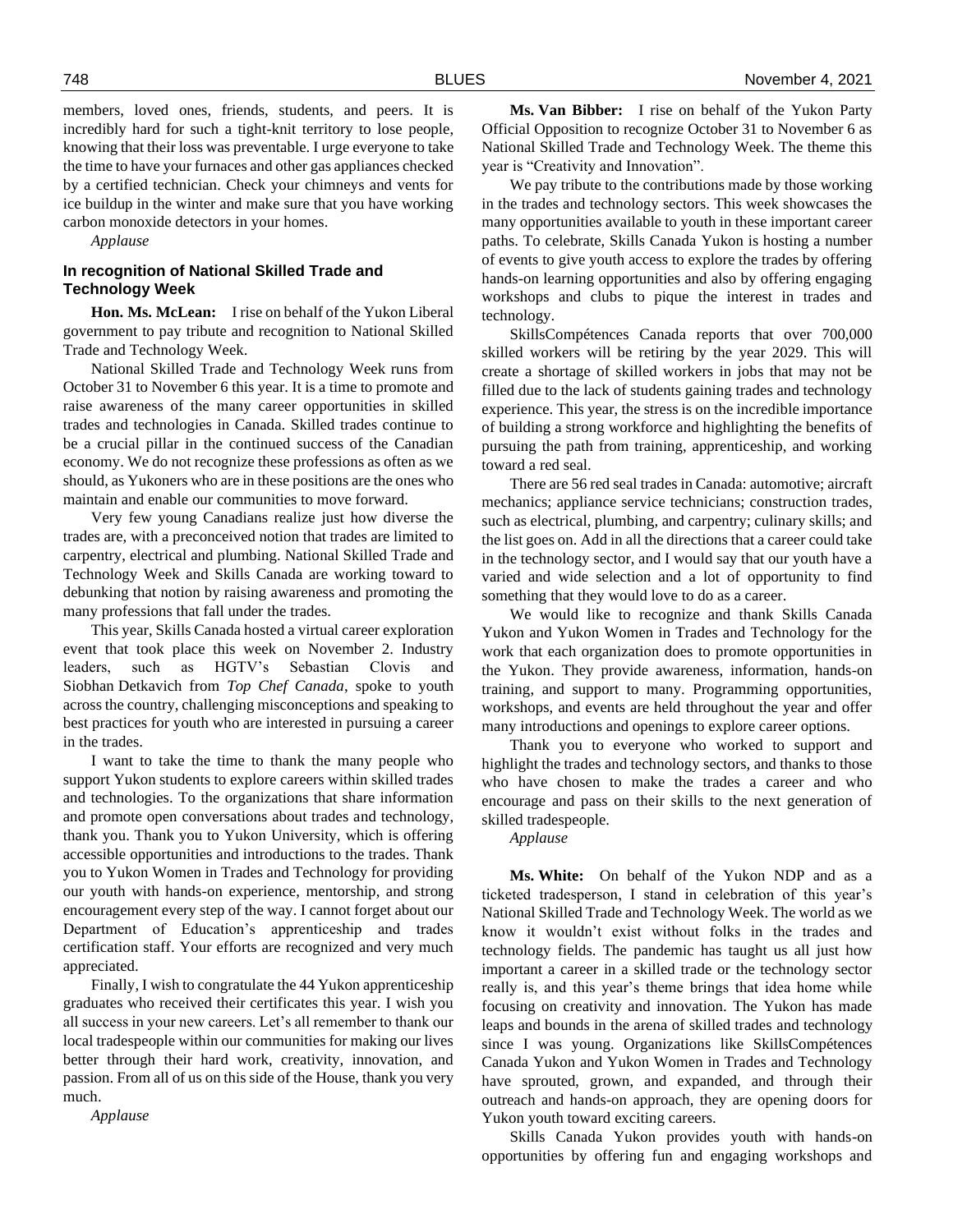skills clubs in trades and technology areas. Some events that they are facilitating this week are taking place across the Yukon: a virtual animation contest, the construction of bird houses with students at Jack Hulland Elementary School, a cooking workshop in partnership with Iron Women, and travelling to Mayo to deliver an animation with a Skills Canada Yukon alumnus.

Mr. Speaker, in Canada's future economy, the skilled trades and technology sectors are going to matter more than ever, and it is a good thing that in Yukon, with the hands-on mentorship of SkillsCompétences Yukon and Yukon Women in Trades and Technology, we are well on our way to that future.

*Applause*

# **TABLING RETURNS AND DOCUMENTS**

**Speaker:** The Chair has for tabling the 2020-21 annual report of the Yukon Child and Youth Advocate office.

Are there any other returns or documents for tabling?

**Hon. Ms. McLean:** I have for tabling a letter to the Member for Watson Lake. Yesterday, the Member for Watson Lake made reference to a letter that she had written on July 21 and had suggested that I had ignored it for 105 days. I did respond in August, and I am tabling that letter today.

#### **Speaker's statement**

**Speaker:** When tabling documents, the member can give dates and a brief description.

**Hon. Ms. McLean:** Thank you, Mr. Speaker. I also have for tabling the reply and further notice of re-sending this letter to the member today.

**Speaker:** Are there any reports of committees? Are there any petitions to be presented? Are there any bills to be introduced? Are there any notices of motions?

### **NOTICES OF MOTIONS**

**Mr. Cathers:** I rise today to give notice of the following motion:

THAT this House urges the Minister of Health and Social Services to explain why her government is providing Yukon Hospital Corporation with just \$85.76 million in funding this year, according to her own statement during Question Period on November 2, when the actual hospital expenses for last fiscal year were \$103.6 million, according to the Yukon Hospital Corporation annual report that the minister tabled in the Assembly.

**Ms. Van Bibber:** I rise to give notice of the following motion:

THAT this House urges the Minister of Education to work with the Jack Hulland school community to host a public meeting before the end of November in order to discuss

solutions for the increased acts of violence, bullying, and vandalism that are happening at the school.

**Ms. Blake:** I rise to give notice of the following motion: THAT this House urges the Government of Yukon to expand the scope of children's disability services to include equal financial support for parents and/or guardians who are full-time caregivers to a child or children with a disability.

**Ms. White:** I rise to give notice of the following motion: THAT this House urges the Government of Yukon to listen to health care and addictions experts by urgently implementing a managed alcohol program in the Yukon.

I also give notice of the following motion:

THAT this House urges the Government of Yukon to provide local, consistent, and long-term mental health services accessible and available to all residents of Faro.

I also give notice of the following motion:

THAT this House urges the Government of Yukon to communicate the details of the COVID-19 vaccine mandate to Yukon non-governmental organizations by November 10, 2021.

I also give notice of the following motion:

THAT this House urges the Government of Yukon to communicate the details of the COVID-19 vaccine mandate to Yukon businesses by November 10, 2021.

**Speaker:** Is there a statement by a minister?

# **MINISTERIAL STATEMENT**

### **Tr'ondëk Hwëch'in youth centre**

**Hon. Mr. Mostyn:** Last week, the Tr'ondëk Hwëch'in First Nation held an opening ceremony for their new youth centre, or young people house. The 3,000-square-foot building was designed specifically to meet the needs of youth in Dawson City. It includes a movie room, a space for workshops and meetings, and a full kitchen to support the Jordan's Principle food program.

The new centre will give local youth and young adults in Dawson the tools, space, and programming that will help them pursue traditional activities, education, and opportunities for development. We are proud to support facilities and wellrounded programming like this that help Yukoners live healthy, culturally fulfilling lives.

As most members of this House will recall, this project was highlighted in the Premier's Budget Address earlier this year.

Mr. Speaker, facilities like this are so important to the growth, health, and well-being of our communities. Dawson City has many venues for adults to socialize, but options are limited for younger residents. The new Dawson youth centre is providing a safe and healthy space for the youth of the town.

Design and construction of the new youth centre was funded through a partnership between the Yukon government, the Government of Canada, and the Tr'ondëk Hwëch'in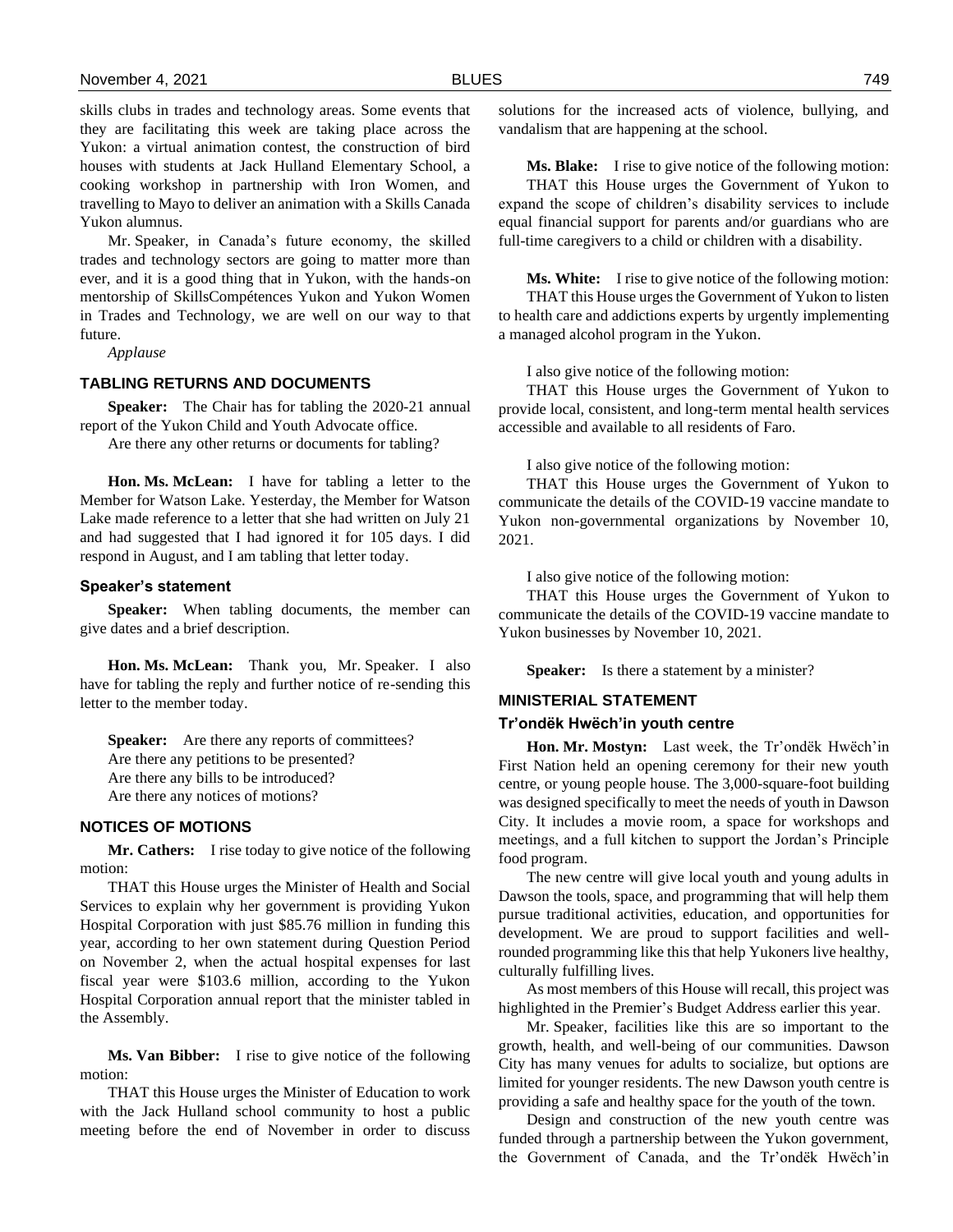through the Investing in Canada infrastructure program. We have provided nearly \$500,000 for this project. While government funding was critical to ensure that the facility was built, the capital funding did not cover the cost of all the materials and supplies needed to bring the new youth centre to life. The Tr'ondëk Hwëch'in First Nation stepped up to fill the gaps by engaging the community and raising funds to help turn this building into a welcoming centre for the community's youth.

I would also like to acknowledge the work and commitment of the leaders and staff of the Tr'ondëk Hwëch'in First Nation government. Investing in our youth is one of the most important and smart decisions that leaders can make. This is just one of the many investments that the Yukon government is making in community infrastructure that helps to build a stronger foundation for our communities.

Again, I would like to congratulate the Tr'ondëk Hwëch'in First Nation on the completion of the new youth centre and to thank them for working in partnership to support youth in their community.

**Ms. McLeod:** Mr. Speaker, thank you for this opportunity to reply to this ministerial statement.

I think we can all agree that giving youth the proper tools for success will ensure a better future for everyone. That's why the Official Opposition is pleased to hear that the new Tr'ondëk Hwëch'in youth centre opened for Dawson youth.

I understand that the building itself was designed specifically for Dawson area youth and contains a full kitchen to house a Jordan's Principle food program. I am happy that the centre will have such a food program, as no child deserves to go hungry.

I would also like to thank the Tr'ondëk Hwëch'in First Nation and the Dawson community for stepping up and ensuring that the new centre was outfitted properly for youth. Our congratulations to the Tr'ondëk Hwëch'in First Nation, the Dawson area community, and all who were involved in making this youth centre a reality.

I hope that with this successful project, the government will work with additional Yukoners about what they would like to see in their communities. Perhaps the minister could update us on other Yukon First Nations and communities that the government has approached about building youth centres.

**Ms. Blake:** The Yukon NDP are excited to hear about the new youth space for young people in Dawson. This space came to life because of the leadership and hard work of the Tr'ondëk Hwëch'in First Nation. Time and time again, it is Yukon First Nations that lead the way in prioritizing and uplifting youth. For generations, we have known that issues upstream affect our entire lives. It's why we are so focused on our youth. It is only very recently that political leaders have listened. I am so glad to see that this investment was made.

Young Yukoners today face many challenges that may have been foreign to us when we were in our youth. This space is a huge success for Dawson City; it is a space by and for youth. They can be among peers and support workers whom they trust in a space that they feel ownership in.

I've always believed in ensuring the safety and well-being of our youth in the territory as they are our future leaders. For youth in rural communities, safe spaces like this create a sense of belonging and purpose. The Young People House is an example of the power of public space.

While the minister stated that Dawson has lots of social venues for adults, he forgot to mention that most of these social spaces also cost money. Bars, restaurants, the casino, and stores all require payment to spend time in. To access a social space, you usually need cash to enter and stay. Having a free community space with things to do and peers to spend time with is invaluable. I hope that more spaces like this continue to open up.

When we devote land and buildings to public space over private developers, it protects the community. It helps everyone. Efforts should be placed in other rural communities to develop youth spaces like this. The Young People House will benefit the entire community of Dawson.

Congratulations to the Tr'ondëk Hwëch'in First Nation and their youth for their hard work and the opening of their well-deserved centre.

**Hon. Mr. Mostyn:** I want to thank the members opposite who responded to this ministerial statement this afternoon in solidarity and agreement as to what a great space this is. I do agree with the Member for Vuntut Gwitchin that public spaces for the public that can be readily accessed without any cost are very important. I am glad that we are contributing to the public commons with this announcement today. I look forward to building more.

I will say to the Member for Watson Lake that the Investing in Canada infrastructure fund projects were determined by the communities themselves, so hats off to the community of Dawson City and the Tr'ondëk Hwëch'in, who came forward with this proposal that we then submitted to the proper infrastructure funding and got the project built. This is the same process that any community in the territory can do. We welcome their suggestions.

Investing in community infrastructure that brings Yukoners together to learn, share, and grow creates stronger communities, better outcomes for families, and an opportunity to impact Yukoners for generations — to the Member for Vuntut Gwitchin's point. The Young People House is a great example of how investments in shared community facilities do just that. Dawson youth now have a place where they can join their peers, create new lifelong friendships in their community, and have a positive environment that promotes learning and growth. This is the type of investment that changes the community now and impacts future generations of Dawsonites.

Our government is focused on continuing to invest in community infrastructure to build stronger communities and improve the life of Yukoners across the territory. Another example of an investment like this which is having a direct impact on a community is the upgrades to the Mayo aerodrome. In 2019, our government started working with community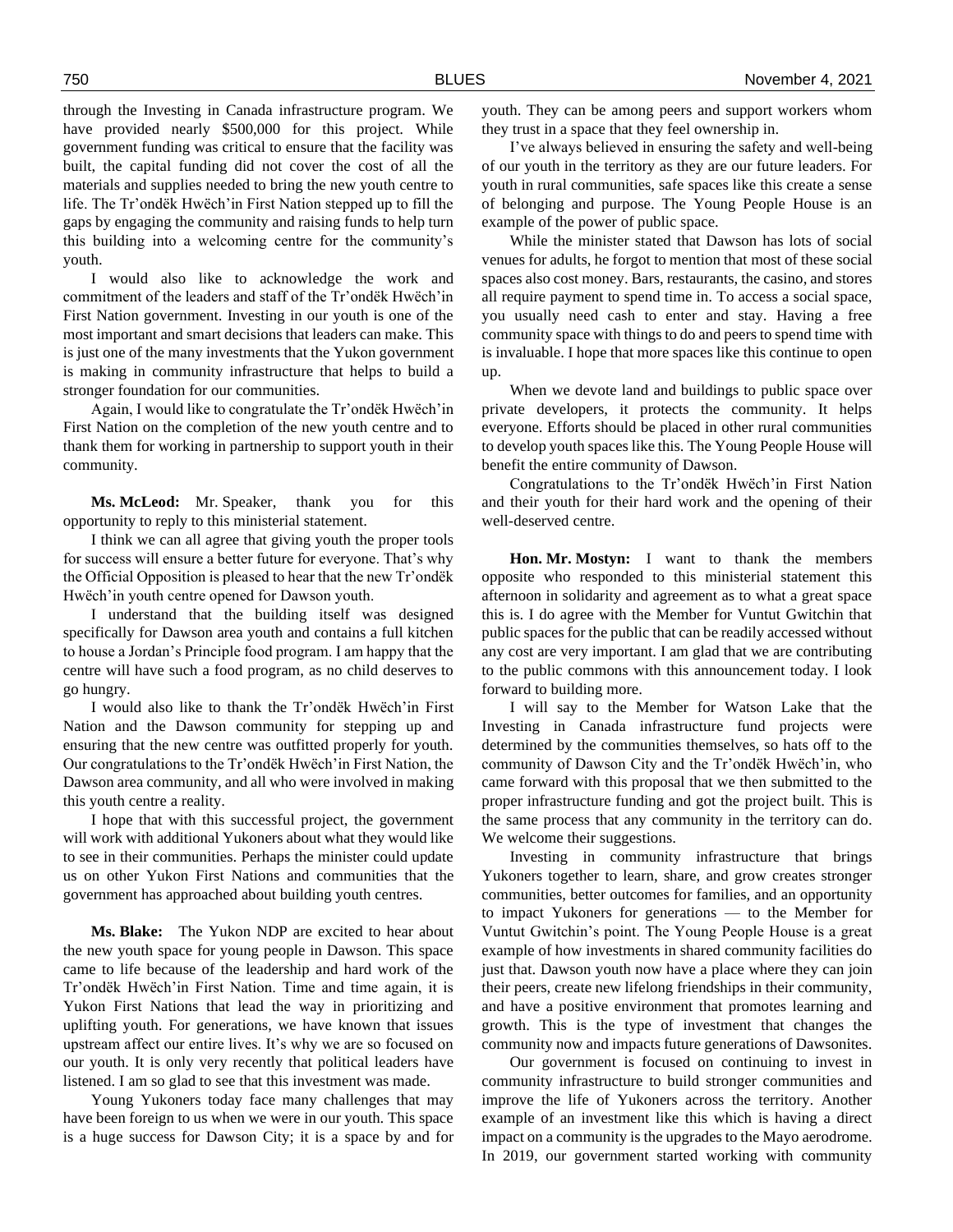partners to make extensive upgrades to the Mayo aerodrome, including rehabilitating the runway, building new maintenance equipment, and installing energy-efficient airfield lighting. This made a huge impact in the community of Mayo. With these additional upgrades, residents in Mayo and surrounding communities can now access commercial flights directly from their home. For a rural community such as Mayo, this allows residents to easily access reliable and fast travel to other parts of the Yukon, Canada, and the world. That makes a big difference in the lives of Mayo residents and those in the surrounding communities.

Our government continues to make strategic investments to build healthy, vibrant, sustainable communities. We have allocated more than \$10 million for the new health and wellness centre in Old Crow. The new centre will be the first of its kind in the Yukon, providing both health and social services with a collaborative care model.

These are just some of the examples of community projects that we are investing in that have strengthened Yukon communities and, in turn, have strengthened opportunities for Yukoners. I could name a dozen others in communities across the territory.

Every Yukoner deserves to have an opportunity to succeed, and it is through our communities that those opportunities are created. We will continue to work to make strategic investments in Yukon communities across the territory that make real impacts in the lives of Yukoners. Thank you very much for your time this afternoon, Mr. Speaker.

**Speaker:** This then brings us to Question Period.

#### **QUESTION PERIOD**

#### **Question re: Whitehorse emergency shelter**

**Ms. Van Bibber:** In December 2018, the Yukon government made the decision to take over the Centre of Hope shelter facility. The former Liberal minister told the *Yukon News* that she hoped the centre would become more than just a shelter and that it should become a place where people can gather. Since then, government has made a number of policy and physical changes to the operation. The result of all those changes have been an uptick in security and safety challenges for surrounding businesses in the area. Businesses in the area have experienced property damage and inappropriate behaviour in, or directly in front of, their businesses.

Does the current Minister of Health and Social Services recognize that changes that the former minister made to the operation of the emergency shelter have had negative impacts on businesses in the area?

**Hon. Ms. McPhee:** I appreciate the question from the member opposite. I am pleased to share that we have implemented most of the recommendations from the 2020-21 community safety plan, including those related to ensuring the safety of shelter clients, drop-in guests, and staff and enhancing the shelter's strategic operational governance.

Developing this community safety plan included bringing together government and community partners identified as key service providers or groups directly impacted by the shelter's operations. That includes local businesses, residents who live downtown, and all who are impacted by  $-$  or consider being impacted by — the shelter's operations.

We continue to explore options that support creating a safe and harmonious community for shelter clients, for the neighbouring residents, and for businesses. Our goal is to increase access to culturally appropriate and trauma-informed supports and services to increase wellness for our community members who use the shelter.

**Ms. Van Bibber:** We have seen the implications of the changes that the Liberal government made to the operations of the shelter start to spill over.

Just last week, a long-time Yukon coffee shop announced that it is closing. When asked about the impact of the proximity to the shelter on the decision to close, the owner told CBC this — and I quote: "The difficulty is that there are behaviours that spill out of the shelter that are completely uncontrolled and they're a block and a half away" — not even a block away — "And YG refuses to do anything about security. So, it's left to individual business owners, and it's ramped up pretty hard since the shelter went no barriers."

Will the minister agree to review the operations of the emergency shelter and consult with businesses that have been affected by the changes in policy that have occurred since the Liberals took control of this facility?

**Hon. Ms. McPhee:** Our government has established an agreement with the Council of Yukon First Nations to develop a program to enhance safety in the shelter's vicinity and to strengthen cultural programming within the shelter. That is a key operational plan, absolutely forward-looking, working with our partners. We continue to collaborate with community agencies and NGO partners to support a low-barrier, traumainformed, culturally appropriate, and housing-focused shelter, assisting shelter users with their wellness and their personal goals.

**Ms. Van Bibber:** The Salvation Army operated the shelter in the same area for decades. While there were some issues, there was nothing like what has happened since the Liberals took over this facility in 2019. The changes that have been made by the Liberal government have directly resulted in negative impacts on surrounding businesses. Some businesses have put up security bars on their windows; others have had to construct other security measures. The shelter has been cited as a contributing factor by at least one long-time business that has decided to close its doors.

Will the minister acknowledge the impact that the decisions of a former minister have had on the surrounding businesses and agree to meet with affected businesses to consider changes in the way that the emergency shelter is operated?

**Hon. Ms. McPhee:** I think that it's worth reminding Yukoners of a couple of things that I might correct in that preamble to this question. One is that the location for the current shelter was chosen by the former government — the Yukon Party government. It was identified as an appropriate location, and it was built without any plan whatsoever to operate it.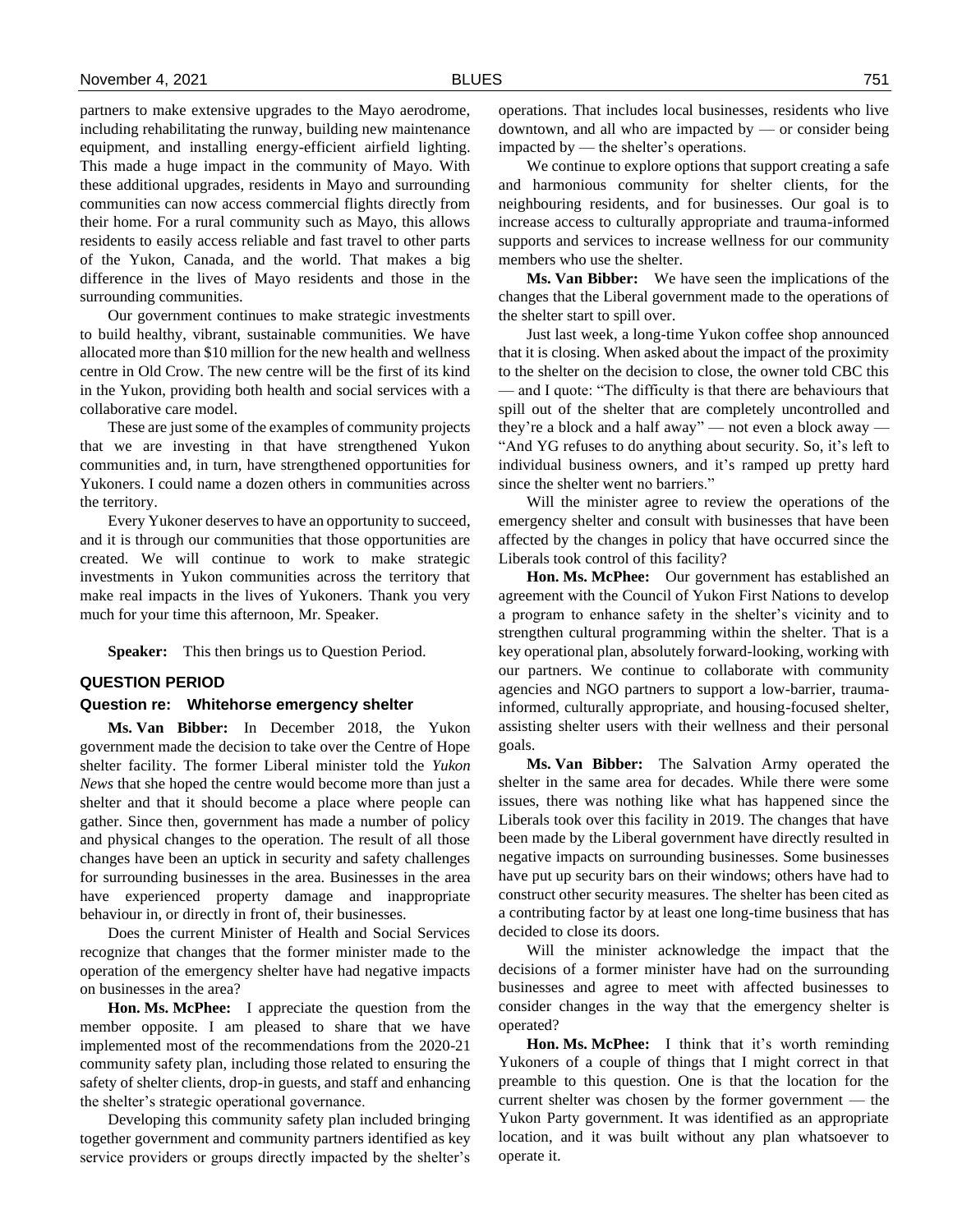The reference to the former Salvation Army is a shift absolutely — by our government because, as I've said, we're looking for low-barrier, trauma-informed care and opportunities for Yukoners.

With respect to the local business that has been referenced, I too heard that interview, and it was certainly not the driving decision — or indicated as the driving decision — for that businessowner.

Mr. Speaker, we continue to collaborate with the community within the shelter and community agencies and NGO partners to support a low-barrier, trauma-informed, culturally appropriate, and housing-focused shelter, which was absolutely not the case for the previous government. We have shifted, and I am pleased that we have.

# **Question re: Carbon tax exemptions for home heating**

**Mr. Hassard:** Mr. Speaker, the Yukon is on the brink of an energy crisis. As the territory grows, demands on our energy are increasing. Due to poor planning by the Liberal government, there is no solution on the horizon.

The growing population of the territory is putting a huge strain on our electrical grid. There is a real potential — if one of our generation stations were to malfunction, we would be in a scenario where we do not have enough electricity to meet demand. The proposed Atlin hydro expansion is only projected to be completed in 2024, according to the Yukon Energy Corporation.

Mr. Speaker, what is the government's plan to meet our energy demands in the short term?

**Hon. Mr. Streicker:** If you have driven down Robert Service Way or the south access lately, you will have seen some clearing happening. Kwanlin Dün has been doing some clearing. I found out, after questions that were raised here previously, that the Kwanlin Dün is getting the wood that is cleared there for elders, so that is good news.

What they are going to put there is a battery project  $-$  a grid-scale battery project. That battery project is going to allow us to shave our peaks in the mornings and in the evenings, especially in the wintertime. It will effectively replace several of our extra diesels. There's an example of work we are doing.

The member opposite noted the 10-year renewable electricity plan by Yukon Energy, which is a terrific plan. I am really happy to get up and talk about that further. So, there is work that is happening, and we are looking forward to it. It's exciting work.

**Mr. Hassard:** Mr. Speaker, last month, the Yukon Energy Corporation told us that they plan to rent these dirty diesel generators until at least 2030. The Liberals also confirmed on November 2 that they are investing an additional \$45 million in permanent diesel generators.

My understanding is that the battery bank will only reduce those diesel generators by four. With the push to convert more homes to electric heat and with the push to convert more vehicles to electric, this means that much of the electricity for these supposedly green energy options will actually come from rented diesels.

How does the minister square this circle?

**Hon. Mr. Streicker:** The Yukon Energy Corporation was here. The members opposite asked the direct question: What is the cost of renting diesels versus building a new diesel plant? The president of the corporation said that it's the same cost. What the difference is, Mr. Speaker, is that, if you build a new diesel plant like the opposition party would have us do, you are locked in so that we can't transition the energy economy. We on this side want to transition the energy economy to a renewable, green, sustainable future. That's what we're doing. I think it's great that the battery program is going to replace four rented diesels. That is terrific news.

**Mr. Hassard:** Another project that the government is claiming will solve our energy crisis is the Moon Lake pump station project. The problem is that so little is known about this project right now, Yukoners don't even know if it's realistic. In fact, on November 2 of this week, the minister admitted that he had so little detail that he doesn't even know what the general capital cost of the project is. In fact, while the Energy Corporation documents currently claim that the project will be completed in seven years, the minister started to hedge on that timeline and suggested that 10 years might be more realistic. Unfortunately, a project that may or may not come to fruition in 10 years does nothing to solve our energy needs now.

Can the minister tell us what major energy projects that are coming online in the short term will address the growing demand for electricity in the territory?

**Hon. Mr. Streicker:** I lived through next generation hydro with the members opposite. That was something that didn't go anywhere.

What are we doing? We are building wind up on Haeckel Hill right now. We have solar going up across the territory. Old Crow has solar coming in, displacing diesel. It was energized recently. We have solar going into Dawson City. We have a project happening in Watson Lake, Beaver Creek, and Burwash. We are about to build a grid-scale battery here, which is replacing four diesel generators.

Mr. Speaker, what I want to say to Yukoners right now is that we need a future that is going to address the climate crisis and is going to shift us to renewable energy, and the members opposite want us to build a fossil-fuel diesel generation plant — no thanks.

### **Question re: Social assistance rates**

**Ms. Blake:** A week ago, this House debated a motion that I tabled calling for a review of the social assistance rates. The Minister for Economic Development said — and I quote: "… I think it is timely and I think it's important … I think we will have an opportunity to touch on all those aspects — and how key it is to be reviewing."

The minister seemed to agree that a review is needed and for good reason: 2007 was the last time that the base rates for social assistance were reviewed.

Will the Minister of Health and Social Services confirm that this government is actually committed to reviewing the social assistance rates?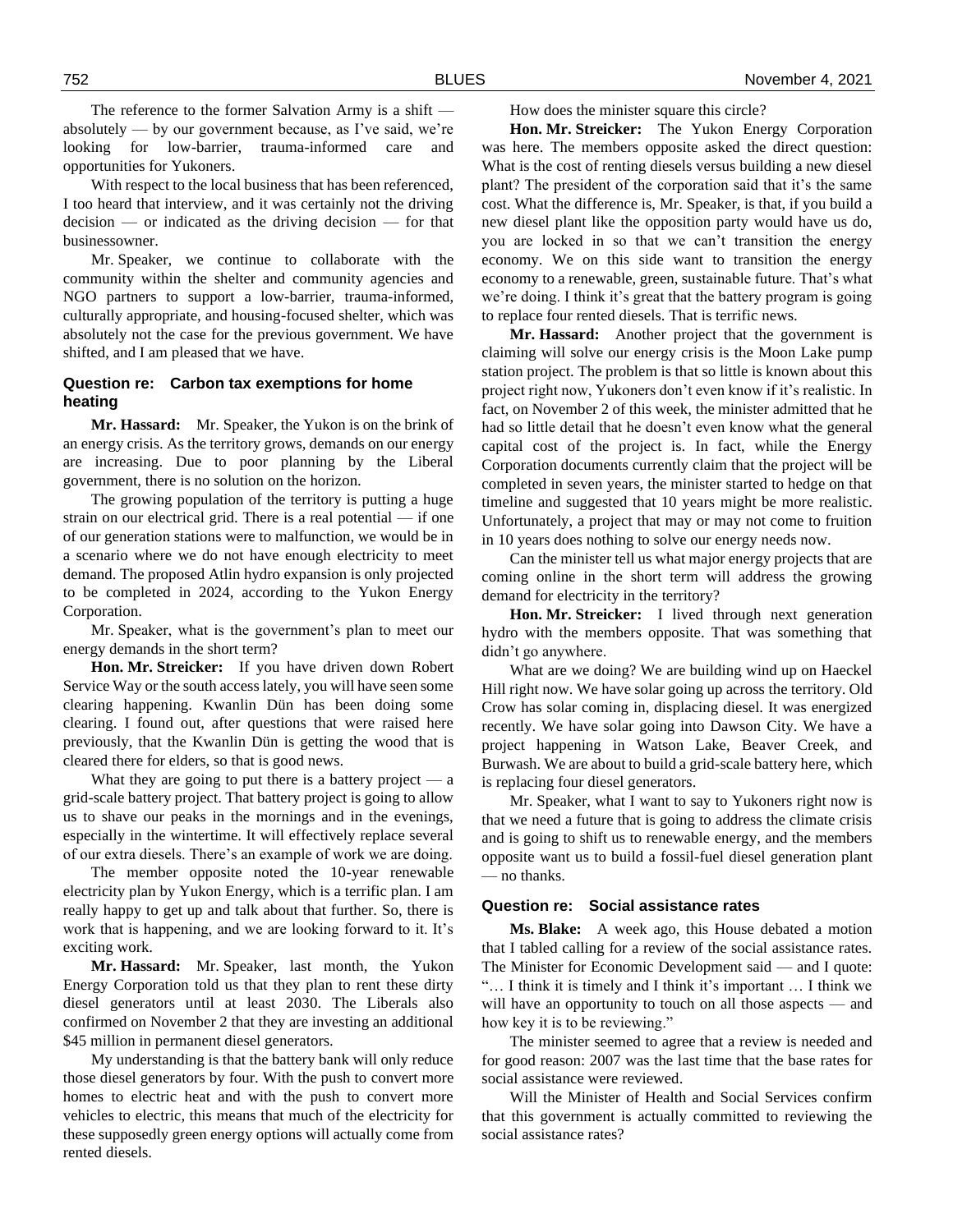**Hon. Mr. Pillai:** Thank you to the Member for Vuntut Gwitchin. I did appreciate the opportunity to speak to this last week, and I do believe that it is time for us, working through the *Putting People First* document, to review this. There are discrepancies in how people are supported, based on which agency is providing them funds. That has been clearly defined in *Putting People First* — I think 5.4 is the area within the document that speaks to this.

Also, I spoke to the fact that we are in a labour shortage as well, and we also need to go and meet people who are receiving assistance to see if there is any way that we can have the proper wraparound services for them — to see if there are good opportunities within our workforce. In some cases, I know that individuals have gone through, or are going through, many challenging situations and maybe are not in a position to become part of the current workforce, and they need the appropriate services to not just make sure that they have proper housing, but that they have the amenities needed to lead a proper quality of life.

Again, yes, those are the statements that I made. I think it is important work, and that is why it was identified in *Putting People First*. An independent panel identified that there is a lack of equity within that structure, and I think that everybody in this House believes that this needs to be worked on and a balanced approach needs to be taken.

**Ms. Blake:** Taken as a whole, income is one of the most important — if not the most important — determinant of our health. Our income affects access to housing, extended health benefits, and even food. That is directly from the *Putting People First* report.

Folks on social assistance haven't seen a review of these rates in 14 years. The gaps keep increasing as everything around us costs more. Yukoners are falling farther behind.

We only have to look at how many people are on housing wait-lists, temporarily housed in long-stay hotels, or homeless to see how far-reaching poverty is here.

Will the minister commit to a review of these rates so that Yukoners on social assistance, including seniors and families, don't have to live below the poverty line?

**Hon. Ms. McPhee:** I appreciate the opportunity to stand and speak about the social assistance rates here in the territory. I absolutely agree that it's a critical service provided to Yukoners.

As of May 2021, the monthly benefit rate for a one-person household in Whitehorse can be up to approximately almost \$1,500. A person with a disability who receives Yukon's supplementary allowance and is eligible for additional benefits could receive up to a little over \$1,800 monthly. The monthly benefit rate for a family of four with two children under the age of 14 living in Whitehorse can be up to a little over \$3,100. It's important to note that Yukon has higher benefit rates in communities outside of Whitehorse to account for the higher cost of living.

We have talked about a review, and we have, as the member opposite noted in the motion that was here, exactly committed to such a thing.

**Ms. Blake:** It's not just the rates that are a concern. Social assistance regulations also make little sense. Produce from someone's garden or an animal from a hunt should not be considered income. This does not respect traditional hunting and gathering practices. Removing utilities from a fixed rent in the summer months also doesn't make sense. People have to make up for the missing rent somewhere else like their food budget.

The *Putting People First* report recommends that this government — and I quote: "Conduct a program evaluation of social supports, to determine if current practices and policies are achieving program objectives…"

Does this government have a concrete plan for closing the gaps of lower income Yukoners?

**Hon. Mr. Pillai:** There was a lot in that question, first and foremost talking about some of the discretionary decisions that are made by one agency to another. I think, from my experience in working with other programs where supports are put in place for individuals, even simple things like providing a stipend while folks are going through professional development sometimes becomes something that is clawed back.

We did not finalize a vote during the debate, but I will, for the record, say multiple times that we stated that we support that work. We think that is work that needs to be done.

When it comes to the entire set of opportunities for folks, yes, I think that when we look at how people can improve their quality of life, we do have to take a look and review. That is some of the work of *Putting People First* that we support and agree with you on.

On the second side, I think that we also have to take a look at what has happened within the territory. We are tracking, in may ways, where we have seen wage increases. I think that we are in the number two or number three over the last year in where wages have increased. We have seen a commitment here.

We are working with the Third Party around things on minimum wage and the decisions that we made on minimum wage. We have also seen that there are a tremendous number of jobs open now. The last information that I have looked at shows \$25 to \$26 per hour as an average wage with over 1,000 jobs available. We have to take all of that into consideration.

# **Question re: Energy supply and demand**

**Mr. Istchenko:** As the coldest months of the year approach, many Yukoners are becoming increasingly worried about the cost of energy and heating this winter. Due to the Liberal government's inaction on forestry, there is a shortage of commercial firewood, which is driving prices up.

Propane prices are surging. According to one report, prices in Edmonton are up 296 percent, which means similar price shocks are likely to come to the Yukon. There is a similar story when it comes to home heating fuel. Natural Resources Canada shows that the price of furnace oil in Canada is around 40 percent higher than it was this time last year.

What all this means is that Yukoners are going to be paying a whole lot more to keep warm this winter, Mr. Speaker, so what is this government doing to increase affordability and reduce the cost of staying warm in the winter for Yukoners?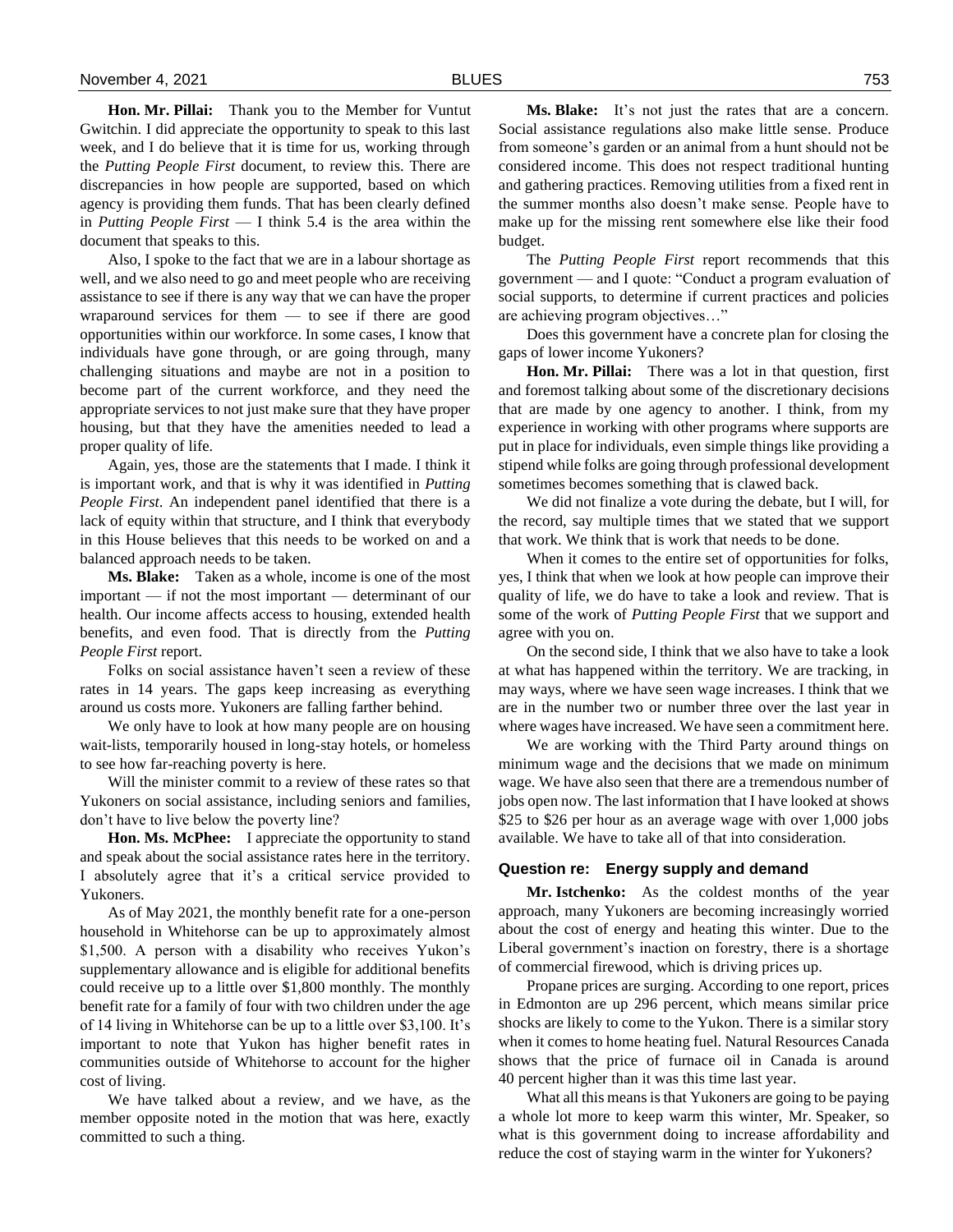**Hon. Mr. Streicker:** This question shows all of us that we need to shift the energy economy as much as possible. It's important to move there.

In terms of firewood, I want to thank the wood producers for reaching out to us this summer. They expressed a concern around access to firewood-cutting areas, so the department got a couple of smaller lots — two in Haines Junction, a couple around Fox Lake — available for woodcutters. We are now working on getting the larger block of Quill Creek, which has now made it through YESA.

I talked earlier when I rose about the battery project. The battery project is a great example of where we are investing in the ability to shave peaks, which then reduces our dependence on diesels. We all know that the price of diesel has been going up, so those are all steps we are taking to try to support Yukoners with heating in the territory.

**Mr. Istchenko:** As the minister alluded to, the Yukon Wood Products Association flagged this issue for the minister months ago, yet we are still seeing that a majority of our commercial firewood is coming from out of the territory from down south. Of course, this means that prices are going up. People are even seeing the price of cordwood skyrocket to \$500 per cord. For a senior, that is troubling. We know that one factor driving up the cost of commercial firewood is the carbon tax. Some sectors, like mining, have been exempted from the carbon tax.

Will the minister commit to negotiating an exemption from the carbon tax for the commercial firewood operators to help address the rising cost of firewood here in the Yukon?

**Hon. Mr. Streicker:** When I met with the Wood Products Association and the department — the forest resources branch met with them — what we committed to do was to work diligently to try to address the shortage.

I have heard comments about firewood coming from British Columbia. Some of it is just coming from just across the border. I have asked the department to check into that for me and make sure that my information is correct. I will get back to the House.

But overall, what we are doing is working with those woodcutters to try to get them access to firewood so that we get more supply into the whole system. We hope that the increase in prices is short-lived.

I know that we have Quill Creek coming shortly. I can answer more, but the direction that I gave to the department was to do all they could to support the woodcutting industry in the short, medium, and long term.

**Mr. Istchenko:** What would work is if they would negotiate an exemption from the carbon tax for those operators; that is what would work. Here in the Yukon, some industries are exempt from the carbon tax; I said that earlier. The logic of these exemptions is that there is no alternative for these industries other than to use fossil fuels. There absolutely isn't. Well, we think this applies to firewood and home heating as well.

The Northwest Territories had vision. That government was able to negotiate an exemption from the carbon tax for

home heating fuel. Unfortunately, here, the Yukon was not able to negotiate as good a deal as the Northwest Territories.

Will the minister agree to work with the federal government to negotiate exemptions from the carbon tax for important sectors like the commercial firewood sector? As well, will he seek an exemption for home heating fuel, similar to what the Northwest Territories has, to help address the high cost that Yukoners are facing just to try to stay warm this winter?

**Hon. Mr. Streicker:** For five years, I listened to the Yukon Party as they said that carbon pricing was the wrong thing to do. They ran against it nationally and here in the territory. I think that Canadians and Yukoners now understand that carbon pricing is a good tool to try to address the climate crisis. In fact, carbon pricing is one of those things that will help to drive our markets toward things like biomass.

I would love to hear — because I understand that the members opposite —

**Some Hon. Member:** (Inaudible)

**Speaker:** Order, please. The member has the floor.

**Hon. Mr. Streicker:** Thank you, Mr. Speaker.

I understand that the members opposite said in the last election that they do support carbon pricing, so I'm interested to hear what it is that they support if today they are asking me to speak against it.

What I will say is that we will work diligently to support our woodcutters and those people who rely on firewood to make sure that we have as much access to firewood. I have had calls with chiefs to work on providing more access. I have already explained that I have directed the department to work with our producers. We worked to get some additional blocks available over the fall, and we have more coming. We will do our best to try to get access to wood for Yukoners.

# **Question re: Student behavioural issues at Jack Hulland Elementary School**

**Mr. Kent:** We continue to hear concerns from the Jack Hulland school community about aggressive behaviour by some students in the school. Staff and students are increasingly anxious about what is happening on a day-to-day basis.

Yesterday we heard from a member of the school community that some students are so anxious or afraid to go to school that they have to be torn away from their parents as they arrive in the morning. There are tears in the classroom and anxiety is running high. Everyone is looking to the minister to provide leadership on this.

What options are being considered by the minister to alleviate the fears and concerns of students, staff, and parents at Jack Hulland school?

**Hon. Ms. McLean:** I want to first start by saying that the Department of Education supports a healthy, active, safe, and caring learning environment in our schools. This is a commitment outlined in the Safe and Caring Schools policy that we all follow, which applies to students, parents, teachers, and other school staff.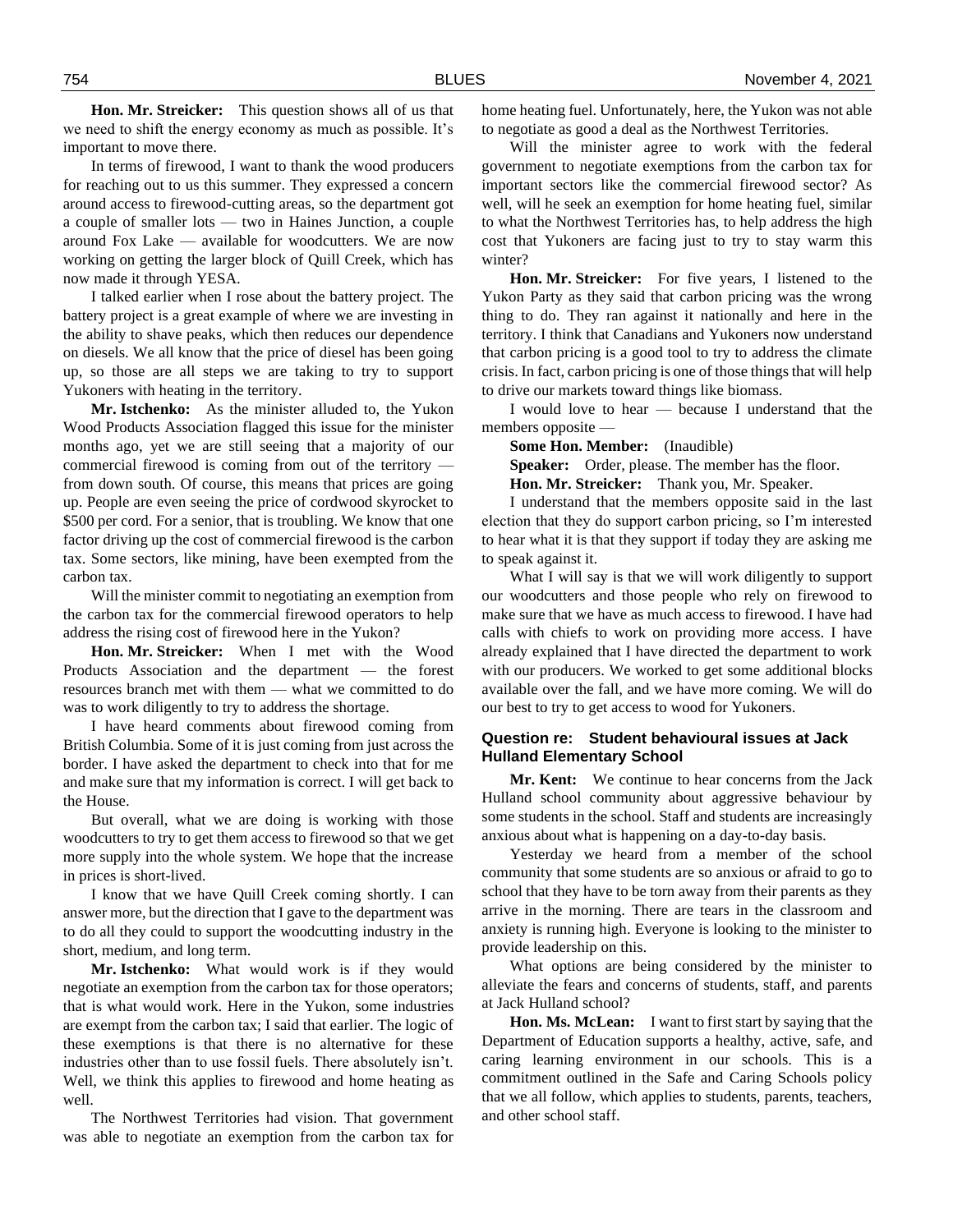Yesterday we had quite a long discussion about Jack Hulland. I had expressed, yes, how concerned I am for the school and their well-being as the Minister of Education.

Jack Hulland school council — I am not sure if the folks across the way know that they decided to delay their regular council meeting in order to meet with school administration and senior officials of the Schools and Student Services branch to gather more information on recent incidents that have occurred in the school this week. Senior officials from the Schools and Student Services branch will continue to work with the school council and the school administration in responding to parental concerns and to seek solutions to help reduce these behaviours within the school. The school council has indicated that they will be providing another opportunity for parents to express concerns and seek responses later this month.

**Mr. Kent:** We know that the minister met personally with the staff in late October to discuss their concerns. Stories are coming to us of serious physical altercations between staff and students, particularly with some students who are in the Grove Street program. These included a teacher last year receiving a serious brain injury and another teacher being assaulted. Both of these educators never returned to the school.

Can the minister tell us what specific actions that will actually address safety concerns she is taking, based on feedback received from staff at the meeting she attended?

**Hon. Ms. McLean:** I did speak about this yesterday, extensively — about the meeting that I attended. All staff were invited to meet with me on October 21. About half of the staff did. I was able to listen, learn, acknowledge, and hear them directly regarding their concerns. There has been a confidential report from that meeting — I want to remind members opposite of that — that was provided this week to the staff at the Jack Hulland Elementary School.

I spoke yesterday about the Department of Education having a very experienced administrator, Jeff Cressman, who is principal of Elijah Smith, at the school until November 12 to provide additional support for the school administration team while the principal is on leave. There are a number of steps that are being taken by the department to work on opportunities for one-on-one conversations with staff members. Information collected in individual interviews with a private contractor anonymously — will be analyzed to identify themes. I will continue on with my answer as we proceed.

**Mr. Kent:** Mr. Speaker, as the minister mentioned earlier, yesterday afternoon, the Jack Hulland school council postponed their scheduled meeting when a number of parents were quite interested in discussing these concerns. However, in response, we understand that a number of parents held a Zoom call in light of the postponement. From that, they are looking for a town hall of the school community to come up with tangible actions and solutions to present to the department. This is because, after months and months of pleading to the Liberal government to show leadership and make this school safe for children and staff, there has been nothing but inaction from this minister.

Will the minister support this work and respond to any requests for information or resources to facilitate this town hall, and will she attend the town hall if invited to do so?

**Hon. Ms. McLean:** Thank you, Mr. Speaker. As I started out with today on the commitment of our government to have healthy, active, safe, and caring learning environments in our Yukon schools, I am going to go somewhere a little bit different. The Yukon Party and the leader particularly — and I point out "the leader" — continues to spread misinformation about our education system and I want to speak to Yukoners about this. It is irresponsible and absolutely disappointing. Leadership is needed to fix the school system —

**Some Hon. Member:** (Inaudible)

#### **Point of order**

**Speaker:** The Member for Lake Laberge, on a point of order.

**Mr. Cathers:** The Minister of Education just clearly contravened Standing Order 19(h) in reference to the statement she made about the Leader of the Official Opposition. I would ask you to remind her of that point and have her retract those comments.

**Speaker:** Minister of Energy, Mines and Resources, on the point of order.

**Hon. Mr. Streicker:** Mr. Speaker, the point of order that the member opposite is referring to is "charges another member with uttering a deliberate falsehood", and clearly, the Minister of Education did not do that.

### **Speaker's ruling**

**Speaker:** There is no point of order. This is a dispute between members.

The Minister of Education has the floor.

**Hon. Ms. McLean:** Thank you, Mr. Speaker. Again, leadership is needed to fix our school system. Politicizing the challenges in our schools and stoking anger and division does a disservice to all of our students and the many dedicated staff who are working every day to support our students. We are doing the hard work to improve our schools after a decade and a half of neglect from the Yukon Party.

I have met with the Jack Hulland school council. I have met with the staff at Jack Hulland. We have made adjustments to the learning spaces to improve safety. We have reviewed all the learning plans for the students in the Grove Street program. We have updated the Grove Street handbook, and as I have stated, we will be supporting a family-parent meeting later this month.

**Speaker:** The time for Question Period has now elapsed.

#### **Speaker's ruling**

**Speaker:** Before the House proceeds to Orders of the Day, the Chair will rule on the question of privilege raised by the Member for Lake Laberge on Monday, November 1, 2021. The Member raised the question of privilege in response to the Minister of Community Service's Facebook posts dated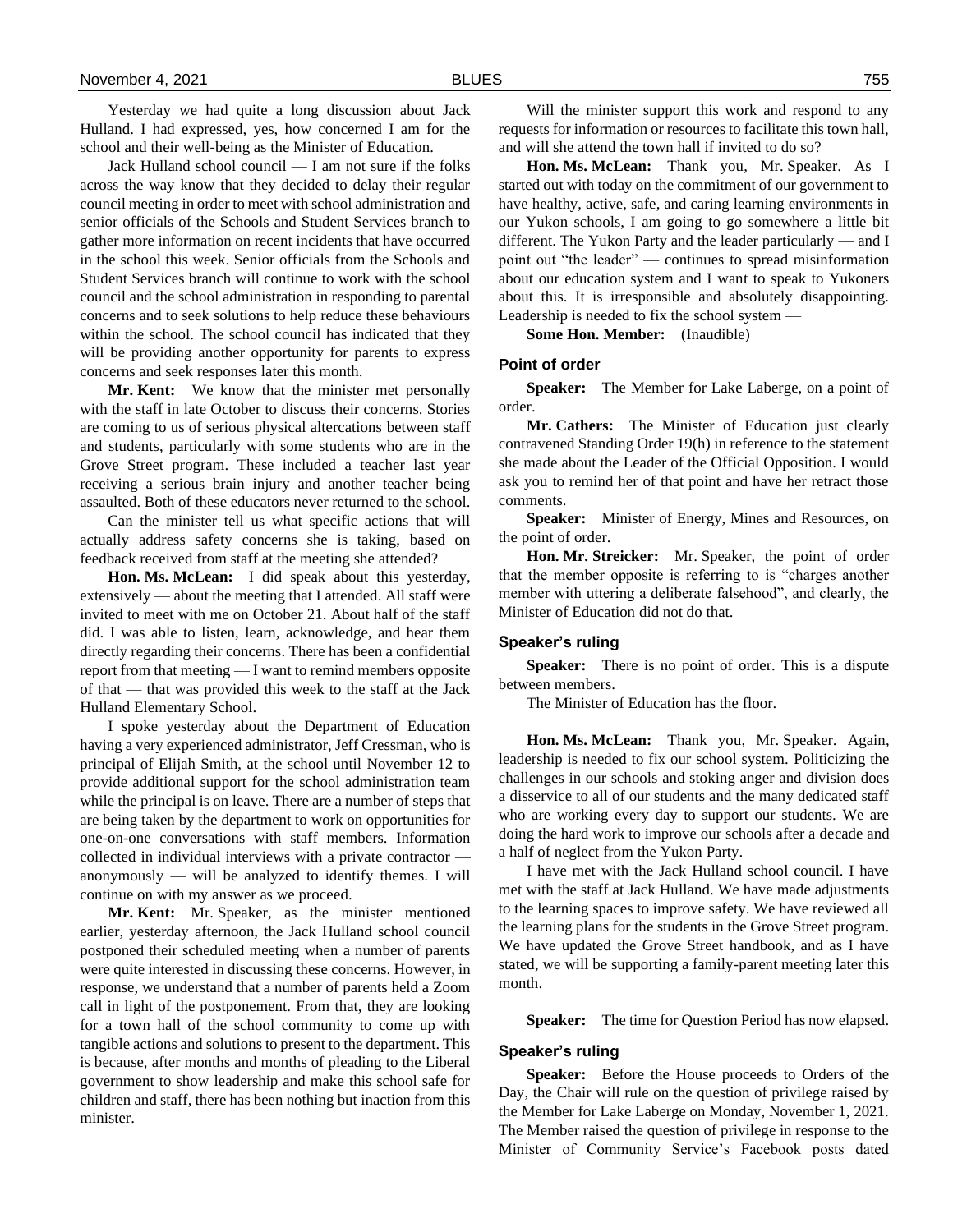October 21, 2021. The question for the Chair to decide is whether there appears to be a prima facie, or apparent, breach of privilege.

Standing Order 7(4) states — quote: "When the Speaker has ruled that

"(a) there appears to be a prima facie case of breach of privilege, and

"b) the matter has been raised at the earliest opportunity

"any member may either immediately propose a motion or, not later than at the conclusion of the next sitting day, give notice of a motion calling upon the Assembly to take action thereon or referring the same to a Committee of the Assembly."

Once such a motion is called for debate, all other business before the House, with the exception of the Daily Routine, will be set aside until debate on the motion is concluded.

As the Chair has noted, members are required to raise questions of privilege at the earliest possible moment after an alleged breach has occurred. The Member for Lake Laberge did not raise this question of privilege on the first available sitting day. However, in this case, the member has asserted that he first became aware of the Facebook posts on Friday, October 29, 2021. The Member brought the matter to the attention of the House on Monday, November 1, 2021.

The Chair will take the Member at his word that he brought it to the attention of the House at the earliest possible moment once he was made aware of it.

The first issue that the Chair considered is whether the language used in the Facebook posts from October 21, 2021 in fact constitutes either a breach of privilege or a contempt of the House. To assist in the Chair's deliberations on this, it was necessary to understand the context in which the post was made. On October 14, 2021, the Government of Yukon issued a news release, 21-401, on the Yukon.ca website. In this release, as is common in government news releases following the first reading of government bills, there is an explanation of what the legislation would do if the bill is passed.

The Chair considered the language of the actual Facebook posts in question. In these posts, the Minister of Community Services makes various statements, all using the future tense. The Facebook post released on October 21 at 11:04 a.m. includes that the better building program — quote: "… will allow Yukoners to renovate their homes to make them more energy efficient" and "Yukoners will be able to access up to \$50,000 to make green retrofits". The text on the image that accompanies the post says — quote: "The Better Building Program would provide Yukoners with up to \$50,000 for home energy efficient retrofits…"

Later, on October 21, 2021, at 4:23 p.m., the Minister of Community Services released another Facebook post. In this post, the minister states the benefits of what the better building program will do for Yukon businesses — quote: "The Better Building Program supports the goals in the Our Clean Future Strategy and will help Yukon businesses retrofit their buildings to make them more energy efficient". It also says — quote: "Yukon businesses will be able to access up to \$100,000 to make energy retrofits to their buildings". The image included

with the post says — quote: "The Better Building Program would provide Yukon businesses with up to \$100,000".

The Chair believes that this language is consistent with what governments and individual Members of the Legislative Assembly have previously released discussing future programs being contemplated in one form or another by the Legislative Assembly.

The second issue is whether the posts are contrary to previous rulings by previous Speakers of this House. As noted by the Member for Lake Laberge, there are limits to how a government may present what programs will do or would do.

In a ruling regarding pre-budget announcements, Speaker Staffen stated on April 7, 2005 — quote: "… not all government news releases acknowledged that such spending was subject to the approval of the Legislature. The Chair believes this statement should be included in all such statements to ensure that the Assembly's authority is respected, its dignity is protected and the public is properly informed."

The Minister of Community Services' Facebook posts on October 21, 2021 did not indicate that the better building program was contingent on bills being passed by the Assembly, as would be the best practice for such messaging. The minister did, however, use the future tense rather than the present tense so as not to confuse the public that the program is already operational.

Unlike the case of the 2018 ruling by House of Commons Speaker Geoff Reagan cited by the Member for Lake Laberge, the reader of the October 21 Facebook posts is not left with the idea that the legislation is already in effect but instead is left questioning the timing of when the program will be in place.

Finally, the Member for Lake Laberge referenced a March 7, 2019 ruling by the previous Speaker of the Yukon Legislative Assembly. The Chair does not believe this ruling is wholly applicable. In that case, a government press release presupposed that the Legislative Assembly would pass certain bills prior to the bills actually having received third reading. Those assertions were presumptuous and also confusing. In his ruling, the previous Speaker noted that what had occurred was an error based on a misunderstanding of the legislative process.

There are no assertions that a bill will pass the House in the Facebook posts made by the Minister of Community Services. There is a description of what a program will do in the future, and while it does not indicate what needs to happen before the program can begin, the description is definitely in the future tense.

The Chair will take this opportunity to urge members to use precise language in all their communications with the public. In the age of many different kinds of media where space is limited, it may be convenient to leave out that programs are not yet in place and require legislative approval. It is, however, the best practice and the clearest for the public for members to ensure in these communications that there is no confusion and that the authority of the Assembly is neither called into question nor is the impression given that the Legislative Assembly plays a perfunctory role.

The Chair finds that there is neither a prima facie contempt nor a prima facie breach of privilege in respect of the question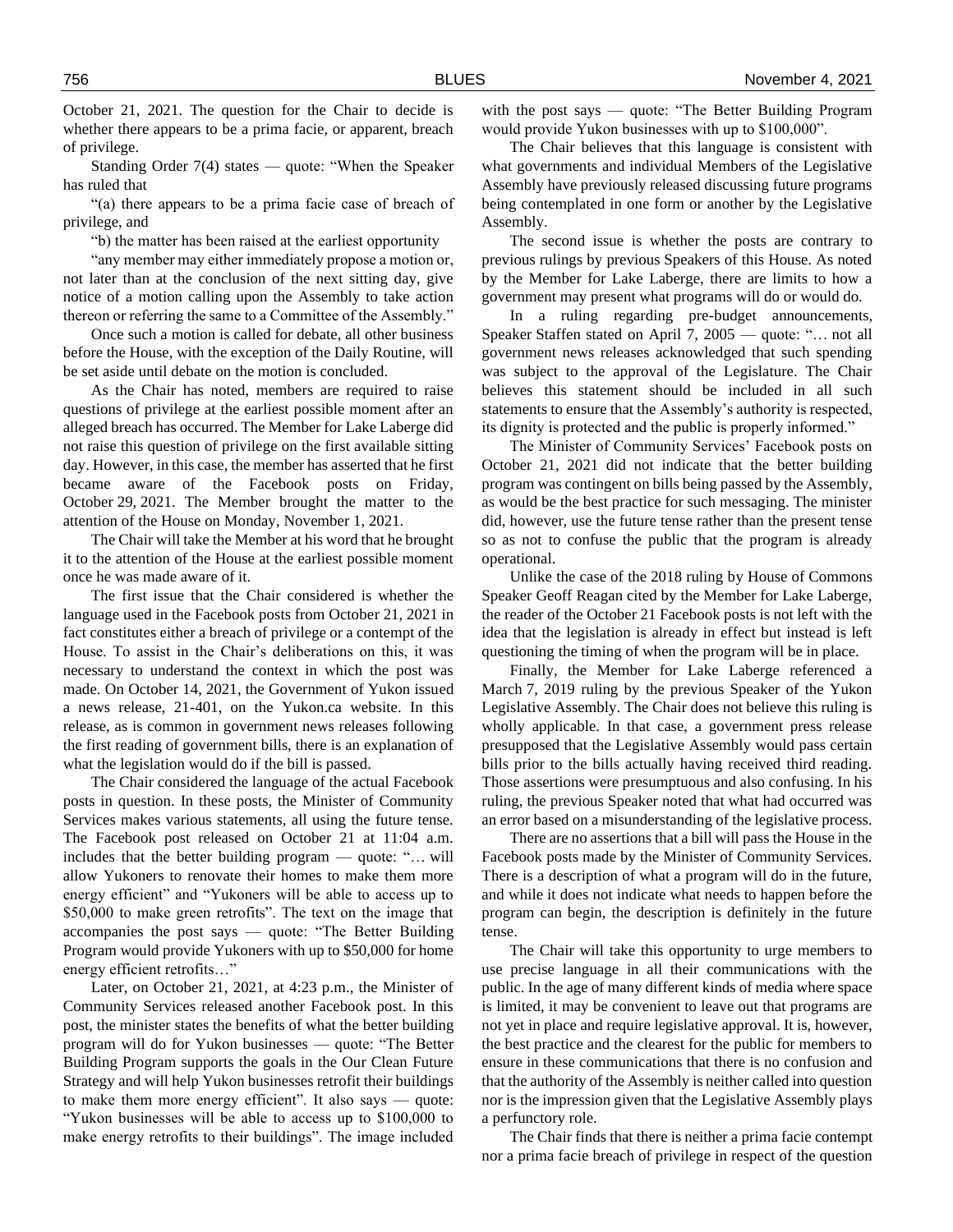of privilege raised by the Member for Lake Laberge. I thank the Member for Laberge for his submission on this matter.

We will now proceed to Orders of the Day.

# **ORDERS OF THE DAY**

**Hon. Mr. Streicker:** Mr. Speaker, I move that the Speaker do now leave the Chair and that the House resolve into Committee of the Whole.

**Speaker:** It has been moved by the Acting Government House Leader that the Speaker do now leave the Chair and that the House resolve into Committee of the Whole.

*Motion agreed to*

*Speaker leaves the Chair*

#### **COMMITTEE OF THE WHOLE**

**Chair (Ms. Blake):** Order, please. Committee of the Whole will now come to order.

The matter before the Committee is general debate on Vote 18, Yukon Housing Corporation, in Bill No. 202, entitled *Second Appropriation Act 2021-22.*

Do members wish to take a brief recess?

**All Hon. Members:** Agreed.

**Chair:** Committee of the Whole will recess for 15 minutes.

*Recess*

**Chair:** Committee of the Whole will now come to order.

# **Bill No. 202:** *Second Appropriation Act 2021-22*  **continued**

**Chair:** Order, please. Committee of the Whole will now come to order.

The matter before the Committee is general debate on Vote 18, Yukon Housing Corporation, in Bill No. 202, entitled *Second Appropriation Act 2021-22*.

Is there any general debate?

### **Yukon Housing Corporation**

**Hon. Mr. Pillai:** Madam Chair, as Minister responsible for the Yukon Housing Corporation, I am pleased to rise this afternoon to outline the spending requested as part of the first supplementary estimates for 2021-22.

I would like to take this opportunity to show my appreciation and thank the staff and the board of directors of the Yukon Housing Corporation for their hard work and dedication to making more affordable housing options available to Yukoners and continuing to deliver innovative housing solutions.

Before I begin my address, I would like to acknowledge the officials who will assist me today: Mary Cameron is with us, the president of the Yukon Housing Corporation; and Marcel Holder-Robinson, director of finance and risk management at the Yukon Housing Corporation. Madam Chair, I can't stress enough how appreciative I am about working with

the senior leadership team that I get to work with daily and weekly at the Yukon Housing Corporation. We have put a tremendous amount of work on their plates. At every turn, they have stood up to take that on, understanding the situation that we are in here in the Yukon, and their passion toward delivering on what we need here, based on some very tough markets. I want to thank them. Over the last number of months, I've been getting to know folks and they are helping me as we take a really aggressive approach to dealing with housing.

Our supplementary estimates provide the Yukon Housing Corporation with an opportunity to update the main estimates that we provided in the spring. There is no other way to say it: This year has been, again, a tough year for the Yukon and the housing sector is no exception. We saw lumber prices soar to unprecedented levels. We saw the construction sector busier than ever with the competition for the labour force. We saw individuals and families struggle with unprecedented housing instability, as both the workforce and their employment shifted.

As well, we saw landlords struggling with market instability and the movement of selling off their rental stock, resulting in rentals turning into home-ownership sales and an increase to rental rates as new owners took on new debt and risk.

On all fronts, we know that we have more to do as we work with our housing partners on stabilizing the affordable housing market. Although the housing landscape continues to change, we remain committed to fiscal responsibility and we continue to adapt, mobilize, and find solutions to these fluctuations.

Thus, Madam Chair, the supplementary estimates that I'm presenting today for the Yukon Housing Corporation are focused on the core needs of Yukoners.

Like many jurisdictions across Canada, the Yukon is experiencing a high demand for housing. We face significant challenges in terms of availability, quality, and affordability of housing. In addition, we are seeing increased demand for Yukon Housing Corporation's community housing stock which continues to exceed the supply of our units; our wait-list continues to grow.

There are a number of reasons for the growth in wait-list numbers: one, our shortage of robust housing options, along with the high cost of rental housing and home ownership; in some communities, limited private rental housing; growing population in the Yukon, including within our seniors demographic; increased economic uncertainty for some individuals and families due to the COVID-19 pandemic; and barriers to housing such as affordability and discrimination as reported in the point-in-time count conducted in April 2021.

To respond to these challenges, over the past three years, the corporation has been successfully working toward its five-year strategic plan vision to deliver housing solutions that contribute to healthy, sustainable, and inclusive communities. We remain committed to supporting housing options for Yukoners. Our housing programs have now supported the construction of over 600 homes in the territory. Our funding program successfully leveraged partnerships in support of the development of new affordable housing projects and programs. If we are going to be successful in resolving these housing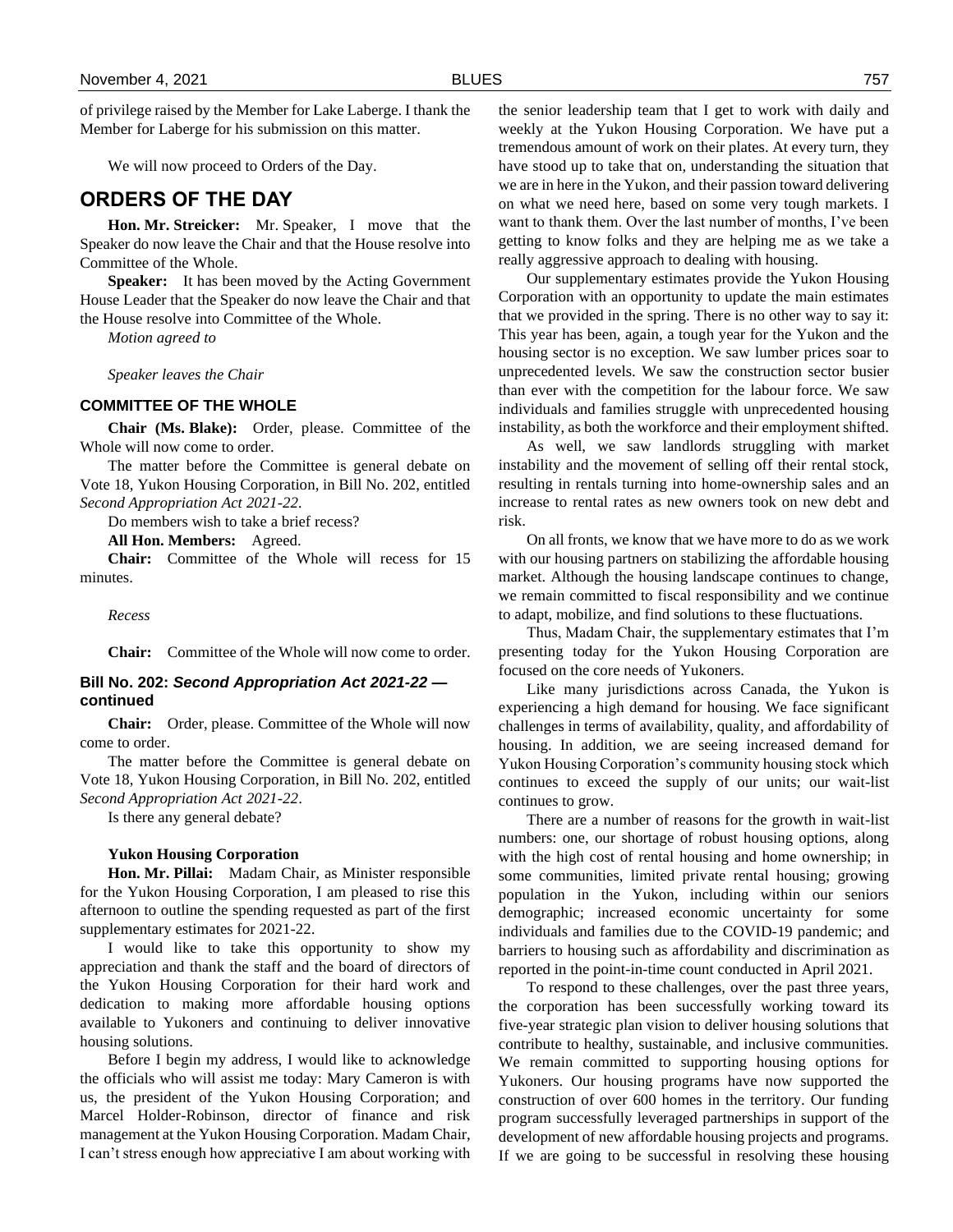issues, it will take all partners in the housing field to work together.

We are guided by three goals of the Yukon Housing Corporation strategic plan: We are a trusted housing partner, we are renewing and rebalancing community housing, and we are strengthening our corporate stewardship.

In addition to the corporation's strategic plan, we are working on the goals and objectives of the housing action plan for Yukon, the Safe at Home plan to end and prevent homelessness, and the aging-in-place action plan and the recommendations from the *Putting People First* report.

As part of this work, we recently organized a housing summit to bring together key housing stakeholders to discuss the next big ideas in housing, to facilitate conversations, and to together take action to ensure that more housing options are available in the future. The summit saw participation across all orders of government, First Nation development corporations, municipalities, non-profit organizations, and the private sector. Participants provided housing options to address and meet those critical needs.

Our collaborative approach resulted in innovative partnerships and solutions to grow housing stock, address the affordability gap, and support the development of a full housing continuum across the Yukon. While we look forward to achieving housing affordability solutions that were established during the housing summit and celebrating those milestones together, we are conscious of the challenges that we still face today.

The real estate market in the Yukon has been highly active through the past year. We saw increasing real estate values with the average sale price of a single detached house in Whitehorse reported at a record high of \$650,700 — an increase of more than \$100,000 over a year. At the same time, the City of Whitehorse is still grappling with low vacancy rates of 1.7 percent.

Combine these with the increasing population, and we have a lot of ground to cover to increase the supply of housing in the Yukon which has further intensified since the COVID-19 pandemic started. We now face the reality of living long term with COVID-19 in our midst. The Yukon Housing Corporation is adapting to the new normal while continuing to ensure a high level of customer service. We adjusted our Housing Corporation's operations during the COVID-19 pandemic to help keep Yukoners safely housed and we remain committed to this goal.

As such, Madam Chair, the corporation balanced the needs to address emerging priorities, while also supporting existing and ongoing projects. We continue with our housing programs to better address Yukoners' needs across the housing continuum and improve housing outcomes for Yukoners. You will see that this work is reflected in the supplementary estimates.

In partnership with CMHC, the Canada Mortgage and Housing Corporation, our government launched the Canada-Yukon housing benefit in November 2020. The corporation had an approved budget of \$584,000 in 2020-21, of which \$400,000 supported over 200 Yukon households with rental subsidies and

helped Yukoners recover from the economic effects of COVID-19. Due to the mid-year start of the program, the corporation requested authority to move the remaining \$184,000 to this fiscal year, 2021-22, under the Canada-Yukon housing benefit so that more applicants can benefit over the long term from this rental subsidy.

We were successful in our federal funding application for \$3 million from CMHC under the rapid housing initiative in March 2021 and have completed the design, with construction underway of three community housing triplexes in the communities of Mayo, Watson Lake, and Whitehorse.

As you are all aware, lumber and construction costs increased dramatically, not just here but across Canada. During our tendering process, the costs for construction came in higher than initially anticipated at in excess of \$2.4 million. Yukon Housing Corporation reprioritized funding from its existing budget to cover the unanticipated increase. This increase has been offset against decreases in our unit conversions project of \$1.3 million and our northern housing fund of \$1.1 million respectively.

The initial allocation of \$3 million under the rapid housing initiative and the northern housing fund allocation of \$1.1 million are fully recoverable from the federal government.

This project aligns with key community needs, the corporation's capital asset management plan housing needs assessment, and our work to modernize our community housing program.

Last but not least, work on our 47-unit community housing building at 4<sup>th</sup> Avenue and Jeckell Street in Whitehorse is well underway, and we are very excited to be moving closer to its completion and providing much needed homes for Yukoners.

The corporation received implementation fees approval for the 47-unit facility at a projected cost of \$20 million, of which \$19.2 million was allocated for construction. Of this amount, \$18 million was approved under the 2020-21 and 2021-22 main estimates for the construction phase.

The corporation moved forward with tendering the project during the COVID-19 pandemic in order to realize the longterm benefits of the construction of 47 new homes; however, the consequences of the pandemic became more evident as the project progressed. As I have highlighted today, the corporation also saw increases in material costs and experienced delays during 2021 that have contributed to an increase in project costs. We therefore requested an increase to the budget of \$3.6 million in the 2021-22 estimates to complete the project. This consisted of \$2.4 million in unused funds from the 2020-21 fiscal year and \$1.2 million due to increased costs of materials and worker isolation costs resulting from the COVID-19 pandemic prevention measures.

Between all Yukon government departments, good work is underway to better understand the COVID-19-related market variables to inform future planning; however, over the short term, the Yukon Housing Corporation identified funding that will allow these projects to move forward in a timely manner to help Yukoners in housing need.

The federal budget released in April 2021 includes opportunities to improve housing in the Yukon, and we look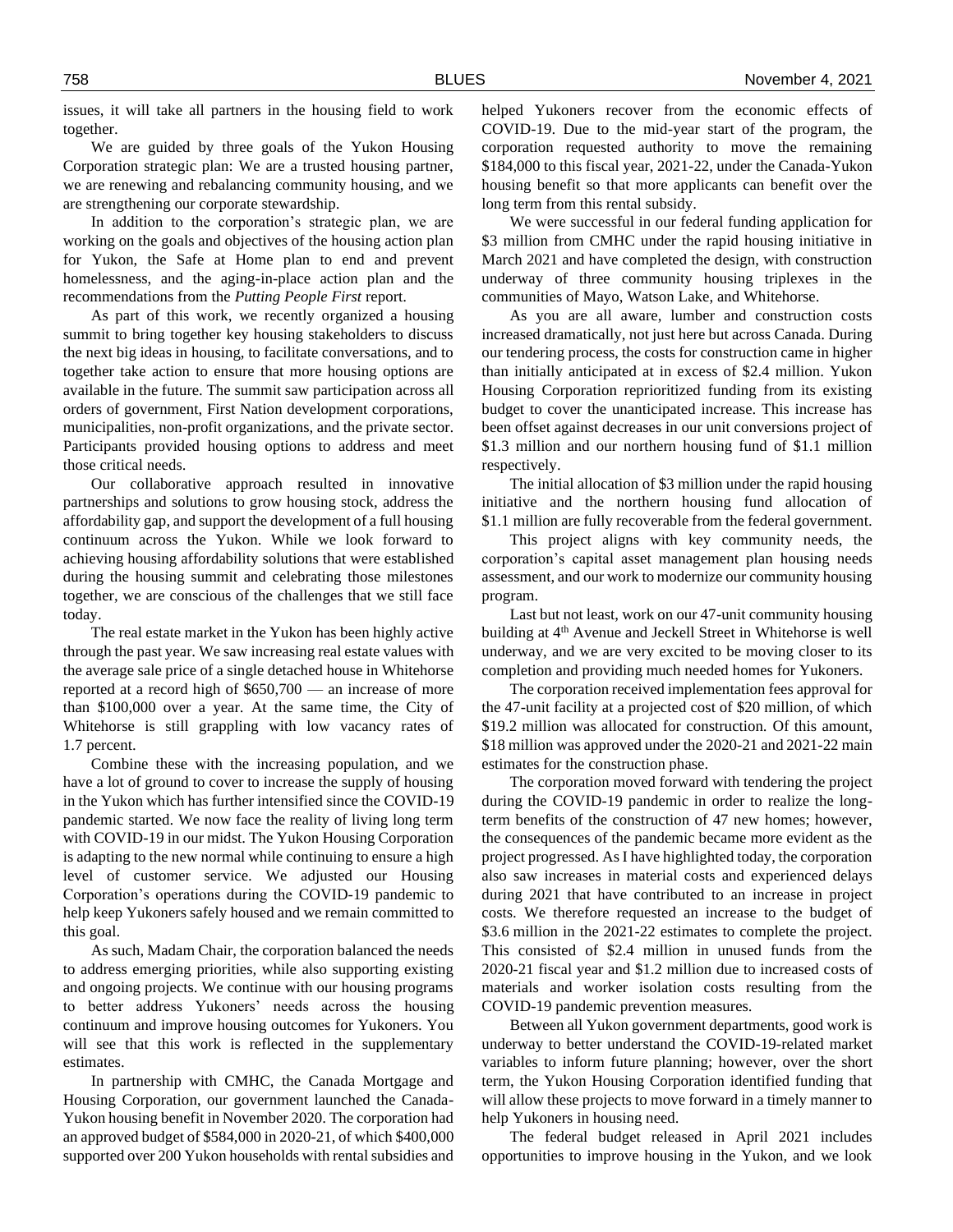forward to the support that these funds will have across the housing continuum. We will be working closely with our federal counterparts to learn more about these funding options. Of note, future opportunities may exist for funding areas under our current bilateral agreement. As well, there are additional funds for the rapid housing initiative and the Reaching Home strategy.

The federal budget has also reallocated funding for the national housing co-investment fund. We look forward to forthcoming details on these new and reallocated funding streams. We will continue to engage and advocate for Yukoners with our federal government partners.

We are also excited to share with you some of our significant achievements over this past year. Through our innovative housing partnership with Da Daghay Development Corporation, we have added 28 affordable new homes in Whistle Bend through phase 1 and phase 2 of the River Bend development. Yukon Housing Corporation has helped to find housing solutions and housing stability for 50 individuals and households from our wait-list. At a time of acute housing pressure, we are proud to see a place to call home realized for those who have moved into the housing development.

We also recently announced our support for the Boreal Commons — an 87-unit affordable and rental housing project in Whistle Bend — along with the Government of Canada and the City of Whitehorse. This project is an example of the housing partnerships that Yukon Housing Corporation has been focused on to support increases in affordable rental market housing development. That's not all.

As well as providing homes, we are also delivering on Yukon's climate change strategy. I'm happy to see the outcomes today as Yukoners move into these safe, energyefficient homes.

As we look forward, we will also be guided by the agingin-place action plan to address continued growth in aging-inplace housing needs. With this in mind, we are happy to move forward with our mixed-use project in Old Crow, which has been in the planning phase for several years. Construction work began on the tenplex housing complex, which will enable us to respond to the changing housing needs in the community while boosting the Yukon's economy in generating construction jobs.

In conclusion, Madam Chair, the changes to our supplementary estimates have enabled the Yukon Housing Corporation to be innovative and resilient to the changing housing needs in the territory. Our people-centred approach to wellness helps Yukoners thrive.

We are committed to nurturing new initiatives that will help Yukoners find the housing support they need. As we now move into the winter season, it is crucial for everyone to have a safe and affordable place to call home — a home that meets their needs. We will continue to provide essential housing options by building on our partnerships, exploring innovative approaches to help address housing supply solutions, and by making strategic investments for healthy, vibrant, and sustainable communities.

Today, the Yukon Housing Corporation presents responsible first supplementary estimates. I invite members to

treat Committee of the Whole as an opportunity to request further detail on any of the areas included in the supplementary estimates.

**Ms. Clarke:** I would like to welcome officials from the Yukon Housing Corporation and to thank them for being here today. While I have a moment, I would like to thank the corporation for the work that they did during the housing summit held in October. I can appreciate that many great ideas were identified. I just wanted to say that the Official Opposition would certainly be eager and willing to attend future public discussions on housing.

I had asked during the briefing if I could receive a copy of the report from the summit. I would just like to mention once more here with the minister that, when that becomes available, I would appreciate a copy.

I have some questions for the minister in a number of areas, so I will get started. I will try to keep my questions fairly short in the hope that we are able to move quickly through them today.

I will start on the topic of housing loan programs and initiatives. In May of this year, the minister stated that the Yukon Housing Corporation was rebalancing their role in communities to provide affordable rental housing and home ownership options through private market incentives, or loans directly to Yukoners, as well as subsidy programs. I understand that the rent subsidy program is out of money.

Can the minister please confirm when the program ran out, why it ran out, and what the government is doing about it?

**Hon. Mr. Pillai:** As a quick response — no, that is not correct. We have not run out of money for our housing benefit. We actually also are happy to say today that we no longer have a wait-list. Therefore, we are, I think, providing either \$200, \$400, \$600, or \$800, depending on people's circumstances. Again, we are still funded. Our agreement is, I believe, an eightyear agreement, as well, that is place in a bilateral relationship with CMHC.

**Ms. Clarke:** I thank the minister for his answer.

The former down payment assistance program was implemented in 2013 to help Yukoners pay the down payment on their first house. As the minister can imagine, saving for a down payment is increasingly difficult, especially for young Yukoners. The former first mortgage loan program allowed Yukoners to obtain a mortgage to assist them in buying a home when they were unable to obtain a mortgage through conventional methods.

Can the minister explain why the down payment assistance program and the first mortgage loan program were cut under the Liberal government?

**Hon. Mr. Pillai:** First of all, what we are seeing within Whitehorse is that our traditional lenders are providing debt instruments, mortgages, to individuals and that CMHC has to occupy that space where folks can work toward getting the down payment mechanism.

It is important to say that we have tried to really focus on our communities. What we have heard, sitting with Yukoners — whether it be in Teslin, Watson Lake, or Dawson City — is that it has become very difficult in some circumstances to be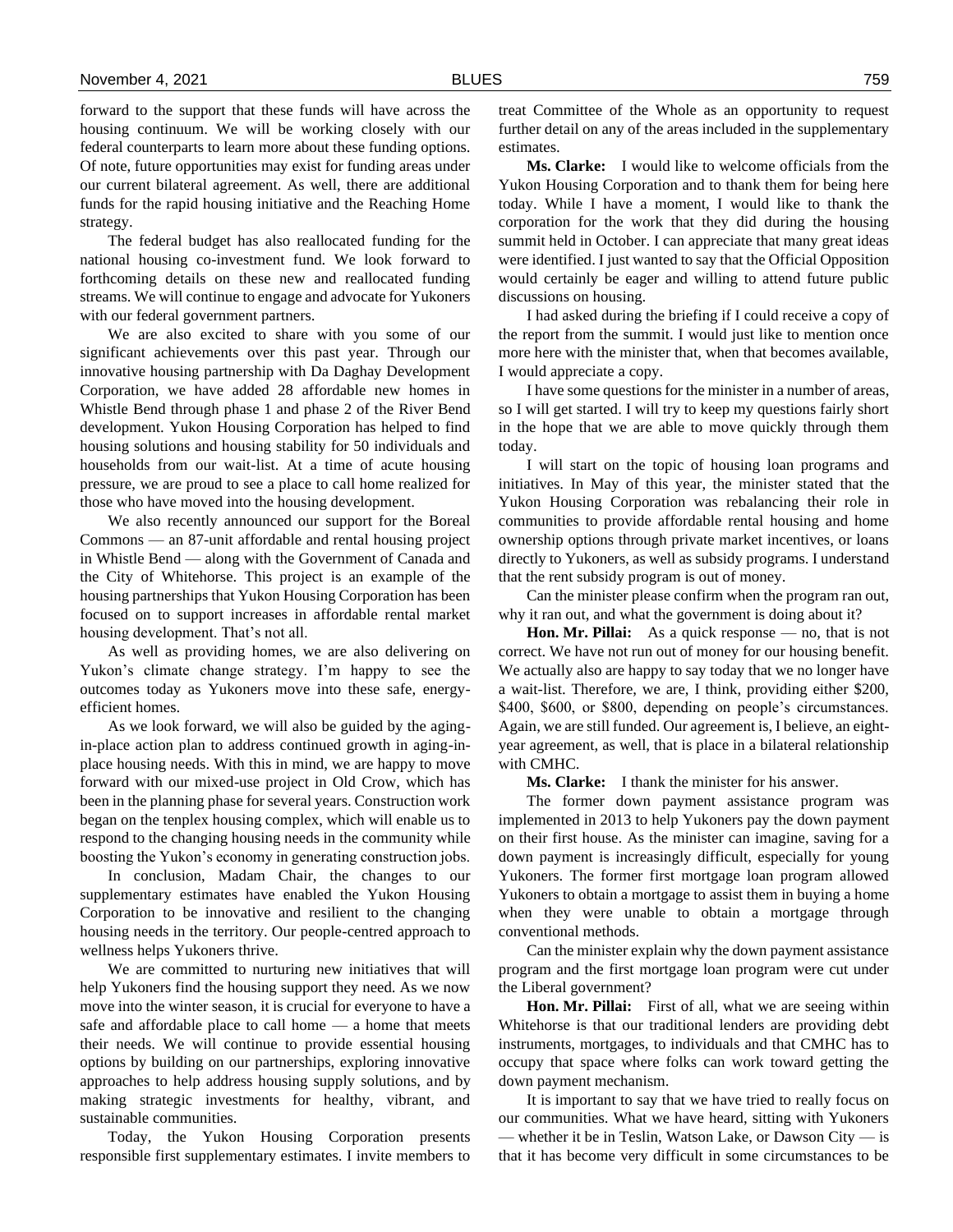able to acquire mortgages in some of those communities, partly because institutions try to cross-reference other assets in those communities before they will provide that funding, and sometimes it is difficult to have something that is equal to what an individual is looking to build.

So, we are working, as well, to increase the amounts that can be funded through our mortgage support programs out into communities. But again, we are seeing other folks occupy the space to provide individuals in Whitehorse with the right mechanisms to build new homes.

**Ms. Clarke:** Thanks to the minister for his answer.

There is a mortgage program for rural Yukoners. Can the minister confirm if this program is fully subscribed to each year?

**Hon. Mr. Pillai:** What we try to do is cash-manage within the budget. Right now, what we would say is that everything has been identified or called for, but we have not allocated all of that. We have been working with individuals who have identified our rural supports as something they need, but they are still going through the process of getting ready to actually use that or to build.

I am going to be working with the corporation very closely on that item. If we see some really large growth of interest in our communities to use that program, I am comfortable with our president and others — of sitting with the board and letting them know that. In the case that we have to look at providing more funds to that program, I think that it is a prudent decision, but certainly right now, it seems that the cash that we have allotted for that is meeting the demand.

Again, it is a good question and something that we have to watch very closely. It has been flagged by municipal leaders across the Yukon as a program that is extremely important. We have taken the advice from municipal leaders, which I brought back to the corporation and to the board, about increasing the amount that can be allocated. I had requested an opportunity to speak to newly elected municipal officials at their earliest convenience. That, of course, will be the Association of Yukon Communities. During that conference, I will have an opportunity on early Friday morning just to really talk about one thing, which is how we can work together around housing needs.

**Ms. Clarke:** Has the minister considered any expansion of the program for Yukoners looking to build their own homes either in the Whitehorse area or in rural Yukon?

**Hon. Mr. Pillai:** We have had discussions internally at Yukon Housing Corporation about new ideas of innovation. To be very open, I think that one thing we have always said is that we have seen good ideas from all political parties. There are some things that caught my eye from the Official Opposition — their platform. We have discussed some things inside the Housing Corporation. We are really just looking at what the market looks like and where we can help.

I think it is best to further define those and to build them out before we roll anything out. I think we are keeping a very close eye on what the market looks like and want to ensure that Yukoners have those opportunities. We look at individuals who have come through our school systems. They have grown up

here. In many cases, they receive the Yukon grant and use the Yukon grant to go off to improve their education situation, to get degrees and trades, and then are having difficulty in being able to come home. We are investing in our youth through a lot of the process. I think it's important for us to understand that, when those investments are made and we want those individuals to be back in the Yukon contributing to our economy, to our society, and to their families, we might have to look at innovative ways.

Yes, the quick answer is that we are looking at some concepts, but they are still yet to be rolled out as we define the best possible tools to meet those needs.

**Ms. Clarke:** I appreciate the answer from the minister. I will now move on to another topic — the social and seniors wait-list. Can the minister please provide the current wait-list for social housing and seniors housing broken down by community, if he has that information?

**Hon. Mr. Pillai:** First of all, our total wait-list number is 453. That is as of August, so I want to be very open with the Assembly. We can have a delta of 10 or 15, where we can see that number increase, and, of course, in some cases, we address that. The 453 is where we were in August. We have been within 10 or 15 of that number.

Breaking it down by community, right now, we have: one Yukon government employee on our wait-list in Beaver Creek; in Carcross, we have four seniors and three non-seniors on our wait-list; Dawson City, where we see our biggest demand, we have 10 seniors and 20 non-seniors on our wait-list; in Carmacks, we have one Yukon government employee on our wait-list.

So, for the House, Madam Chair, if I don't touch on it, there is not an individual in that category.

In Faro, we have one non-senior and one Yukon government employee; in Haines Junction, we have two seniors and six non-seniors; in Mayo, we have two government employees; in Pelly Crossing, one government employee; in Ross River, we have two seniors, seven non-seniors, and one government employee; in Teslin, we have just one non-senior; and in Watson Lake, where our second biggest demand is, we have three seniors, 14 non-seniors, and four Yukon government employees on our wait-list. In Whitehorse, we have 155 seniors, 225 non-seniors, and no government employees on wait-lists. So, the total number of all of Yukon is 176 seniors — all our communities — and 277 non-seniors, for a total of 453. Then, in the category for government employees, we have 11 government employees who are still on our wait-list seeking housing.

**Ms. Clarke:** I thank the minister for his answer. So, we continue to receive reports that there are Yukon Housing Corporation units that remain empty for long periods of time. Many are reportedly vacant and not being worked on. Can the minister please provide how many Yukon Housing units are currently vacant, and when will they be filled?

**Hon. Mr. Pillai:** I hope I'm not off by one or two here, but what we have been looking at — there are about 20 units right now that we are working on. Those are 20 units that, by Yukon Housing Corporation standards, would be not up to the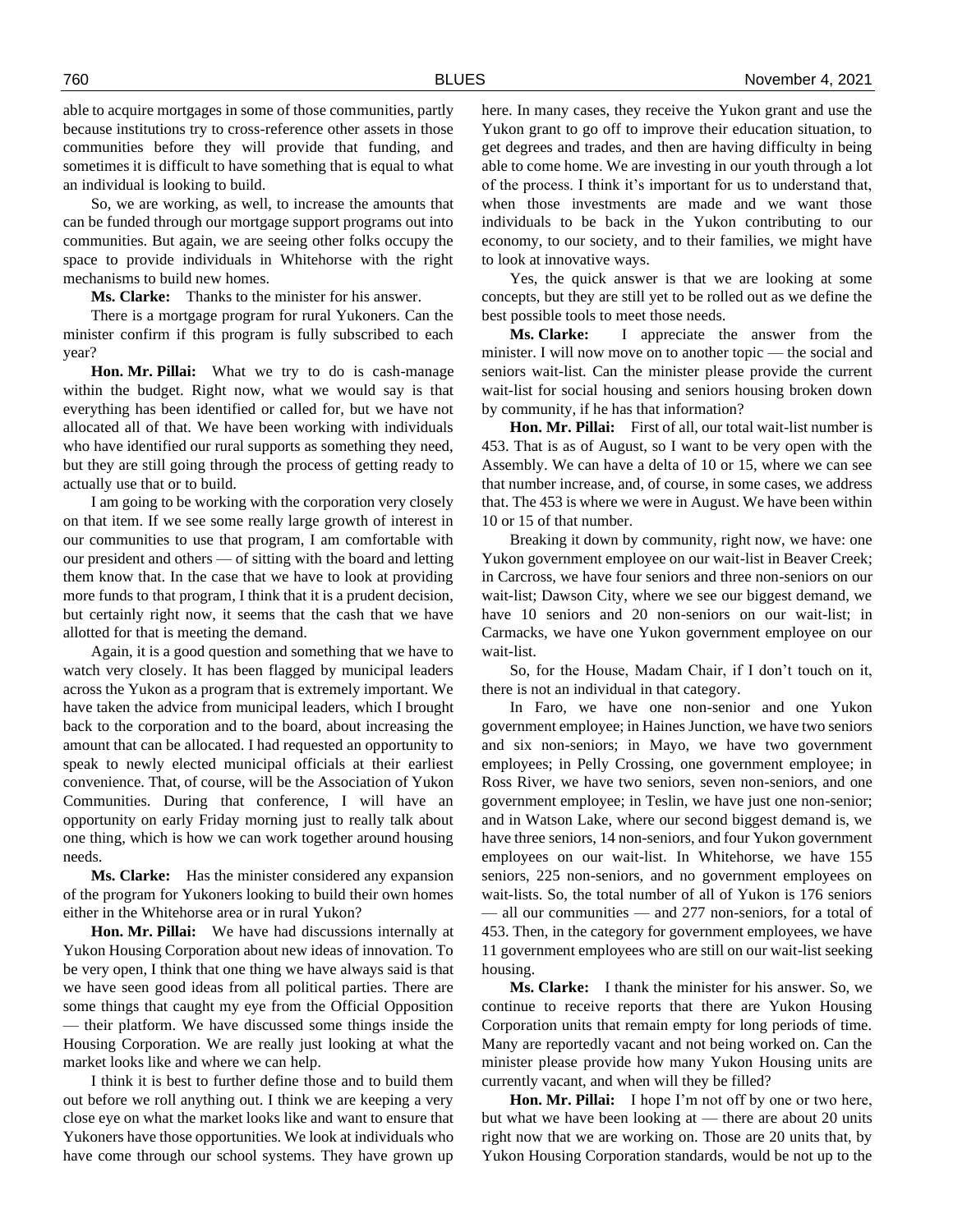standard we would normally have for somebody who is looking for a housing option to move into.

I want to say for the House that we have been speaking with many individuals in our community, whether those are alarms that have been identified by the Anti-Poverty Coalition — we have worked with folks from Safe at Home, and there are individuals in the private sector who are really concerned. What we are trying to do at this point is — we are looking at those 20 units. To be open with the Assembly, we are looking at everything in our continuum that potentially can be used as emergency housing.

So, we have 20 units. Right now, we are trying to make sure that each one of those, if they are not filled, is appropriate to have somebody live in, and we are looking at either working with other organizations to try to find housing options for folks — but we may have to use those. They may not be exactly of the quality that we would normally use to rent out, but based on the situation we're in, they could be part of our emergency housing solution.

**Ms. Clarke:** Is the minister aware of any families with children who are currently on the Yukon Housing Corporation list who are being housed in hotels at this time? If yes, what is being done to ensure that these families are provided adequate housing in a reasonable time?

**Hon. Mr. Pillai:** That is a very good question. We are very open about the situation of housing right now. We think that there are about 63 children who are in housing that is not, what we believe, appropriate for them. In some cases, we are working with other departments like Health and Social Services, and we may have children who are, with their families, living in something that is substandard. That is the number that has been provided to us in our meetings with the Anti-Poverty Coalition. Our latest meeting was just the other day. Again, that is the sense we have.

What are we doing? Really, I think that this supplementary budget speaks to many initiatives. Truly, I think that the Housing Corporation and the board have made decisions for the most investment that we have seen in affordable housing. We want our projects that we are leading to come online, which are, of course, our units at Jeckell as well as Cornerstone — with partners as well as Boreal and Riverbend. We have a lot of new stock that is coming online.

We know that we have the highest proportion of social housing in the country but, at the same time, we know that our demand still means that we need to do more. We are looking at those projects coming online.

The other thing that we are doing is going out to a number of development corporations and having the same discussion as I'm going to have with municipalities. What we are really trying to do is to completely de-risk the ability to build affordable housing. What I mean by that is that, in some cases, we are using the programs that we provide with — essentially, it's a municipal matching grant. Many municipalities have taken this on, and then we match that. It can go up to, I believe, \$1 million — \$500,000 from each organization. That really takes down some of the overhead costs that organizations have through the tax regime or other things when they build.

What we are really trying to do is look to see what we are spending in many of these cases on housing units, specifically where individuals or families are, we will say, "underhoused". Then we are moving out to the stakeholders or partners — our First Nation governments — that may have traditional territory there. It might be in one of our communities — and how can we make a commitment to you to look at leasing long term some of the units that you may build? What we are seeing when we do that, in many cases, is that we're building a bankable project where corporations, as one example, can go back to the bank or their financial institution and show that a government with a double-A bond rating, I believe — I will leave that to the Finance minister, but I believe that is a very good rating which really makes it a simple decision for financial institutions to provide them with funds. Then what we are doing is just reallocating the funds that we have been putting into those other parts of the housing continuum and moving it to a better solution.

That's not the same across the board. We have offered it up to all development corporations. Some folks are in a different place than others, depending on what they want to build, but that is going to be part of our solution. That has been the success story with Riverbend and Da Daghay. That is why, at this point, not only are they very happy about the units that they are building now, they are back at the table with us and want to continue to build as quickly as possible. They are very eager to do that and have built relationships with their financial institutions where those institutions are ready to continue to fund.

That gives you a snapshot. I don't know if it does justice to go through an hour of things that we are doing. I am going to leave it to questions, but we certainly have a number of things that are underway to meet those demands and to solve some of the problems that are in front of us.

**Ms. Clarke:** I thank the minister for his answers. I will now move on to questions on Jeckell Street housing.

I noted that the minister mentioned the Jeckell Street housing project and some of the details. I have some questions on this new housing development. When is the Jeckell Street facility supposed to be completed?

**Hon. Mr. Pillai:** Late spring 2022.

**Ms. Clarke:** How many units will be available? How many of each type — for example, bedroom, family units, et cetera? How many people are going to be housed from the current wait-list upon completion? How are people being chosen from the wait-list?

**Hon. Mr. Pillai:** I'm just going to give a quick overview of our project on Jeckell, and it will touch on some of the answers that the member opposite is looking for. This building has 47 units that include bachelor suites and one-, two-, and three-bedroom units; 10 units will be barrier-free. This project is current scheduled to be completed in late spring of 2022.

The project increases the number of units on the site from six units in the former building to 47 units in the new building. Through consultation and design, we determined that, based on the shape and size of our lot size and the community outdoor space, the maximum building size would allow for 47 units.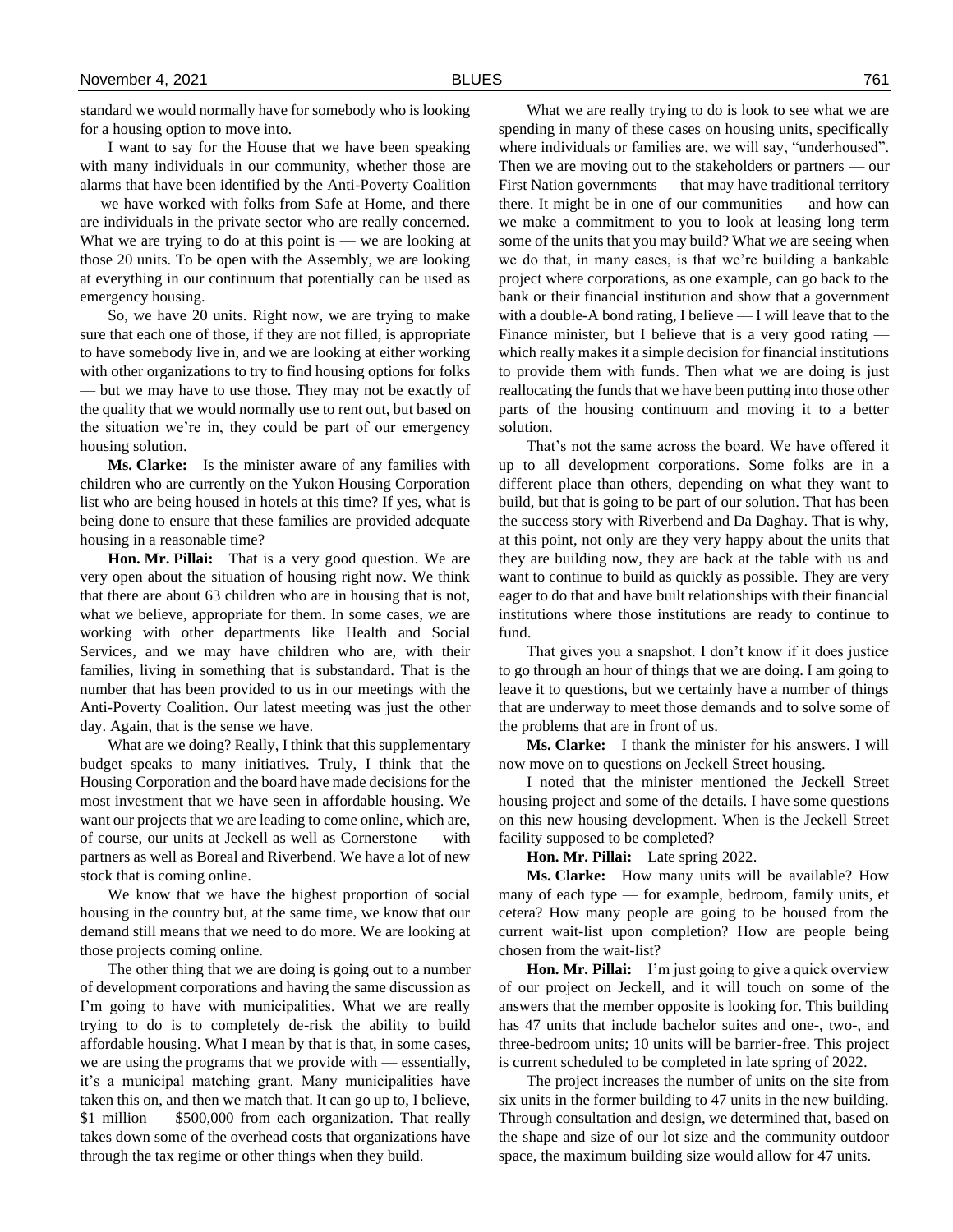We have a standard process that we use when it comes to dealing with the wait-list. Really, we are going to use the same criteria to make the allocations to this unit. This will be done over a couple of months.

From my understanding, women fleeing violence tend to be at the top of the list. Sometimes it's difficult — I am sure that all MLAs here in this Legislative Assembly have individuals who reach out to them who have been on the waitlist and are wondering why they have not moved or, in some cases, why they have moved down the list. That is, again, because that is the criteria we use. It has not changed. It has been very stable over the last number of years — and, I believe, through successive governments — but it is really about people who are in the most vulnerable positions being able to move to that housing first.

A little bit about the breakdown and the style of housing that it is — it's a mixed-income model, and it is a new approach to allocating housing that will provide homes for clients with a range of incomes, all within the existing housing income limits. We will support clients with deeper shallow subsidies according to their need. This is a community housing approach that enables social diversity and supports better social outcomes and fiscal responsibility. All tenants will pay an affordable rent, according to their income.

In mixed-use housing, different client groups from our community, including seniors, families, and individuals, are housed together in multi-unit buildings. This means that we can better respond to the dynamic housing needs of a community and focus on creating healthy and vibrant communities within multi-unit buildings.

We worked with local housing stakeholders through several events and meetings in 2019 to develop our mixed-use and mixed-income housing model. Initially, we looked at including a market rental component to our mixed-income housing, but after consultation, we will continue to prioritize Yukon households within our existing household income limits currently used for community housing. Mixed-use and mixedincome housing is a complementary model aimed at addressing emerging community housing needs in the context of a growing, diverse, and aging population.

I will likely have to get back to the House only because, depending on where the priority is on the list for individuals, as we look at our breakdown of 47 units — some are two, some are three, some are one. We could be housing up to 75 people or more, pending the makeup of individuals, units, and families that are on the wait-list, but as we get close in the spring and in spring budget debate, I certainly can come back and identify those numbers more clearly for you.

**Ms. Clarke:** I appreciate the answer.

I am going now to move on to 5th and Rogers. The Minister of Energy, Mines and Resources indicated that the Yukon Housing Corporation is the lead on  $5<sup>th</sup>$  and Rogers. I would like to follow up on those questions to the housing minister. Could the minister provide a timeline on when he expects that land parcel to be released to the private sector for future housing development?

**Hon. Mr. Pillai:** We have seen 5<sup>th</sup> and Rogers as a block of land that has had really, over successive years, different concepts, and different organizations were looking to use that land. I don't have the full history; it predates my time in government, but certainly it has been talked about a lot. Our approach has been to scour every part of the City of Whitehorse, if not the Yukon, to look for available land and look for partnerships to build out — projects that we need to meet the demand that we are seeing.

With 5<sup>th</sup> and Rogers, one of the things that played out was that we really want to see rental housing. Part of the challenge that has happened within the housing continuum is that the private sector has continued to make investments — except for some of the bigger projects that I mentioned earlier — and made decisions, in many cases, to build strata title. Strata title is a form of title, but really, it is where you find condominium developments. That is done because you can realize your return on that investment very quickly. The challenge is that it doesn't make a dramatic impact to our rental market.

What we have seen in other jurisdictions across Canada is larger organizations, usually called "real estate investment trusts", that are either building rental housing or purchasing other rental housing and putting it into an investment pool. Large investment entities tend to look at that as a good investment — a good long-term investment. Of course, when you see the demand across this country from city to city, that makes sense.

With 5<sup>th</sup> and Rogers, part of what we have been doing between the Yukon Housing Corporation and Energy, Mines and Resources is to try to make sure that we define what gets built on that piece of land. We want to see rental housing. We want to see it affordable, but we need rental stock. In 2019, there was an expression of interest that was put out. That expression of interest had a number of local organizations and corporations respond to it. After that expression of interest was finished, some of the organizations decided to continue to work with us but felt that maybe what was being looked at for  $5<sup>th</sup>$  and Rogers was not within the scope of the work or their mandate. We have gone back into discussions to see, with the remaining parties, if there is an opportunity to develop that.

We have had discussions and we are going to continue to have some discussions, but inevitably, if we can't get to a place where we have a project that is really looking at rental housing, then we would go back to an RFP, open it up, and see if there are other interested parties.

I would like to see  $-$  I guess I can put this with my responsibilities — whoever is going to develop it doing preparation to that site by the summer of 2022. We do not want to see us miss time to do site prep. There is some work that has to be done there. There are two concerns with 5<sup>th</sup> and Rogers, really: one is geotechnical stability, which is the need for a berm and something that is fairly standard along what we would call the clay cliffs in the downtown Whitehorse area; and the second part is looking at legacy environmental concerns. There has been a lot of work done by Community Services, as well as Energy, Mines and Resources — but primarily, I believe, Community Services — to look at remedies for that.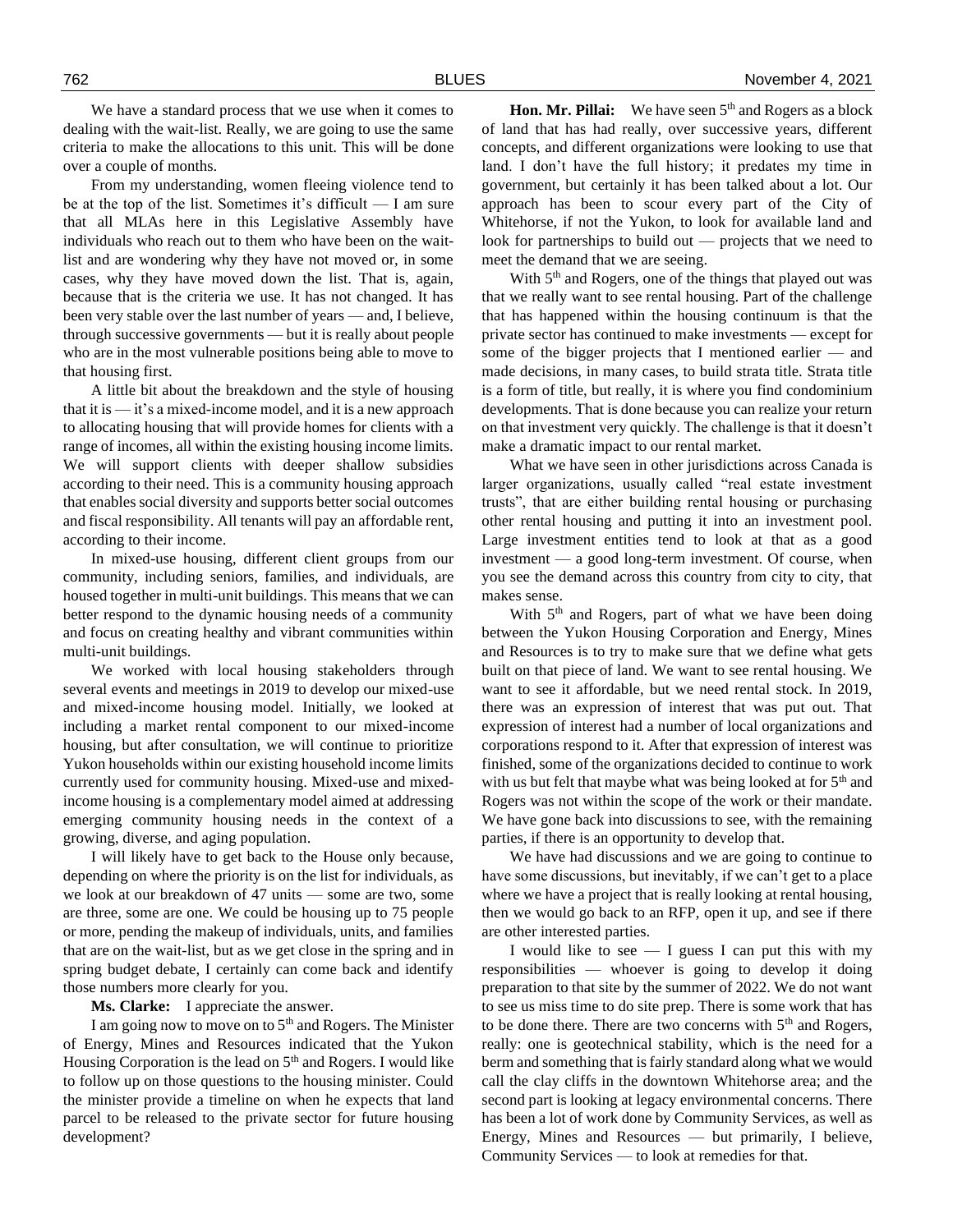We think we have defined the efforts that would have to be in place to mitigate any of those environmental concerns, and we are getting to a place where we can define what that berm looks like. Those are two critical things that anybody needs to know before they develop it, and I think that our early conversations with the parties that have been part of the expression of interest seem to be leading in the appropriate way to do some significant building on that site.

**Ms. Clarke:** I heard that the minister is going to put an expression of interest, but could you confirm: Would it be some sort of a public tendering or offering, or would it be a request for qualifications? We are just curious about what is being considered at this time.

**Hon. Mr. Pillai:** No, not that we are going to — the expression of interest was completed in September 2020, and it was run through the Department of Community Services. That was concluded.

My comments were that we have gone through a process to have discussions with individuals who had been part of that process. If we can seek a solution that meets what we want to see on that site, then we can begin negotiations on allocation of the land, and if we do not get to a place that meets our needs on that site, we will go back out to a request for proposals, just a public process at that point.

**Ms. Clarke:** I appreciate the minister's answer.

I am going to move on. I am looking for an update on the Normandy project. In the spring, the minister noted that the 84-unit residence for seniors was anticipated for completion in the fall of 2022, and the Yukon Housing Corporation is providing \$3.5 million to support 10 units in the building for Yukon government to use for 20 years, with \$500,000 from the housing initiative fund and \$500,000 from the municipal matching rental construction program. Could the minister confirm that those costs and timelines remain the same — Yukon Housing Corporation will be provided 10 units to use for 20 years — and what will happen to the units after 20 years?

**Hon. Mr. Pillai:** In keeping with — I touched on it in some of the opening comments — our aging-in-place philosophy and the direction of the *Putting People First* recommendations and the housing action plan for Yukon, Yukon Housing Corporation is working with other relevant Government of Yukon departments and external partners to support seniors where they want to live.

Currently under construction, the Normandy Manor will be a privately owned, 84-unit residence for seniors. Anticipated completion is the fall of 2022. The information that we're getting from the ownership group is that this is still in place.

The president of the Yukon Housing Corporation just made me aware that, on November 15, there will be an open house. We can send that to all MLAs. It's not on-site, but it's actually at the Gold Rush.

One of the things that happened — and the ownership group made us aware — is that, as soon as it was announced, folks were reaching out to them to try to figure out how they could lock down a spot. I know that now, as they are getting closer to getting completed a very significant project, they are

having these information sessions. We will share that information.

In support of this project, you are absolutely correct. Yukon Housing Corporation is providing \$3.5 million for the 10 units in the building. At the end of 20 years, or as we get close to get that, the Yukon Housing Corporation has the ability to renegotiate a lease for a longer period of time, or those units could go back into the portfolio that the organization has to lease out or to rent out to others. Again, \$500,000 was from our housing initiative fund and \$500,000 was from the municipal matching rental construction program.

Normandy is being built and will be operated through KBC Developments, a partnership of local businesses that includes Ketza Construction, Borud Enterprises, and Northern Vision Development. Once completed, this residence will meet the needs of seniors who want housing with support services, such as meals and hospitality services, thereby filling a gap in existing accommodations.

Normandy Manor provides an essential housing option in Whitehorse between individuals living in their own homes and those living in long-term care homes. Our government's support for Normandy Manor is very cost effective compared to the cost of long-term care.

While we have this opportunity, I want to, just for the Assembly, commend Dave Borud for his work on this. He and his family have been known to be very strong entrepreneurs in our community.

Their work — whether it be in manufacturing, telecommunications, fibre, or this project — they have been leaders. I don't think that this project would be where it is without his leadership, and he has a very strong partnership group. I know that they see this, from our discussions with them, as just one step in what they believe can be developed in Whitehorse to help these needs.

I hope that this gives the member opposite a good understanding of what we are hoping to see here. It is not just the 84 units, but those individuals may have been living in the homes that they have had for many, many years, and it could be that they have already moved into an apartment or a condominium, whatever it is. What we are seeing is that we are going to have that opportunity to have 84 new units, but we are also going to see those individuals either sell or rent out the units that they are currently in. It's really a two-for-one on all of these, and that is why we continue to have very supportive conversations with Vimy, which may be asked about later.

We see that as an opportunity to fill a gap between where individuals are now and before they have to make a choice around long-term care. It still provides a sense of independence as well as community, which we think is very important when we look at aging in place.

I look forward to more questions on Normandy or even Vimy.

**Ms. Clarke:** Thank you for the answer. I am going to move on now to the topic of community land trusts.

The minister has mentioned a community land trust project. Could the minister indicate what responsibilities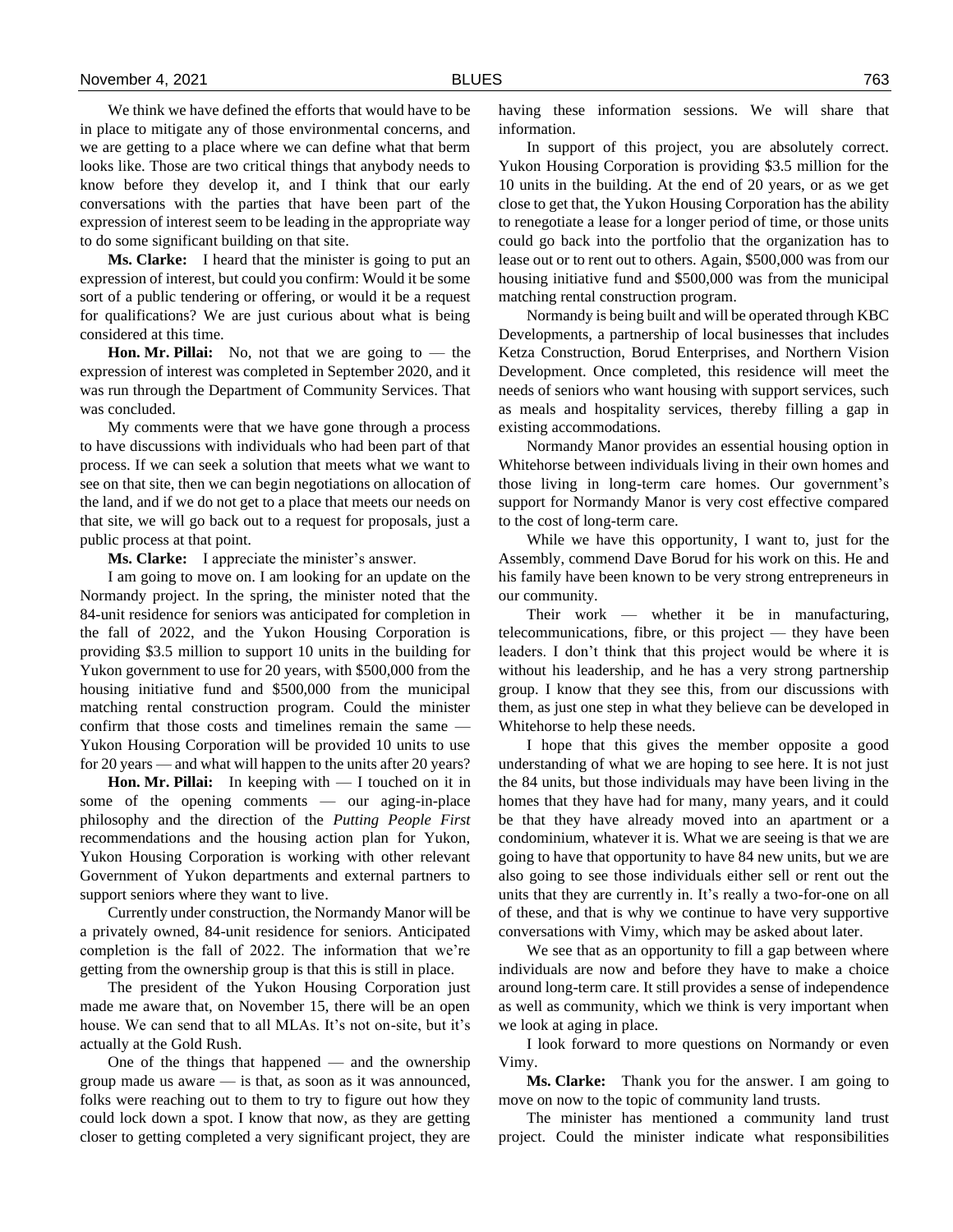Yukon Housing Corporation may have in development of the community land trust?

**Hon. Mr. Pillai:** The Yukon has been experiencing an acute housing shortage, and homes are increasing in price. That's why our government's mandate includes support for the establishment of a community land trust here in the territory. The innovative housing model supports a key goal of the housing action plan for Yukon to provide alternative land tenure and alternative home ownership options for Yukoners. A community land trust keeps housing affordable by having a non-profit organization hold the land in trust.

Residents can live in and own the housing long term while keeping the resale cost — which is key here — keeping the resale cost of the home significantly lower for the next buyer. We are lucky to have a non-profit organization working to achieve this goal in Whitehorse. Really what it has been is a group of extremely talented individuals who work in a number of different areas of architecture and engineering and have essentially put their time into this project because of their passion for the community.

The Northern Community Land Trust has a plan to develop a community land trust in Whitehorse over the next three years. The Yukon Housing Corporation has provided support for this project through the fourth intake of the housing initiatives fund project concept stream. Again, the Northern Community Land Trust has also applied for funding from a federal fund targeted to support land trust development projects. The Yukon Housing Corporation is providing support throughout this process.

The Department of Energy, Mines and Resources is primarily the contact at this time because they are trying to find a piece of land that is appropriate for their activities. Then we will continue to support them as they identify that land and begin to get into the structure. At this time, I can't break down the style or type of housing. Right now, we are just really focused on finding an appropriate piece of land and making sure that the governance mechanisms that are in place are supporting them to leverage bilaterally from the federal government. Once those building blocks are in place, I think that we will have more information about what they are looking to build.

Again, these folks are really focused on sustainable, costeffective buildings.

**Ms. Clarke:** I have a follow-up question. How much land does the minister anticipate will be needed for the community land trust and how would the government choose the area to develop a community land trust?

**Hon. Mr. Pillai:** I apologize, but I don't have an estimate of how many acres they are looking at. My sense is that they are not starting with a significantly big request for land. My understanding of the process — maybe the Minister of Energy, Mines and Resources can speak to this a bit more when he's back, but I think they are looking at what the zoning is on existing commissioner's land, first and foremost, and then seeing if that fits.

My sense from discussions with some of the individuals on this team is looking at a very affordable and sustainable approach. Is there adequate public transit that is close to this?

Are there amenities close to these lands? These are all going to be things that they are going to be taking into consideration, but I would think that we can get a more fulsome answer when Energy, Mines and Resources is up as well.

**Ms. Clarke:** Madam Chair, I appreciate the answer, and I thank the minister for that. I am now going to move on to a topic on housing in rural Yukon. In May of this year, the minister committed to \$3 million to support the construction of three new community triplexes in Mayo, Watson Lake, and Whitehorse. Further, YG allocated \$200,000 to explore deployable mobile home options to ease immediate housing pressures. Can the minister confirm the status of these buildings and whether the mobile homes have been secured?

**Hon. Mr. Pillai:** Our government acknowledges the immediate benefit to the Yukon from the Canada Mortgage and Housing Corporation's rapid housing initiative, which is the program that we are using for this work. This initiative is providing opportunities to build affordable, efficient houses for Yukoners in urgent housing need. Through the rapid housing initiative round one, Yukon Housing Corporation was approved, as the member opposite noted, to build three triplexes in Mayo, Watson Lake, and Whitehorse. The addresses for these buildings are: 306 Third Avenue in Mayo; 100 Morley Crescent in Watson Lake; and 33 Wann Road in Whitehorse.

Again, the federal rapid housing initiative provides \$3 million for the construction of Yukon Housing Corporation's three triplex projects while the Yukon Housing Corporation will provide an additional investment. As I touched on in the preamble, we saw very significant costs to build these based on the increased price of materials and construction costs. So, it's \$2.4 million more than where we were — almost to the point of a doubling the cost within this.

I sat with the leadership team and discussed the decisions on this. We knew that we had limited-time funding with our money from the rapid housing, as I understood it. We thought it was prudent to move forward. Even with the increased costs, we thought that the most appropriate thing to do was to move forward on those units. We're looking at an increased cost from where we thought we were going to be. We talked a little bit in our opening statement about where we moved dollars from to do that, but again, I think it's the right thing to do.

For the other part of the question which was around mobile homes, we are still in a scoping and design phase of that work, so that work continues. But, again, I think what we're trying to not just signal but to illustrate is that we are looking at every potential option here, not just for short-term critical needs, but for medium and long term for our housing continuum.

**Ms. Clarke:** Madam Chair, I have two follow-up questions on this topic. Can the minister provide further details around the \$40-million funding pot under the national housing co-investment? What are the plans for this money? What housing initiatives are being planned for each Yukon community? \$20 million was negotiated with CMHC to support community housing projects directly managed by the Yukon Housing Corporation.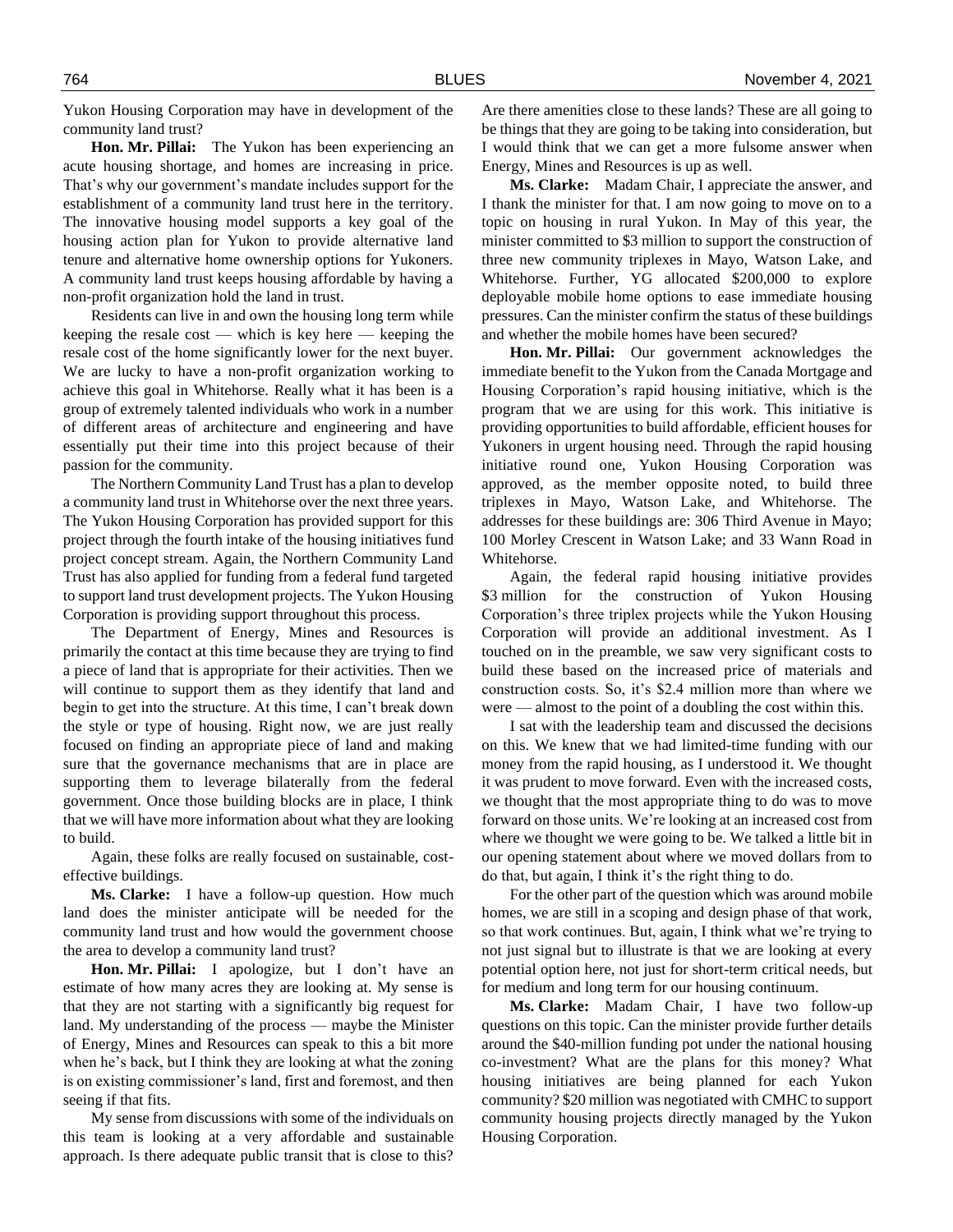**Hon. Mr. Pillai:** In 2018, the federal government launched the \$13.2-billion national housing co-investment fund under the national housing strategy to support new construction and revitalization of affordable housing within provinces and territories. In recognition of the additional needs in northern communities, \$40 million of this funding was allocated to the Yukon. This funding is called the "northern carve-out".

Under the terms negotiated with Canada Mortgage and Housing Corporation for the northern carve-out, \$20 million will support community housing projects in the Yukon. It will be prioritized by community needs and will be directly managed by the Yukon Housing Corporation. The additional \$20 million will be managed by Canada Mortgage and Housing Corporation to support indigenous governments, organizations, community housing providers, and/or private sector projects.

We will ensure that the federal funding we receive supports Yukoners' housing needs and aligns with the implementation of the housing action plan, the Safe at Home plan to end and prevent homelessness, and the aging-in-place plan. Again, what we are really trying to illustrate today is that those are our guiding documents in our decision-making and so we continue to refer back to that set of values, as we start to look to roll out these funds.

Again, our senior team and specifically our president have built a very strong relationship with the Canada Mortgage and Housing Corporation. As stated by the member opposite, there is \$40 million in total, but \$20 million over there. We try, if possible, to look at projects, in some cases together, at least to figure out where we can find synergies within this housing.

The Housing Corporation intends to have our funds fully committed by 2025-26. Some are at different places with some of these projects. I will give a sense of some of the projects.

The Watson Lake Housing First — we haven't said exactly how many units; we are continuing to have discussions. We worked with a third party to meet with the community and to have discussions. Certainly, when I was in Watson Lake in September, this topic came up and we are really trying to ensure that we are working closely with all of the community. I had an opportunity when I was there to meet with our housing folks, but also had an opportunity to meet with the mayor who has just been re-elected about what his thoughts were on housing. As well, there is a very well-represented chamber of commerce in Watson Lake and there were discussions as well just trying to understand what is going to be best to meet the needs. This discussion started with the Liard First Nation early on, and we are continuing to have those discussions. That is where we are looking — between 2021 and 2023; that is our goal.

We are looking at another duplex project in Dawson City and Korbo, phase 2. There is land available. There is a significant interest in Dawson City. If you wonder why I am touching on these, when we went down that list of needs, we know that Dawson City and Watson Lake are number one and two when we think about our communities. Again, that's why we are focusing our funds in these particular communities first.

We are still working with communities. I think that the member opposite will understand that there is always a lot of dialogue in this House about — when decisions are being made,

have we had those thorough and respectful conversations with communities and partners? That is really what we are trying to make sure we do here — to emphasize the need to do that so we know what the needs are in those communities through consultation and conversations. Watson Lake and Dawson City are our first target areas to allocate our \$20 million.

**Ms. Clarke:** I will now move on to another question — Haines Junction seniors. In the summer of 2020, the St. Elias Seniors Society was kicked out of their meeting area in the seniors facility during the pandemic. The previous minister promised that they would be back in by November 30, 2020. The current minister said in the spring that he would get them back in their space. I understand that they are now being asked to provide \$2 million in liability insurance. They are also now being told that they need to find funding to upgrade a glass door.

Could the minister indicate why they require insurance to access the meeting space and upgrade a door? Could the minister also indicate when they will be able to return?

**Hon. Mr. Pillai:** I appreciate the question. In listening to the question, you would think that some very dramatic action happened at the seniors facility when people were kicked out. We have to look at factually what has played out. There is a difference of opinion, first and foremost, among the residents of that space, as I understand it. Not everybody is on the same page about this common-use area, so we need to be respectful to everybody who is living there. They have a great volunteer and leader in that community. I have had communication from her. She was a long-time colleague of mine before being in the Assembly.

We have tried to make sure that we meet the needs of the clients who are there, that we get to use that space appropriately, and that we support folks. Our understanding was that the request under the liability was not a showstopper but, as the president just said to me, what we are going to continue to do is see where we can help folks out. If there is a need for us to try to come up with a solution around insurance needs, we will do that.

In the interim, we did host a flu clinic in that space within the last couple of weeks, so the space has been used for the benefit of individuals who are there. It's a very important space. The space is critical. There are individuals who come and spend time there from outside of the tenant group, as I understand it, and that is really where there has been some concern. Again, we made that commitment. We reached out to the group. I had an opportunity to speak with the folks who were waiting on some documentation from us. After I spoke with them, I also reached out to the Member for Kluane, who has been a great advocate for this particular situation. I let him know that we were working through the last of it. Again, any time there have been any bumps on that one, he has let me know.

I think that we are getting to a place we need to get to. I'm sorry for the disruption for the folks who have wanted to use the space. Hopefully, for the folks who had concerns about people using the space, we have been respectful in our approach to meeting the needs of all seniors in Haines Junction.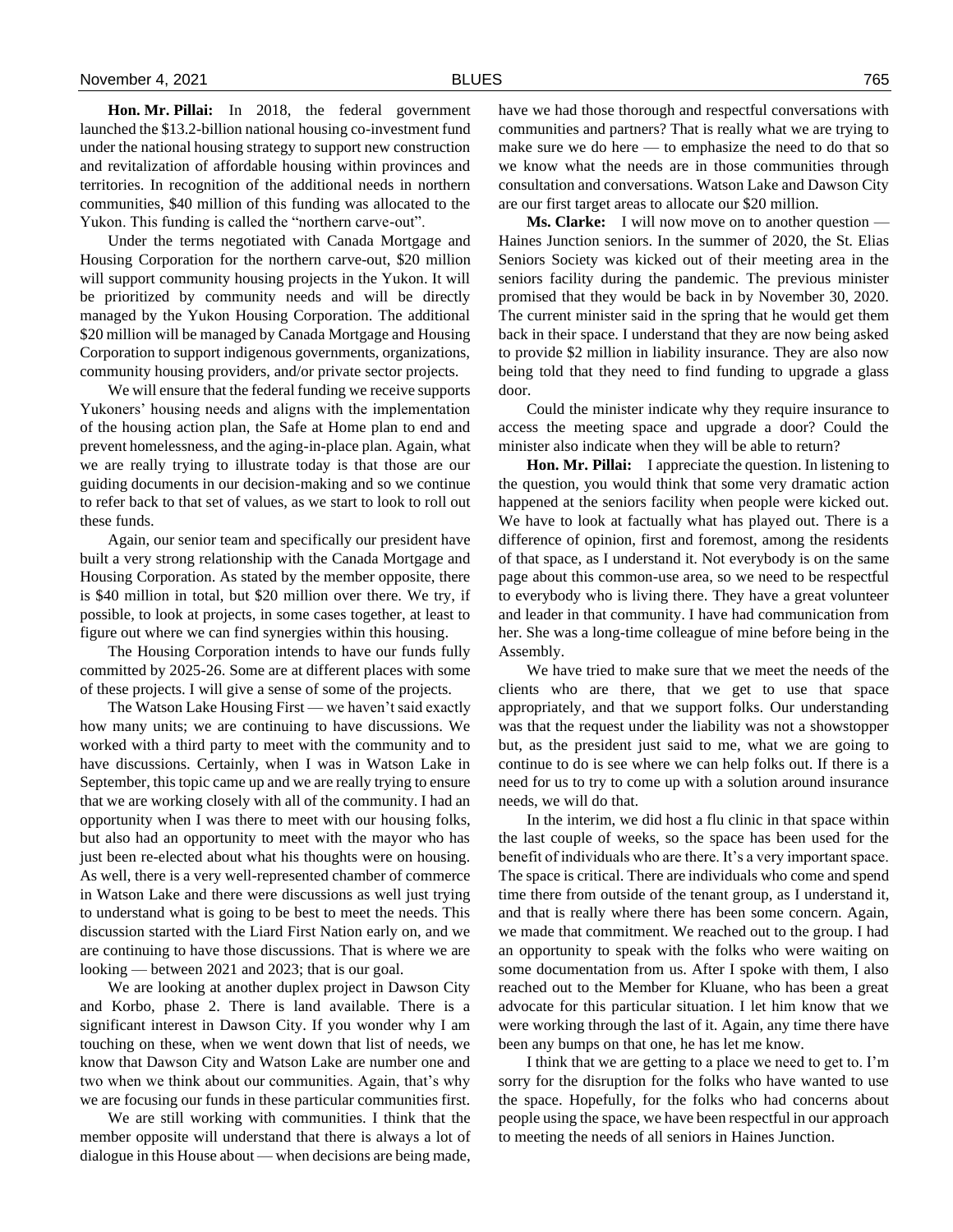**Ms. Clarke:** I just have a follow-up question for the minister. When can they go back and use the space?

**Hon. Mr. Pillai:** I think that answer lies in — if the criteria that has been laid out — if the organization that has been looking to use it can fulfill that or if there be a need for us to come up with solution for them. Depending on which one of those happens, that will define exactly the time. What the Assembly needs to know is that we are fully committed to getting people back in there. Sometimes the way in which some of this regulation and work is laid out is cumbersome. We understand that, but what I'm trying to do is find a solution so that the folks who were critical in building that beautiful community have the opportunity to use the space.

**Ms. Clarke:** I just have another follow-up question. Where is the decision going to be? Would it lie on the minister or in the community? That's my follow-up question. I just really need to know when the seniors would be able to return and where the decision would lie.

**Hon. Mr. Pillai:** I wanted to be very polite today and respectful to the organization. I see that the member opposite is getting some extra questions passed on. Here is our challenge. The organization is currently not in good corporate standing, so that is what has to be done first. We need the organization to be in good corporate standing so we can support them. Once that's done, then we can get there. I didn't really want to get into that discussion today, but that's the scenario after a series of questions on this.

**Ms. Clarke:** I am now going to move on. I'm going to be asking questions on the rapid housing initiative.

So, on the rapid housing initiative that is leading to the purchase and conversion of the High Country Inn into social housing, reports have indicated that the cost will be covered by the Government of Yukon using money from the Canada Mortgage and Housing Corporation. The ownership of the hotel will then be transferred to the Safe at Home Society.

Can the minister confirm that this is accurate? What are the timelines for this project?

**Hon. Mr. Pillai:** No, I would have to state that it is not exactly accurate. There are two funding sources. I will give a bit of an overview and see if I can reflect that around the state of the project.

The Yukon Housing Corporation supports the Safe at Home Society in their application to the rapid housing initiative funding round two  $-$  it's called the "cities stream"  $-$  for a Whitehorse-based project to meet the needs of vulnerable Yukoners. What has triggered this is that a decision was made by the Canada Mortgage and Housing Corporation to provide funding to cities, which is a bit unique for Whitehorse. The city hasn't occupied that space in this form before, but it was something that was provided to at least two, if not three, of the northern capitals.

Again, the Canada Mortgage and Housing Corporation's rapid housing initiative funding has the potential to help house vulnerable Yukoners, especially as the pandemic has exacerbated existing housing and homelessness challenges in the territory. We expect a federal announcement in late fall on

this project, so we are waiting to see if this project, first of all, is going to be fully funded.

The Safe at Home Society has proposed buying and renovating the High Country Inn at 4051 4<sup>th</sup> Avenue to provide 55 units of permanent supportive housing for vulnerable Yukoners, including units for women, youth, and indigenous Yukoners. Support for this project showcases the collaborative efforts of all orders of government with NGO partners and the private sector to increase housing options for Yukoners. If the Safe at Home Society is approved for the rapid housing initiative round two funding, they may also be eligible for funding through existing programs, such as the housing initiatives fund and the municipal matching rental construction grant. The project could potentially support clients on Yukon Housing Corporation's wait-list who may need housing supports.

I want to make sure that I get the appropriate information for the member concerning construction. Their timeline, if approved for funding, would be to begin construction in the start of the new year, in January. The way that the rapid housing program works is that they are looking for proponents to complete their work within a year.

**Ms. Clarke:** So, the minister confirmed that the project will provide 55 units, as reported, and the reported estimates of a purchase price are \$10 million and renovations are \$5 million. Can he confirm that number? Can the minister provide more background on how this \$50-million project came together since May?

**Hon. Mr. Pillai:** This project was something that first came to light in December 2020. There was an application submitted to rapid housing. There were a number of entities that provided letters of support to Safe at Home. My understanding is that, at that time, the application was not approved through rapid housing. The federal government came back and allocated money to a number of capital cities in northern Canada. Only applications that had been in round one and had not been approved were applicable to round two. This was the only project application, I think, that was not funded but was from round one; therefore, it was really the only potential applicant.

The Canada Mortgage and Housing Corporation contacted the City of Whitehorse — to their surprise, I think, because this is not something normal that they would be funded — and talked about this potential project. We are looking at two funding sources. We are looking at \$10 million that would be coming from Canada Mortgage and Housing Corporation and \$5 million from the Yukon Housing Corporation to complete this project.

**Ms. Clarke:** I just have two follow-up questions. The centre's website indicates that the project application included two hotels, totalling 117 units.

Could the minister indicate if a second hotel has been identified or not, and what process might be underway to secure that second hotel and additional 62 units?

**Hon. Mr. Pillai:** We are not aware of any other hotel or another hotel being part of this project. I think that the only dialogue that our team has had has been on that one particular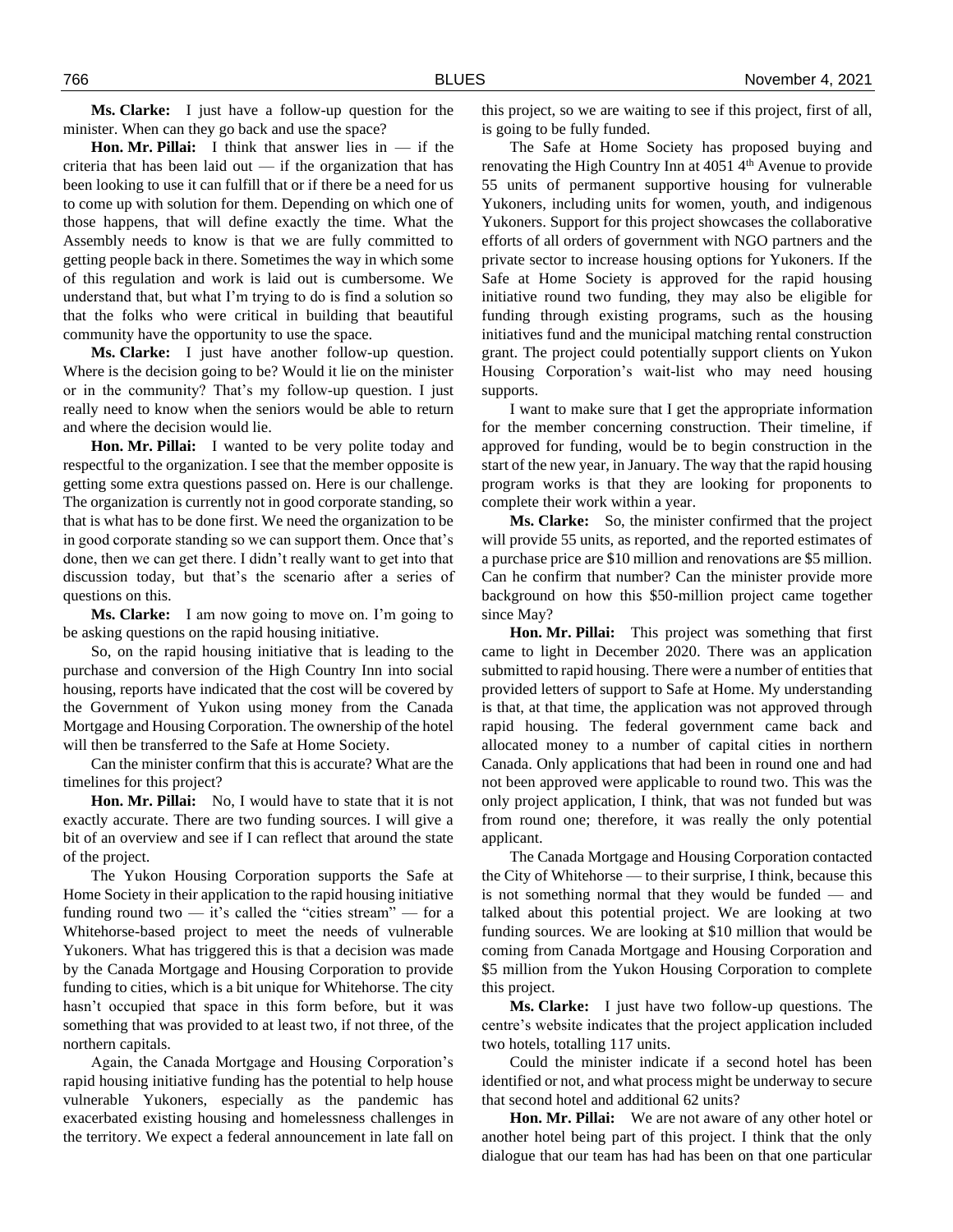piece of infrastructure that we are aware of. It has been clarified to us that it is just what's known as the main High Country Inn hotel and not the adjacent space, which is the old Lions pool, but is known as the convention centre.

**Ms. Clarke:** I am now going to move on to another question on rent control. There has been a lot of concern from Yukoners around the rent control policy that was implemented as part of the CAS agreement with the NDP. There has been a lot of talk about people being evicted. Many people are struggling to find alternative housing.

Can the minister indicate whether the Yukon Housing Corporation has seen an increase in applications for social and seniors housing since rent control was implemented?

**Hon. Mr. Pillai:** Madam Chair, over the last year, we have seen our wait-list continue to increase. We have seen that happen before the rent cap and we have seen that continue to rise after the rent cap was put in place.

When we look at our point-in-time count for homelessness, we actually have gone down from the April count versus our previous count. I don't want to paint a picture that is inaccurate. It's fair to say that we are closely watching what the rent cap treatments are doing to the market. We are looking to see where there is significant disruption.

My colleague, the Minister of Community Services, is working with the landlord and tenant office. We are watching to see what has played out. To be open to the Assembly, I spoke some thoughts about it in December 2020. I think that we saw some real increases happening; therefore, because of those increases in rent, and through the CASA, we have looked at this as an option, but we are still monitoring what the fallout of that is and how many people are actually in a good position and how many people it has protected and, again, what it has done to disrupt. We are watching that and we are having discussions with stakeholders, whether it is the Anti-Poverty Coalition or others.

It goes without saying that there are lots of individuals who are in our community who believe that there needs to be approaches to how we legislate and regulate these things. At this point, I will leave it at that.

**Ms. Clarke:** I'm just looking at the website of the Community Housing Transformation Centre. On the website, it says: "Housing First means 2 hotels converted into 117 units of affordable housing in Whitehorse, Yukon — Safe at Home Society RHI Application Seed Funding."

Can the minister update on the status of this online that's where I got that information. Could he clarify, please?

**Hon. Mr. Pillai:** I can. What we've stated is that we're not aware. We can look at some website that's there. We'll look it up and take a look at it, but there's no big smoking gun here. We're aware of one hotel. We're working with folks on that. I appreciate the fact that there's something in an application on a particular website. We'll look it up, but to be very open with the House, we're not aware of any other structure other than the High Country Inn that's part of this Safe at Home project. If there is, I will make a commitment to come back to the House. But, again, I'm not aware of any other hotel that's part of this particular project.

**Ms. Clarke:** Madam Chair, I am now going to move on to another question. I'm wondering if the Yukon Housing Corporation has ever put out a survey to clients to get a sense of their satisfaction with services, how the corporation is doing, and perhaps areas that could be addressed. Will the minister consider the creation of such a survey that is targeted to clients and staff about seniors and social housing?

**Hon. Mr. Pillai:** I will start by saying that the last surveys that we did were in 2019 and 2020. Part of our strategic planning is to ensure that we do go out with a series of surveys to look at our client satisfaction. I have also tried, in the short time of being in this role, to spend a bit of time speaking with our clients, whether they are seniors here in Whitehorse or individuals who are in some of our affordable housing.

We agree with the opposition. We think this is very important for us to understand how to best provide the appropriate housing to our clients and, again, probably the best way to define how we can improve in particular areas.

When we complete the next survey process, I'll make sure that we have an opportunity to make the House aware.

**Ms. Clarke:** I am now going to move on and ask another question on security. Several concerns have been raised with us regarding security in seniors housing complexes over the past few years. Can the minister provide an update on what policies or actions have been taken by the corporation to address security concerns?

**Hon. Mr. Pillai:** Madam Chair, the Yukon Housing Corporation has been in contact with tenants in our downtown Whitehorse multi-unit residential buildings to better understand safety concerns and to ensure that tenants are aware of safety practices. We are currently working toward the installation of security cameras in all of our multi-unit buildings in Whitehorse, and we are completing a privacy impact assessment prior to commissioning the system to ensure that we protect our clients' privacy. The majority of tenants have requested security cameras, both individually and at tenant meetings, over several years. Some tenants have expressed concerns about their privacy as well. Cameras will not be operational until two key pieces are in place: a video surveillance policy and a privacy impact assessment. Both are under development. These two pieces will ensure that we have processes in place to respect our tenants' privacy. Tenants have been provided advance notice of the installation of the cameras and they have been given contact information to further discuss any concerns.

Yukon Housing Corporation maintains a good working relationship with the safer communities and neighbourhoods unit. SCAN can intervene when there are suspected illegal activities. I hope that gives a bit of a sense about how we are approaching some of the security issues and concerns. I have heard this from a number of seniors, primarily, and it is something that we are taking very seriously. We are just making sure that we are following the rules that are in place around privacy but hopefully giving a sense of comfort to our seniors who are living in these units.

**Chair:** Do members wish to take a brief recess? **All Hon. Members:** Agreed.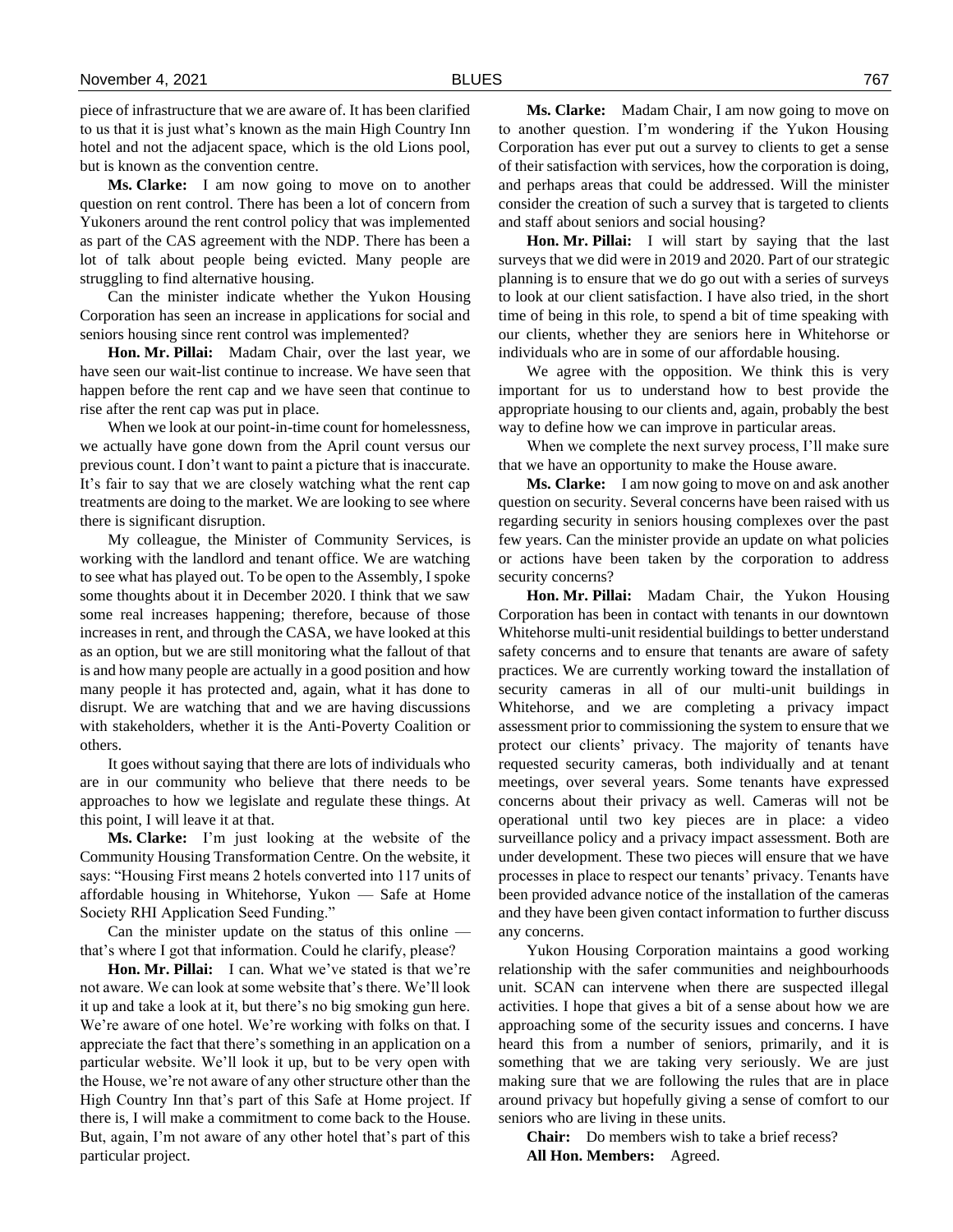**Chair:** Committee of the Whole will recess for 15 minutes.

*Recess*

**Chair:** Committee of the Whole will now come to order. The matter before the Committee is general debate on Vote 18, Yukon Housing Corporation, in Bill No. 202, entitled *Second Appropriation Act 2021-22*.

Is there any further general debate?

**Ms. Clarke:** Madam Chair, I am going back to Watson Lake housing with just one follow-up question. In June of this year, the minister provided some information around the development of the planned Housing First facility in Watson Lake. There were no concrete plans for the facility but, according to the minister, much work was underway.

Can the minister please provide an update on this project and next steps?

**Hon. Mr. Pillai:** As we stated early on today, we know that Watson Lake had some of the biggest needs in rural Yukon. It would help again to inform us of our housing needs development decisions. We completed a housing needs assessment in Watson Lake. We had spoken about that earlier in the House.

The Yukon Housing Corporation board recently met with community leaders in Watson Lake. That is one of those important discussions that just happened either just at the end of August or early September, just before I was in Watson Lake. The Yukon Housing Corporation has recently purchased land in Watson Lake in order to build a supportive housing project. We look forward to hosting future engagements with the community on this project. Planning and design for construction will continue into the 2021-22 fiscal year and construction on the project will begin in the next fiscal year.

As well, through a federal funding program with the Canada Mortgage and Housing Corporation, we are currently constructing the triplex that we discussed earlier. Since June, we have had another opportunity for our board to go and meet with community leaders and we have now acquired a piece of land in Watson Lake that we believe will meet the needs for what we are looking to build. Again, on some of the finer points of design and exactly the amount of units, we still haven't made a decision because there are still some future conversations to have with stakeholders in Watson Lake.

**Ms. Clarke:** Which communities is the Yukon Housing Corporation currently or planning to build in and what kind of housing?

**Hon. Mr. Pillai:** I think that, first, it is important to touch on the fact that there are really unique circumstances from community to community. I haven't had an opportunity to get to every Yukon community to talk about housing specifically since the spring of this year, but I had an opportunity to get to most of our communities. I can maybe give an indication of some of the discussions, thoughts, and ideas that we have. There are also the communities that I didn't have chance to get to, such as Old Crow, where we do have some significant building that's underway right now.

First of all, when I think of the Kluane region, in most situations, I'm sitting down with the First Nation government, especially if there is not a municipality there, trying to figure out ways to partner together — for us again to go back to those early points where we try to de-risk projects and to seek and meet needs in communities. I think, whether we have an opportunity in the future to work with the development corporation that's owned by the First Nation in White River, I think that's a potential and, of course, we're going to continue to monitor the needs in that community. Right now, we really just have an individual who is a Yukon government employee who is on our wait-list.

We've had significant conversations with Kluane First Nation and that's really about potential development in Burwash. Chief Dickson has indicated that they're having some staffing needs and housing can be a challenge to that. Again, we put it out to the First Nation that we're open to those discussions, whether they use their community corporation either one of their corporations that they have — their community investment corporation or their more external investment arm — that's up to them. Certainly, we've said that we would like to be building in some sort of a partnership or making a commitment to them so they can build in Burwash.

In Haines Junction, we have these discussions and we put them out to their community corporation. Dakwakada really kind of stays out of that space. I did have a meeting with the CEO of Dakwakada and offered that up. We think that having the corporations build the space out is going to be key, especially in Haines Junction — this makes sense. There is both settlement land and fee simple land that's owned by the nation and their corporation. We have offered to do some work there.

We specifically talked about Yukon Housing Corporationled projects in Dawson City and in Watson Lake and we've had an opportunity to speak with those; the same with Old Crow.

When you look at Pelly as a community, it's a bit more difficult. I had the opportunity to tour with the MLA who is our Speaker and met with Selkirk First Nation. But when you're looking at that, part of that challenge is we have always had sort of a unique relationship with Selkirk First Nation where they provided housing and we lease that housing. The community is built on settlement lands. We are seeing this moving which, of course, was led by Kwanlin Dün, and now we are seeing a number of other self-governing Nations looking to — of course, they have their lands act in place and now they are seeking an order-in-council from the federal government. Once we have that, we work with the Justice department here at the Yukon government in order to use the Land Titles office to register a lease. Once we can register a lease, individuals can make their projects bankable. They can go out to traditional financial institutions to fund their projects.

At this time in Pelly, we have offered — if the Nation wants to lead, we will be there with them. I think, over time, we will have other opportunities when there is a chance to lease lands in the future.

In Mayo — we talked a little bit about our triplex, which is underway right now. Just to clarify, the project in Old Crow is a tenplex, which is in motion now.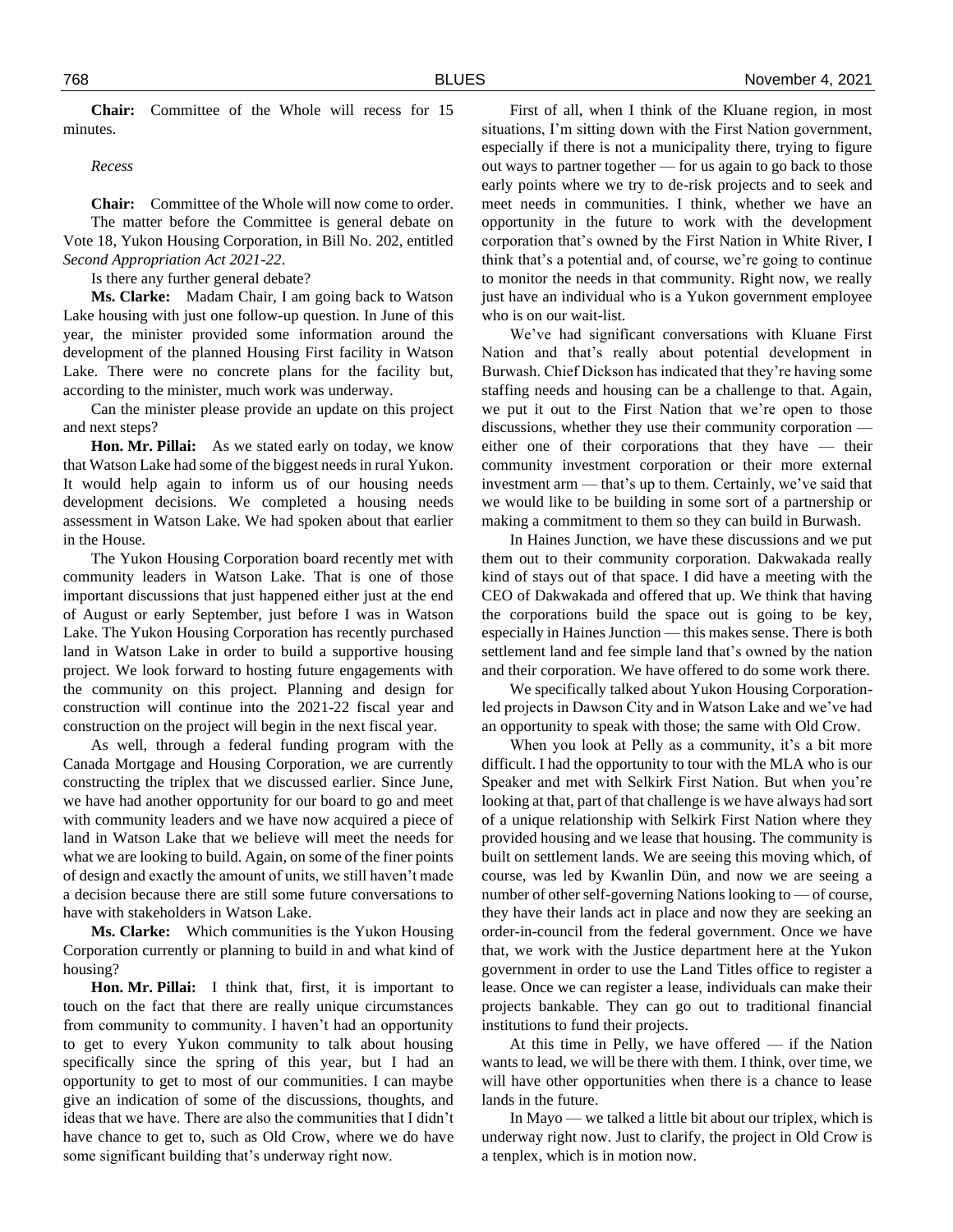In Carcross, we are still identifying a land parcel to have a Yukon Housing Corporation-led project. Later this week — the Yukon Development Corporation has reached out to us and wants to meet to look at some potential projects in that area.

In Teslin, we work with the First Nation on some joint efforts around land development. There still seems to be a housing need there. We are meeting with both the First Nation and Mayor Curran. That has been identified to us. We haven't looked at a project yet. We are trying to support the community. The community itself went down the road of looking at more of a sustainable, tiny house project. I apologize if I don't have all the details for the Assembly, but that has been held back at this point. I think there were some concerns around location. We have offered to work the municipality or the First Nation if there is a potential need for housing.

Just a few years ago, the Housing Corporation worked hard in Ross River to complete a number of units there. I haven't had an opportunity this summer to get out and have a renewed conversation around housing in the community.

In Faro — I have kind of gone through the statistics. Faro was in a very unique situation compared to other communities, where there was more housing than need. It seems to me that a lot of that housing has been now either purchased and folks are living there or, because of the Faro reclamation project that is underway, that has led to more individuals in the community.

It is also important that, within Whitehorse, we still have two First Nations and some of their traditional lands move outside of our municipal boundaries, so we continue to be in constant dialogue with Kwanlin Dün, but through our rapid housing initiative, we did work with Ta'an Kwäch'än Council on helping them to purchase 11 mobile home units as well.

Before I sit down, I just want to do a quick run-through in my mind of the map of the Yukon and think if I missed any communities along the way. I think that gives a pretty decent snapshot from memory of what we are looking at. Every opportunity that we have had to reach out to development corporations or others that make sensible partners, we have used. Some folks are making this a priority for them; other folks have a number of other things that they want to work on ahead of partnering with us on new housing solutions.

**Ms. Clarke:** I appreciate the answers from the minister.

My final question is in the context of future planning not present but future planning. Can the minister provide an outline of the corporation's plans for addressing housing needs in each community? Are there building plans in the works for either social or seniors housing?

**Hon. Mr. Pillai:** Carmacks — I spoke with the members of the council in Carcross this week who really wanted us to go back and look at some housing solutions with their development corporation. Those discussions were led by elected officials from Carmacks and discussions that took place at the Yukon Forum. The development corporation in Carmacks has built some very, very nice units along the Yukon River and I think that they are looking to continue to build that out.

We think about generally the question: Where do we see housing going in the future and what is our plan? Again, we're

going to stick to the strategic planning process. We're in the midst of some of that work already as we get to the end of it. We have some of those guiding documents that are still very relevant — whether it's *Putting People First* or aging in place or our homelessness action plan.

I would just say this in closing: We have the ability to change the state of housing in the Yukon. That's why I think that this is a challenging, challenging undertaking but extremely exciting, because so many complex problems that exist sometimes just don't have solutions. They call them by many terms, but a wicked problem. This is certainly a wicked problem. But, by bringing folks together — and that was really part of what we wanted to do with our housing summit. There have been meetings where the players and the housing continuum have come together. Mary was part of that — our president — in some of the early stages way back in, I think, 2013. As well, we needed to get corporations in the room, folks who are doing the financing, and pulling them all together.

It's not that there's going to be sort of another larger plan that's going to identify a whole bunch of things that nobody has thought about before. We're really going to go back and try to get the things happening that people have talked about for a long time, which is to embrace chapter 22 and make sure that development corporations have the best possible opportunities to be part of our economy. They can do that by building housing solutions and they can build their balance sheet.

I have the support of my colleagues at Community Services, Energy, Mines and Resources, Health and Social Services, and the Premier's office to work with everybody we have within government to move ahead on private sector development. That is going to be extremely important. Energy, Mines and Resources and Community Services will do that good work that they're doing, but we really need to have different elements of the private sector giving us solutions as well.

I think that, when we talk about seniors, Vimy is going to be a key piece. We're getting there. We've spent a lot of time. It has been touched on in the Assembly. We haven't really had a chance to discuss it fully. Health and Social Services is at the table with Yukon Housing Corporation. We're just trying to make sure that we work with that passionate group of people to get a project that can be built and that has the proper supports that are in it and a really good plan for it to go into the future.

That is going to be a series. If you look at what the Vimy group defines, inevitably — if it's six or seven units, depending on what they want to build  $-$  it will be their choice, but whatever they build, we are again hopefully going to see 60 or 70 homes, townhouses, and condominiums now open. These are really dramatic effects on the housing market.

One of the other things we have done that we didn't talk about today is that we are really tracking the amount of building that is happening within our community. In 2020, we had a record number for building permit values. It was the most ever. We have surpassed that in the first three quarters of 2021. In just two years, we are seeing — and it's continuing on. The numbers coming out even for September were far above the national average when you take a look at the increases and what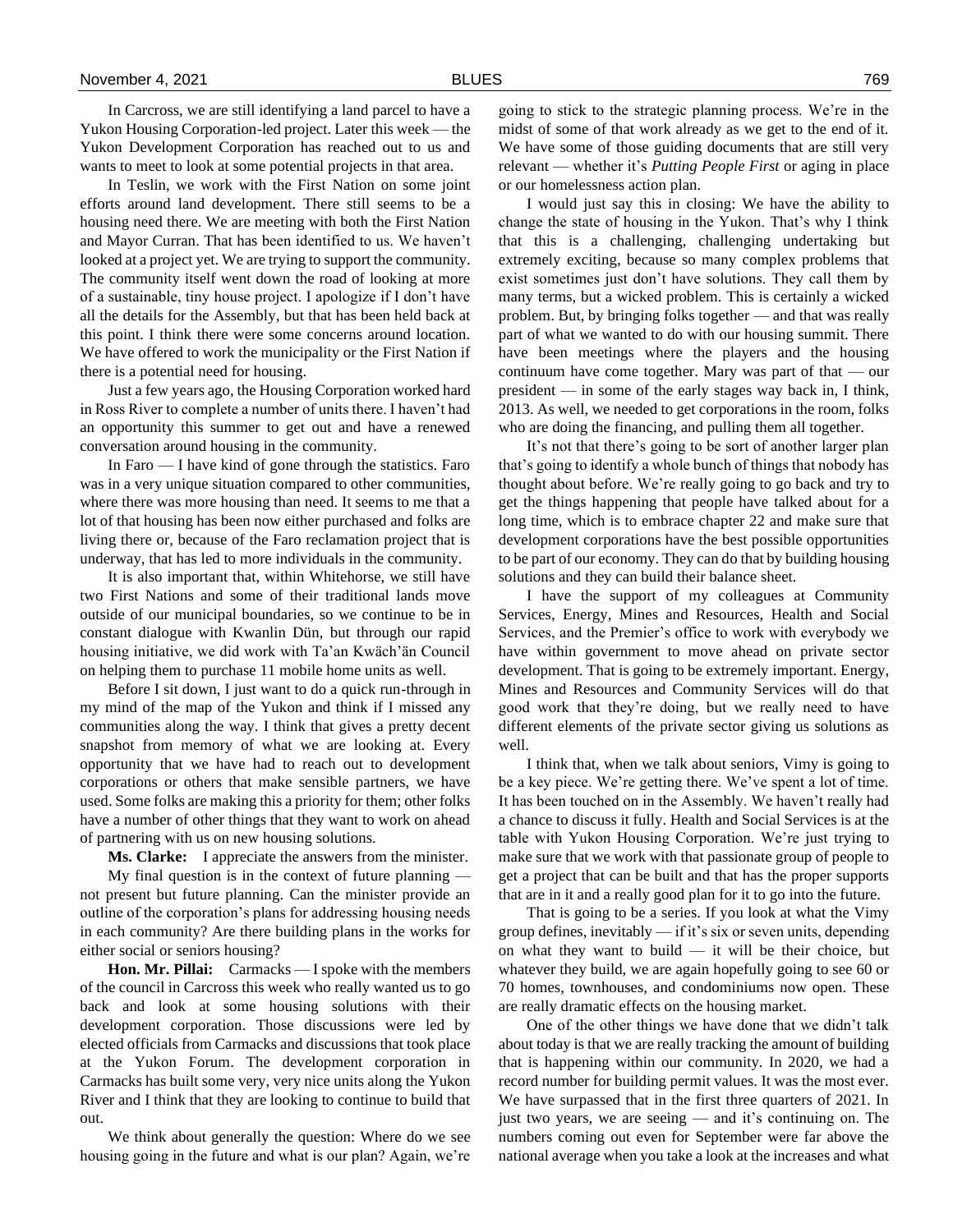we have for residential permits and builds. Whether you are driving through the neighbourhoods that you represent — the member opposite — or in my area or the Member for Porter Creek North's area, when you go through those areas, what you are seeing is a tremendous amount of densification in building happening right now. The Yukon Housing Corporation teams are tracking all of that, and we are seeing some significant buildout. I think that this is going to make a really dramatic impact on some of the pressures that we have.

The projects that we have been leading or partnering on start to get to completion. We are going to get folks off of our wait-lists. We are going to have a number of solutions for seniors, starting with Normandy. We think that this is going to make a big impact. Those folks are going to be leaving the units in which they currently live. That is also going to have a very positive ancillary effect. We are hoping to see what can happen at  $5<sup>th</sup>$  and Rogers. That will make a significant impact. Whatever we do there and whoever does it, we want to make sure that they do it appropriately and fast. Those are part of the terms that we are thinking about.

Again, there are the latter phases of Whistle Bend. We have talked a bit here with the opposition. The Third Party has touched on Macaulay Lodge. We have looked at that, and the current structure is not something that we can use for emergency housing or other types of housing because some of the inside of that structure has been removed. It's getting ready for demolition, but we have had very good conversations with Highways and Public Works — from the Yukon Housing Corporation — about trying to fast-track what can be there next. I can tell you that, if I get the support of my colleagues, what I want to see there is the private sector building something that is appropriate for there and something that will conform to the neighbourhood and be supported by the neighbourhood. So, that is another spot.

We continue to look at other big locations here for private development. I think that those are some of the things, at least, that we are thinking about. Our board has its own ideas as well, and we think that the key to the solution for our challenges in rural Yukon is working alongside the folks who know those communities best, which are First Nations, municipalities, and some of the private sector leaders and entrepreneurs who call those communities their home.

**Ms. Tredger:** Thank you, Madam Chair, and I would also like to thank the officials for being here and for the really helpful briefing that they gave before. I really enjoyed that briefing and learned a lot.

I want to start out by talking about the northern housing fund, which I understand has been decreased by \$1.1 million to be moved for the rapid housing initiative. I think that is great that there is going to be money available for the rapid housing initiative. It makes sense to me that the costs were higher than expected, given everything that has been going on, but I am wondering about what that cut means because I understand that the northern housing fund in the past has been used for rent subsidies. So, I am wondering what is going to happen for rent subsidies this year instead.

**Hon. Mr. Pillai:** There is not an impact to our program; we still have \$1.4 million in our budget that we can use to help us offset and still be able to provide our program on our rent supplement.

**Ms. Tredger:** Just to confirm, even though there is the cut, is there enough to provide as many rent subsidies as were provided last year? Are you anticipating any changes to the program from last year?

**Hon. Mr. Pillai:** I have just checked with officials. Of course, when we are talking about the categories around capital — and the other one around O&M — we have the stable O&M funding, and we don't see any impacts to the program that is being questioned today.

**Ms. Tredger:** That is really great to hear. I also understand that money that was originally allocated for unit conversions was cut, and what I understand happened is that those units may be demolished instead.

I am wondering what the timeline is for rebuilding those units that are going to be demolished instead of being converted. I was also wondering which units that funding applied to.

**Hon. Mr. Pillai:** We touched on this earlier, and if I didn't, I apologize. Based on the increased costs that we realized around COVID, we reallocated some of the monies that we had for conversion over to help meet our capital cost demands on our new projects — thinking that was a good, prudent decision. But, looking to the future, where possible, there will be transitions with some of those units. I'm not specifically aware of anything that we have decided to demolish versus transition. I can look into that with officials, but it was really just about meeting the capital call for the needs of our new buildings.

**Ms. Tredger:** I may have misunderstood about the demolitions.

Which units were planned to be transitioned that aren't going be transitioned this year?

**Hon. Mr. Pillai:** It will probably be best for us to reach to our team that deals with more of our construction and maintenance, and we can get back with a return.

To be fair to them, I don't know if they identified each individual unit that was going to be there. They probably have a priority list in their project management structure, but we will bring that back. That will be the one item for which we will have to come with a written return in answer to questions from the Third Party.

**Ms. Tredger:** I would appreciate that. I guess that it raises a bigger question for me, which is: At a time where we have all acknowledged that housing is an enormous need in the territory, why was funding cut in order to give funding to the rapid housing initiative, rather than just providing that funding from somewhere else? Why did we choose housing as the place to balance the budget?

**Hon. Mr. Pillai:** This is a decision that is made within our senior team. They are extremely professional. They understand housing. We were dealing with a number of things. We tend to go out and get individuals or different companies with the capacity to do the work. We have a number of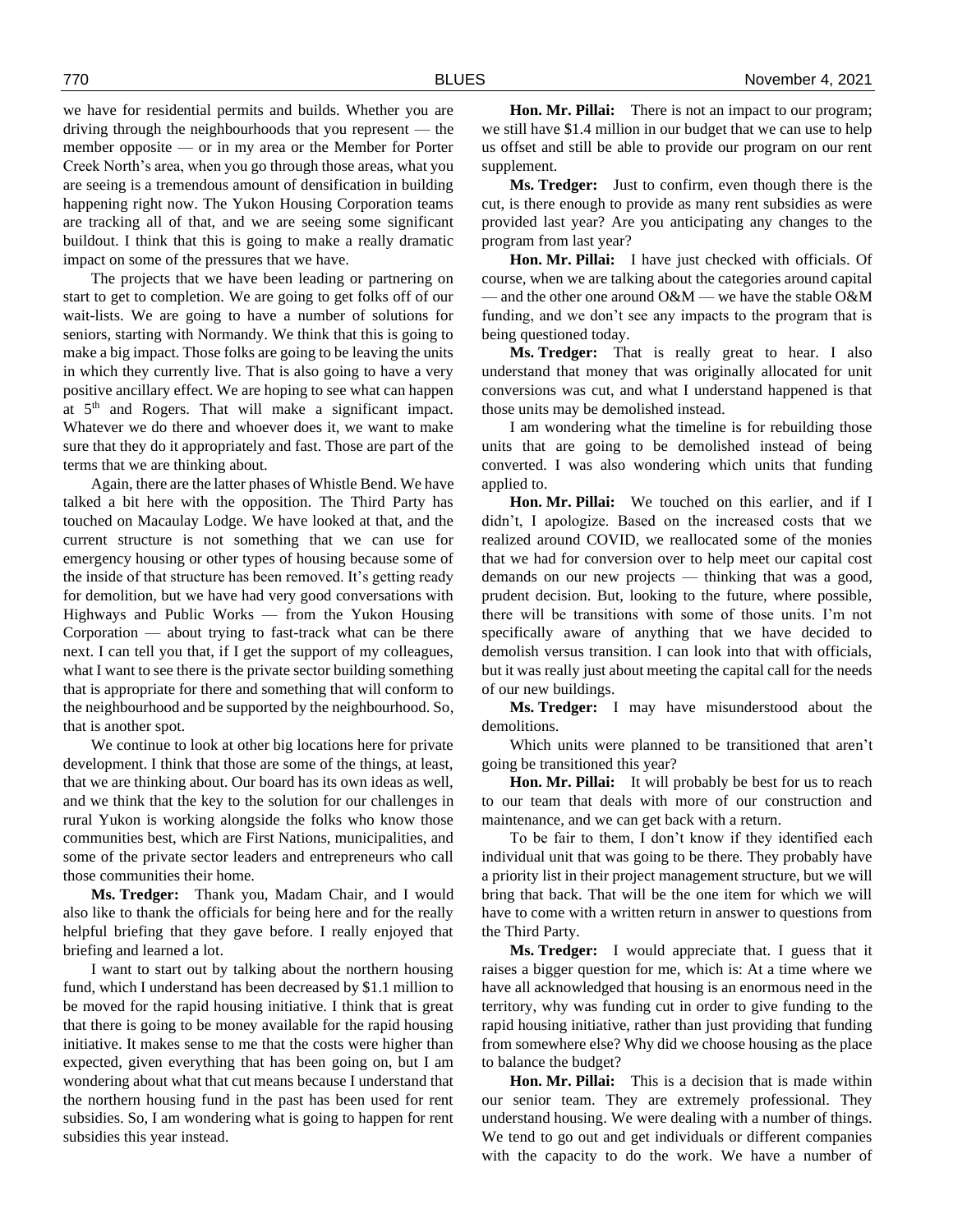companies that we lean on. That is one thing that is really important to recognize.

Also, we had a project that is being built right now. I can tell you — I think most of us, with our own experiences — that it is extremely difficult to find a contractor, whether it's a contractor that is of significant size  $-$  one of the bigger companies that are here — or even one- or two-person operations. I'll dig into that.

I think that the decision was a good, prudent decision. Part of the challenge is that we needed money for our new project, and we also know that it is extremely hard to find capacity for the small projects. That's something that, from personal experience, I can tell the Assembly. I had a flood  $-$  a leak  $$ in my home, and it was months and months just to try to find somebody — and finally now — who can just give me a quote. Some people are having claims on insurance because of different things that happened naturally this year. It is taking so long to find people.

So, the direction that I've given the corporation is to deploy money to where it is needed and to where we can get a quick return on it. That's what I'm aware of at this point. I certainly will go back and talk to our folks who lead some of that work.

But, again, we're not trying to leave any rock unturned when it comes to the work here. It's just important to share that with the Assembly.

**Ms. Tredger:** Thank you for that answer. So, what I understood is that there were two reasons: one was to provide the money for other projects, and the other was because of difficulty finding contractors, which certainly is a challenge. That said, I think I, and many other members of this House, would have been more than happy to vote for a budget that said we need additional money for housing so we don't have to cut it from other programs, and that decision does concern me.

I will move on from there. I want to follow up a little bit on the question about empty units at Yukon Housing Corporation that my colleague asked about. So, I didn't quite understand the answer. It wasn't clear whether those units are empty because they are waiting for renovations or if they are being held in reserve for emergency housing. I wonder if the member opposite can clarify.

**Hon. Mr. Pillai:** Just for clarification, that's my understanding. It's just within the current situation when it comes to capacity. We will go back and talk to our lead when it comes to this and make sure. I think it was really what the different metrics that were used to make that decision. I think that's fair.

When we speak about our 20 units, right now, they are units that have to be renovated. Those 20 units have to be renovated. Our plan was to fix them. In some cases, I think they are all at a different level of disrepair. What we have shared and we certainly shared it in our meeting just this last week with the Yukon Anti-Poverty Coalition — is that, if we have to, we may move folks in there in the interim. We may not have time to get the renovations done to the level that we want, but it might be a more appropriate location for folks this winter versus other options. Right now, we are looking to renovate, but in the interim, we are keeping a close eye on those 20 units,

which normally would not meet the standard of what we would provide a client, but we may have to use those, based on the pressures that we're seeing in the housing market at this point.

**Ms. Tredger:** How long have those units been offline? I'm wondering what the barrier is to getting them renovated so that they can be back at the typical standard.

**Hon. Mr. Pillai:** Same scenario — it is challenging to find the capacity to do the renovations. In some cases, we have tenants who leave and they leave things behind, and we have to follow particular protocols when it comes to that. That sometimes hinders how fast we can get in and do our renovations.

We are moving right away to move folks into these units, and the individuals who are moving into the units might have some disruption because we may have to do some of the maintenance work while we have folks living in there. But, really, we think that, under the current circumstances, this is the right decision. We are trying to move those units as quickly as possible to get folks into more appropriate housing, compared to where they are, in some cases, now.

**Ms. Tredger:** I understand that finding contractors is part of the challenge, and I really do appreciate that it is a challenge. It is not one that I can imagine going away any time soon, and I am wondering what steps Yukon Housing is taking to make sure that they do have contractors available or whether they are considering having their own staff who can do those renovations.

**Hon. Mr. Pillai:** I think that finding proper solutions to housing is key, but I also think that having a thriving private sector is key. Ensuring that we use private sector expertise when appropriate to do this work is something that we will have to look at.

Looking at labour challenges is not just a conversation that is going to happen at the Yukon Housing Corporation board. Yes, they have to think about that, but it's also part of what we think about all the time at Economic Development and it is something that is thought about at the Department of Education — things that we know include getting ahead in our planning and being able to have contractual relationships based on tendering processes. These are all things that can help us to have capacity in place when needed. I think it's a bit different. There always seems to be competitive interest in our bigger projects compared to some of the smaller things that we're doing. What I am seeing across the construction field is that so many folks are building new. That is where a lot of our talent has gone versus going into some of the other work.

I know that we have a great team at the Yukon Housing Corporation who have a lot of expertise. I think that you have identified a great point. How do we think about one, two, or three years out for capacity? I think that this is something that we will continue to grapple with. You are right that it's not something that is going away, but it is difficult. We are in a housing boom, and the more folks that we bring here continues to potentially exacerbate the challenge. It's a complex issue, but we are going to look to having organizations that we work with that can help us meet the needs and goals and help us with the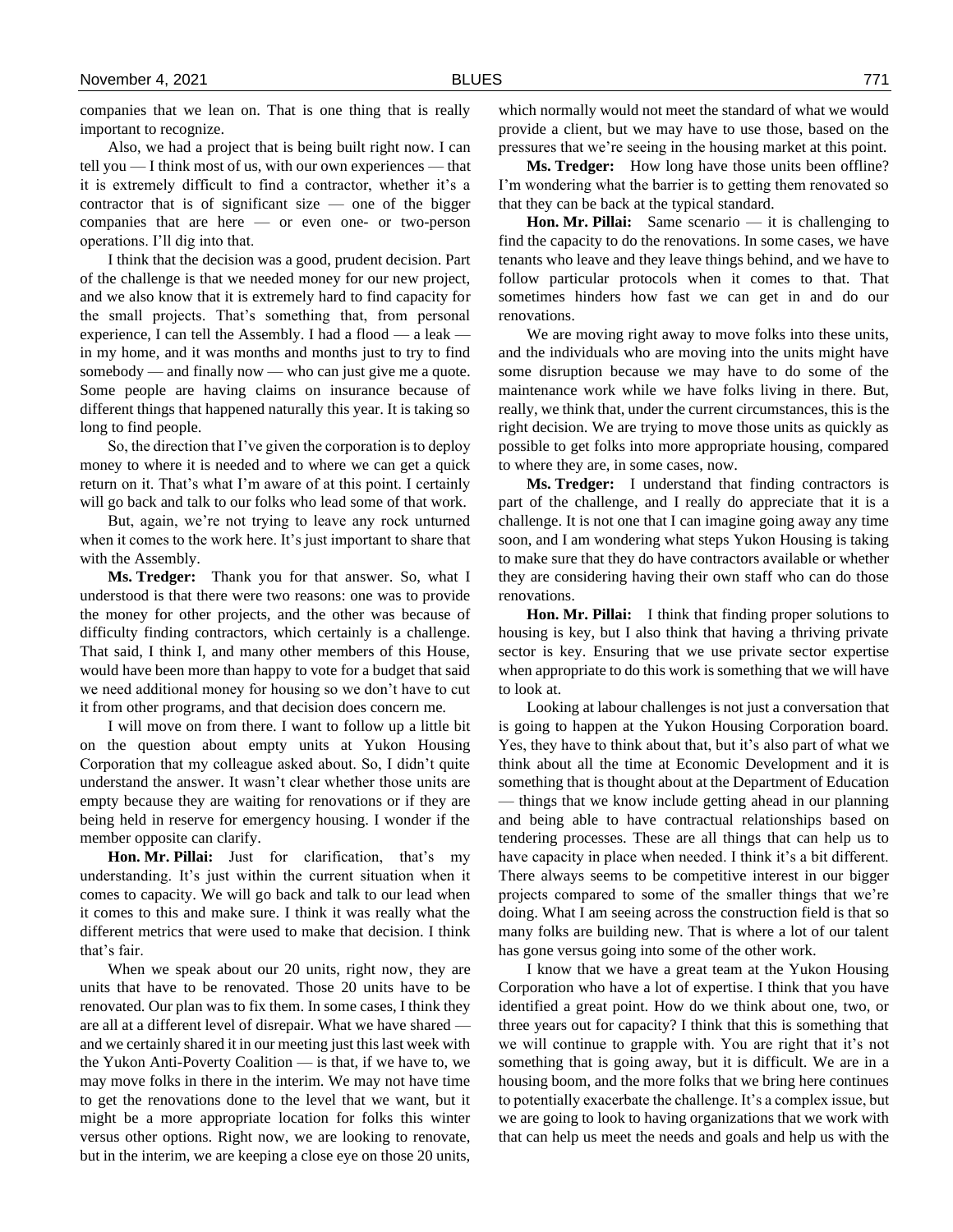renovations and transitions that we want to see and the units that we currently have in our portfolio.

**Ms. Tredger:** Thank you for that answer, and I do want to provide a few follow-up comments on it. I certainly also want a thriving private sector. I do not think that the contractors are in danger of going out of business if we start having public people who can do the repairs. As we said, it is very difficult to find a contractor right now. I would encourage Yukon Housing Corporation to really consider options there so that we don't have 20 units sitting, waiting for repairs, when we also have a wait-list of over 400 people.

With that, I will move on. I want to talk about the mixeduse housing at 4<sup>th</sup> and Jeckell as well and follow up a little bit on what my colleague asked. I am really excited that these 47 units are coming online. That is fantastic.

What kind of extra capacity is Yukon Housing Corporation going to have to support those 47 extra units?

**Hon. Mr. Pillai:** We have a stability worker who will work with the clients. Part of what we need to do is — because it is mixed-use housing — find out the needs of the clients, so that will be partially what we do. We do have a capacity that's identified to support and to identify the needs and then help us coordinate the extra services from the many service providers we see here in Whitehorse.

So, that is our plan. Again, we have to wait to see who is on our wait-list, who has priority, and then who makes up the tenant mix within the new building.

**Ms. Tredger:** The stability worker who was mentioned for that unit — is that a new position that has been created to support the  $4<sup>th</sup>$  and Jeckell project?

**Hon. Mr. Pillai:** The current stability worker and support worker — we have a transfer payment agreement with Safe at Home, and that is where the individual works. As we move on, if we are seeing the need for greater capacity or more folks to do that type of work, then we will be making those decisions within our staffing model.

**Ms. Tredger:** I just want to express some concern about the "wait and see" approach to see if more support is needed. We have 47 units coming on. I think that, previously this afternoon, the member opposite said that it could be up to in the neighbourhood of 75 new people in housing.

Is there any scenario where the minister can imagine that there is not more support needed for this unit?

**Hon. Mr. Pillai:** I find — it's kind of interesting. There's like a tone that's just sort of aggressive here today.

Again, we're looking to the needs. We don't know who is going to live there. We work with Safe at Home, which has been a great, great partner. We could take a lot of advice from the Safe at Home folks as well as from the Anti-Poverty Coalition. Like the member opposite, I spent a portion of my professional career working with folks who are vulnerable and at risk, whether that be youth or seniors. Again, people need very unique services sometimes. What we're saying is that, right now, we think that our relationship with Safe at Home is filling our need. As we get closer to filling those particular units, we will continue to work with the experts in the field, like Safe at Home, and at that time, if we need to increase our capacity — or maybe Safe at Home wants to increase their capacity — I'm not sure. I'm just saying that, at this point, we don't have all the information.

The member opposite is stating that we should hire somebody right now. The building is still not completed. We have the important work of juggling how we use our resources. That's why we are here today — to talk about the supplementary budget. I don't think that it's prudent to hire somebody today to support the 47 units that are not finished being built yet.

**Ms. Tredger:** I appreciate that the member opposite does not like my tone and finds it aggressive. That is not actually something that I've heard him say to any other member of this House, and I don't know if there is something particularly about me that he finds aggressive or if that's just something he finds when he gets asked questions.

But I will move on from that to the housing stability worker in general and leave the question about the future capacity aside.

I understand that there is funding for Safe at Home to provide a housing stability worker. Could the member opposite tell us what their caseload is like and if there is a wait-list to access that worker?

**Hon. Mr. Pillai:** I was just made aware that the housing stability position was just hired by Safe at Home. In our next engagement with Safe at Home, I can find out what the caseload is, but that is somebody who has just been hired. I think it is important, as well, to note that we have another individual who works with our seniors who are looking for housing. I will just let the House know that there are different, of course, needs and supports that folks need, depending on where they are at within the housing continuum.

There are a lot of organizations doing really good work that have housing navigators, so that individual who is looking at housing stability is really about trying to make sure that folks, even if they are vulnerable or having challenges, continue to keep those homes and then work with the other navigators. Again, specific to this question, I don't have the caseload numbers from Safe at Home, but we do know that the position was newly filled.

**Ms. Tredger:** I thank the minister for that answer. It is exciting to hear that there is a new position coming online for that.

Changing tack slightly, when calculating what users of Yukon Housing pay for their housing, is CERB income from last year being considered to calculate what users pay?

**Hon. Mr. Pillai:** The Canadian emergency response benefit provided financial support to employed and selfemployed Canadians who were directly affected by COVID as the member opposite said, of course, the acronym being "CERB". Our goal is that the funding provided through this program should only benefit recipients and should never result in a net financial disadvantage. Yukon Housing Corporation will adjust rent calculations for clients who may be affected negatively to ensure that their rent does not increase as a result of having received the Canadian emergency response benefit. The quick answer is no, Madam Chair.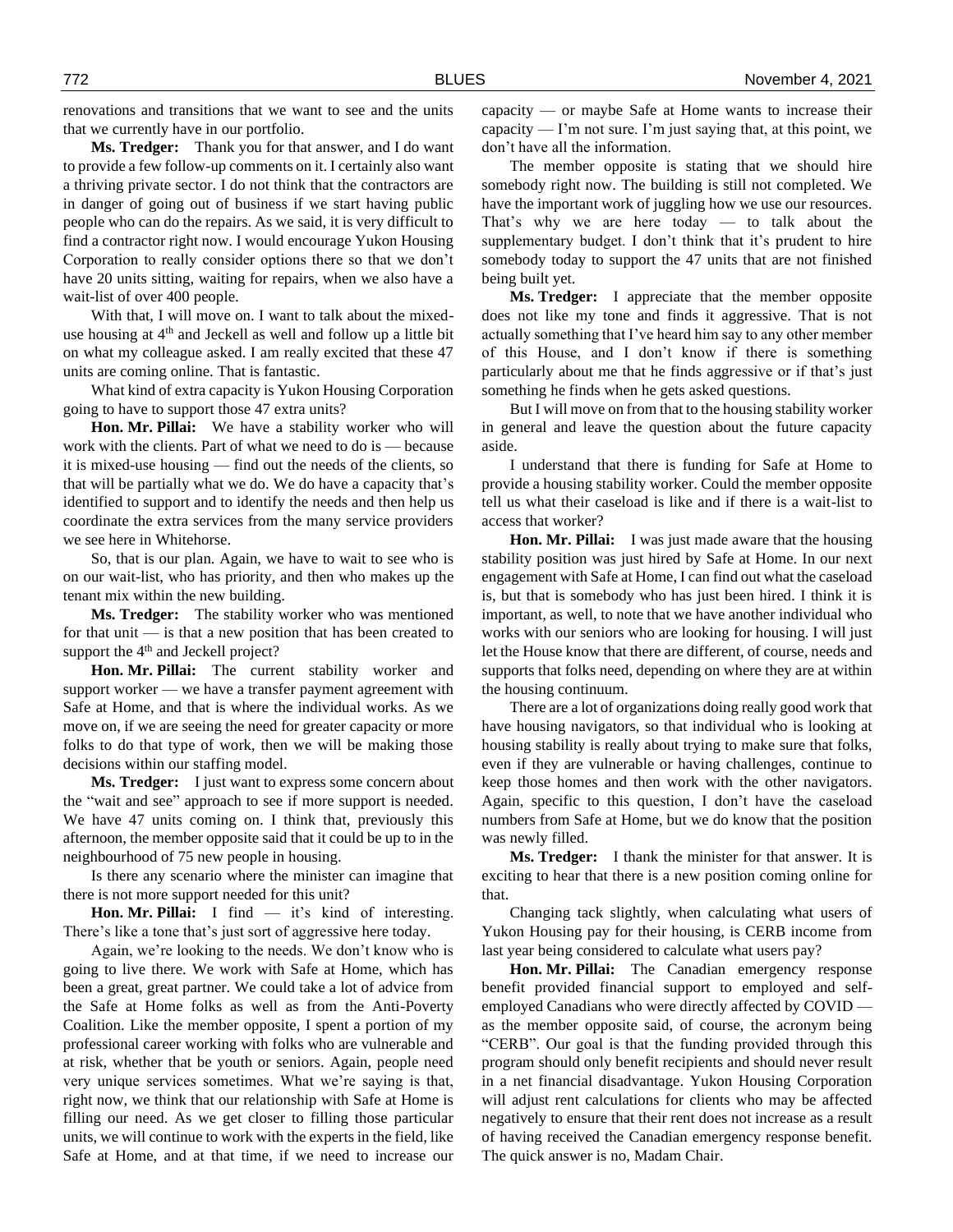**Ms. Tredger:** That is great to hear. I have a bigger question. I have written a number of letters over the summer to the minister about clients of Yukon Housing who were struggling with communication, struggling with follow-up, struggling to understand what was being expected of them, and struggling to get support in their housing. I do want to say that those concerns were addressed very quickly after I wrote to the minister, and I really do appreciate that.

I do feel, however, that people shouldn't have to come to an opposition MLA to have their concerns addressed, and I wonder if there are systemic changes — or a systemic look at how Yukon Housing clients are being supported and how the communication is working. I will leave that there.

**Hon. Mr. Pillai:** I think that it is a very relevant topic how we interact with our clients — always remembering that no matter who is walking through the door, we have an obligation to serve those individuals. I think that the folks have really challenging jobs in that they understand the pressures. The conversations that happen with our team at Yukon Housing Corporation, especially those on the front line, are always, especially in the current circumstances, really, really difficult conversations. Individuals are constantly making difficult decisions based on where we are at.

I think that the member opposite did a great job on representing the needs of constituents. I think that we can always do better. It's not just political rhetoric. In this case, no matter what government department it is, we have to understand that no matter who is across the table from you, no matter what area of life they are coming from, and no matter what their challenges are, we have to be extremely respectful to folks. Those are discussions that I have had directly with the president. I have full confidence that, if there are changes in mindset or culture that need to occur, they will occur under her leadership. I think that there are always opportunities for us to do better — to make sure that folks feel respected when we are working with them — that they are getting the right supports. I also, to the Assembly, ask for the understanding that many of the folks who work on our team get put into very challenging discussions and are under a lot of pressure to deliver. It can be a pretty difficult job, but we always have to carry ourselves right from my role and the senior team — with extreme professionalism, always understanding that our role is to serve our clients, who are Yukoners.

**Ms. Tredger:** I would like to briefly ask about how the SCAN legislation has affected Yukon Housing Corporation. I am wondering how many times in the past — I guess whatever number of years are available — have there been evictions from Yukon Housing Corporation through the SCAN process. I am also curious about how many times that process has been started and not led to an eviction.

**Hon. Mr. Pillai:** Madam Chair, SCAN is a complaintbased process regarding the illegal use of property. SCAN must have a complaint before starting an investigation. The Yukon Housing Corporation is the landlord in all SCAN investigations involving the Yukon Housing Corporation properties. I would say that SCAN and Yukon Housing Corporation are partnering agencies at times, and when lawful and appropriate, the SCAN

unit and Yukon Housing Corporation share information and evidence to address the illegal use of a property. Action can be separated or coordinated and occur under the SCAN act and the RLTA.

We can go back to find  $-$  I'll take a look here at some of our information. From 2019 to 2020, there were 39 Housing Corporation properties related to SCAN complaints. Again, of the 39 investigations — Yukon Housing and SCAN have coordinated on the majority of the 39 complaints, but not all the complaints were from the Yukon Housing Corporation.

As a rule, the SCAN unit works to address the illegal use of property collaboratively with the landlord to avoid taking the landlord to court. So, concerning the 39 properties, 17 warnings were provided to tenants by SCAN to cease illegal activity. Then SCAN assisted in one landlord eviction — so one eviction that we had under the SCAN act for drug trafficking activity. In SCAN terminology, we had, I guess you would call it 18 operational closures of the 39 properties. We saw one tenant removed for drug trafficking through investigation.

**Ms. Tredger:** Thank you. That was very helpful. I wonder: Does Yukon Housing have any policies about when someone is evicted? What happens next? Do they go back on the wait-list? Are they not allowed to be on the wait-list again? Do they have to reapply? Do you try to find other housing for them? Or does Yukon Housing try to find other housing for them?

**Hon. Mr. Pillai:** Individuals who are evicted through this type of process can go back on our wait-list. The only thing is that they need to pay arrears. Those have to be remedied before they move on.

In a case like this, if we have had someone who has been partaking in illegal activity — if they are in our housing, in one of our units — I will dig in to see if there is some sort of a transition piece, but at this point, if they have been evicted, normally they can come back on the list. At that point, does the Yukon Housing Corporation continue to provide some transition services? I don't think that has been our practice, but we can look at other organizations out there that we can refer folks to. They can maybe help them find another opportunity within the housing portfolio in that community.

**Ms. Tredger:** That was a very helpful answer.

I would like to follow up on my colleague's questions about the community land trust. I am dying to know more, but I do understand it is mostly with EMR right now. I do wonder if the minister knows: When suitable land is identified, what will the arrangement be? Will it be leased to the land trust? Will it be sold or donated?

**Hon. Mr. Pillai:** Madam Chair, I think that when Energy, Mines and Resources is back, hopefully there will be an opportunity then to discuss it. My sense is that they are looking for a suitable piece of land and the transaction would be similar to Habitat for Humanity. That is my understanding.

They are working with a group to find a suitable piece of land. In the past, with Habitat for Humanity, we have transferred that land to them. I think it was done for a dollar. I think that is the concept being used here  $-$  get them an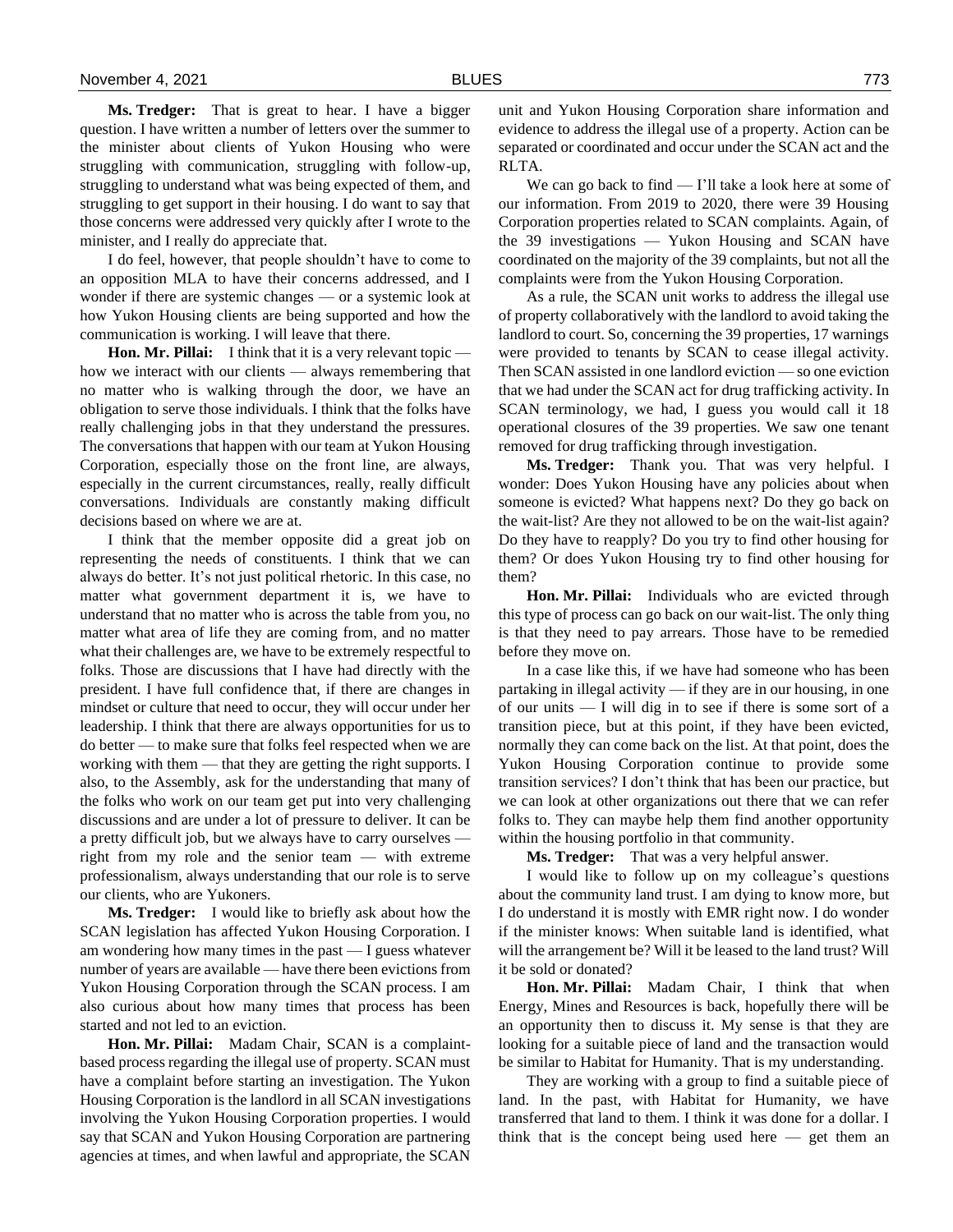appropriate piece of land at a very appropriate price, which could be potentially a dollar.

**Ms. Tredger:** I just want to say again that I am really excited about this project. I wonder if there are plans for any other public housing initiatives like land trusts, like housing coops, that this government is looking at beyond this one land trust.

**Hon. Mr. Pillai:** We continue to monitor the housing initiatives fund. That seems to be the one place where we're seeing real innovation and some creative ideas, so we will continue to look at that. I think that we are seeing different First Nation governments or development corporations come up with models that are unique and we are supporting those. That could be anything from tiny home models that are being used across the Yukon and some of the things that we have seen that we have supported here in the downtown core as well.

There are conversations that are happening all the time to be open to the member opposite — not so much focused on land, but really trying to figure out more cost-effective ways to build, whether that is more efficient manufacturing or the re-use of materials and units that are out there. We have seen, at least in one case, some entrepreneurship from one of the local First Nation companies that are now doing a lot of work in Whistle Bend as well as in Carcross, and I think that is really about more sort of mass manufacturing.

There are a lot of different things that we are looking at. It has been a discussion that has kind of had stops and starts with the university around continuing to do research in the field. I do think that there are a lot of different ideas coming, but this is the only one I am aware of when it comes to land. We are going to continue to have discussions with folks like Habitat for Humanity and we're having good dialogue and continuing to support them to build their projects. That is what I am aware of at this point.

**Ms. Tredger:** Madam Chair, I would like to switch gears now to the rural home ownership loan program.

On the website for the rural home ownership loan program, it says you are eligible if: "You're building or purchasing a new home for your primary residence in the Yukon but outside Whitehorse." Then there are other criteria that don't relate to where that house is. I have been hearing from people in the Hamlet of Mount Lorne who are being told that they are not eligible for this program.

Can the minister clarify who is eligible for this program based on where they live?

**Hon. Mr. Pillai:** We are aware of a situation where one or more individuals who live in the hamlet were told that this program did not apply to them. That is not the case. We have gone back and believe that the situation has been rectified. Please, if folks are reaching out, let them know that anywhere outside of Whitehorse, including that hamlet, they can apply. If anybody needs support or they are still having challenges with those discussions within our organization, please let us know how we can help to make sure that those folks can apply for the rural mortgage program.

**Ms. Tredger:** I appreciate the member opposite sharing that he is working to fix this problem. For the people who have contacted me  $-1$  have heard stories of following up multiple times with the people it says to contact on the website and not getting replies or getting conflicting information. The approach that I understand they should take is to suggest that they try one more time to follow up with the contact on the website, and if that doesn't work, I would support them in contacting the minister. Can he confirm that this is the approach that they should take?

**Hon. Mr. Pillai:** Yes. Our understanding is not that we are working at it, but that it has actually been solved. We have some of our senior folks here. We will make sure that, if there is a problem with the contact number — absolutely, if the individual wants to contact me directly, it's [ranj.pillai@yukon.ca.](mailto:ranj.pillai@yukon.ca) Please send me an e-mail and I will link folks up with the right people to make sure that we can get them in the process of accessing this mortgage, especially if folks have a spot and want to build. We want to be able to support them to build as quickly as possible.

**Ms. Tredger:** Thank you, I appreciate that. One suggestion that I have that I would like to provide is that this information be shared with people in Mount Lorne and other places that might be affected who may not have reached out to us but may have been turned away and assumed that it was the final answer. Some advertising or working through community associations might be really helpful.

There was some discussion earlier about whether that program would be expanded to include people in Whitehorse during a question and answer asked by my colleague. I just want to second my support for having a program like that available in Whitehorse. There are lots of partnerships happening with the government and industry. That is fantastic, but I also think that individuals who are trying to build homes are part of the solution and should be supported to do that.

With that, I would like to move on to some of the *Our Clean Future* commitments. One of the commitments that is under the purview of the Yukon Housing Corporation is to continue to work with Yukon First Nations to retrofit First Nations housing to be more energy efficient. Could the minister give us an update on that work?

**Hon. Mr. Pillai:** Just harkening back to the last question, we do have some marketing that's out right now or some advertising — that is not to say that we can't do more. So, we have social media advertising that's happening right now around that program as well as some newspaper ads. We also ensure that we look at getting it out to the hamlets and to some of the local representatives as well in whatever we figure is the best and most effective way to do that.

I appreciate the comments around looking at some strategic needs inside of Whitehorse. I think the member opposite is absolutely correct that we need to be able to support individuals who are here and they're a major part of this, especially individuals who can go and build out and even add suites or garden suites — any of those extras — when they build are all going to be very important.

Based on our work around climate change, right now, we have six First Nations that we're working with. The total amount approved since 2019-20 is \$2,065,500. Our amount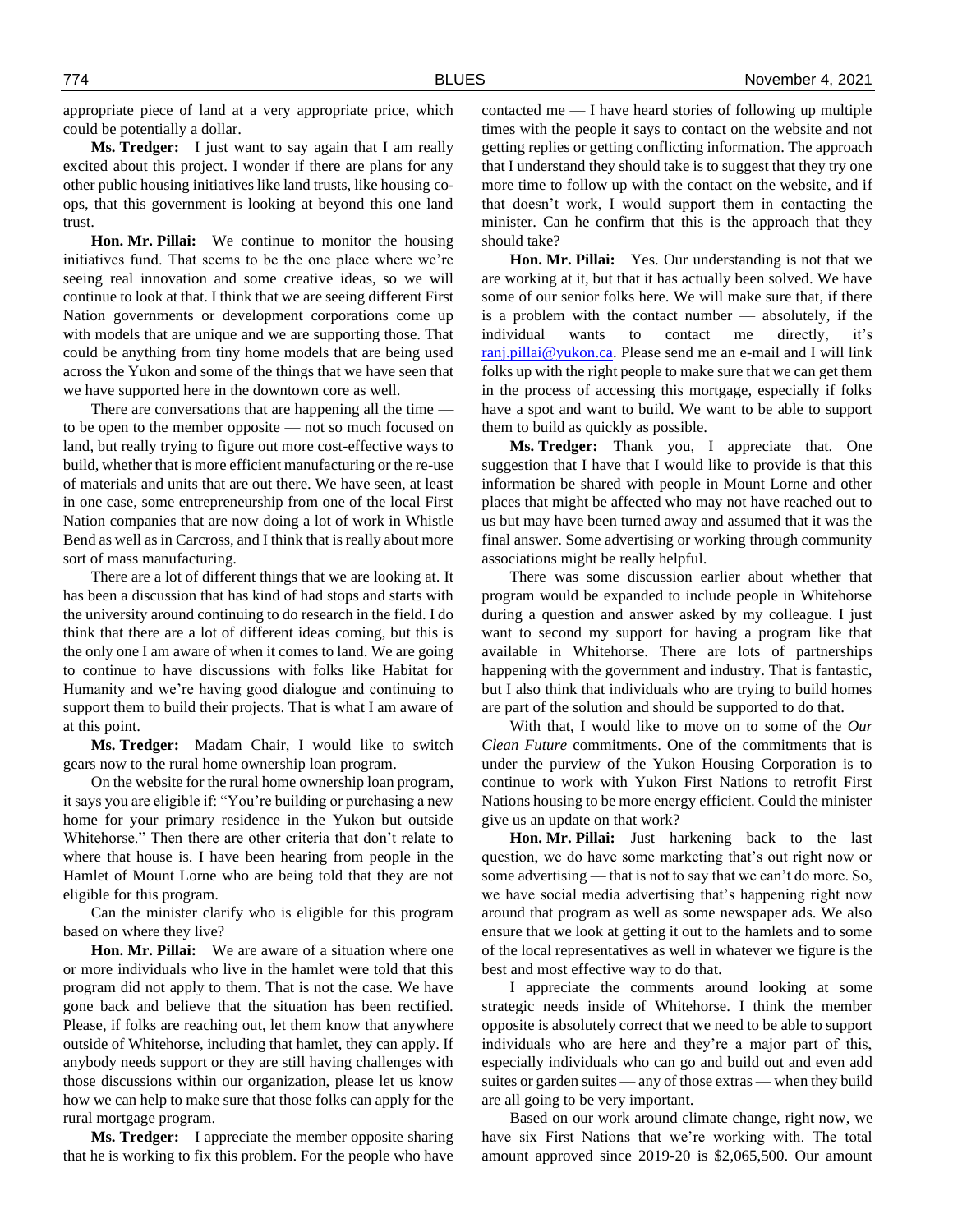distributed to date is \$1,308,150. The six nations that are currently working with us and are using these programs are Kluane First Nation, Selkirk First Nation, Kwanlin Dün First Nation, Vuntut Gwitchin First Nation, Ta'an Kwäch'än Council, and the First Nation of Na-Cho Nyäk Dun.

**Ms. Tredger:** It's very exciting to hear that this work is underway.

Another commitment that's in *Our Clean Future* is to continue to retrofit Government of Yukon community housing to reduce greenhouse gas emissions in each building by 30 percent. Could we have an update on that commitment?

**Hon. Mr. Pillai:** Based on our project management plan and based on the timeline we have given, we are on track for our retrofit work, based on the current assets that we hold.

**Ms. Tredger:** We are about one of 10 years into the 2030 commitment. Does that mean about 10 percent of the buildings have had a 30-percent reduction in emissions?

**Hon. Mr. Pillai:** Part of our carbon tax tracking for 2019-20 — we are forecasting, for next year of our carbon tax tracking, that we will be saving \$65,000. I can try to get a percentage number based on our stock. We have tried to trend out over those 10 years and the amount of work we have had that we see our numbers coming in. That would make sense, those 10 points, but let me go back to clarify exactly where we are based on our plan for the next 10 years.

**Ms. Tredger:** Thank you, I would appreciate that. I find that, in trying to get a number of how many buildings we are looking at or what percentage of those buildings have been reduced and by how much, it would be helpful to get a sense of where we are at in that process. I think it is really important in making sure we meet the targets and that we allocate enough resources to make sure we can meet those targets.

I would like to talk a little bit more about the rental market in the Yukon. I don't know if the minister has read the letter to the editor that was published in, I believe, the *Yukon News*  today about a family who is leaving the Yukon because, as they put it, "Housing is the reason, landlords are the cause." They talked about the incredible imbalance of power there is between tenants and landlords and how that has led to them accepting decisions that should never have happened because they felt powerless to fight them. They talked about trying to work through the RTO to fight decisions and getting lost in the bureaucracy and getting lost in fees. It really just speaks to how helpless tenants can be when someone who controls their housing has the ability to make decisions unilaterally and in which they have very limited ability to fight.

Can the minister talk about what work is being done to balance that power so that tenants do have a voice and do have some power to fight for their housing — to fight for that really fundamental need, which is housing — so they are not subject to the whims of the market and the whims of someone who is running a business?

**Hon. Mr. Pillai:** I will provide a little bit of flexibility in the dialogue today. I don't think it pertains directly to anything in the supplementary budget, but I think it is probably a philosophical difference too, but I did take a look at the letter today. I don't want anybody who wants to make Yukon their

home and wants to build a future here and contribute to our community to have to leave. I think that we have been very open at the Yukon Housing Corporation that, yes, there is a challenge. Multiple things have led to the challenge. I am not sitting here playing political football. I am just saying that there are a lot of things and we all know that. Lots of different factors contributed to that. That is why, at our housing summit, we really put the obligation for the solution to this out to everybody. There are a number of people who work inside the Yukon government. Whatever their role is, in many cases, they have a very significant part in rectifying the challenges we have — whether they are working in lands or infrastructure or Land Titles in the Justice department — you name it. We have 11 self-governing First Nations that all have the ability to have lands acts in place. Work that has been done in previous mandates of government and have continued on has led to that opportunity for all of those nations, if they make it a priority, to be able to provide opportunities for their citizens to be on those lands. We have municipalities that are all coming together in different places around their official community plans, which is key. Those are just some of the factors that are coming into play.

When I read that letter, I don't think to myself that Yukon Housing Corporation let these folks down. I am not saying that this is what the member opposite is saying. Since I'm being asked that today in this debate, I believe that we never want to see that happen. I know that the member opposite knows very well that the legislation doesn't fall under the Yukon Housing Corporation. I think that there has been some lively debate about it and there will continue to be lively debate about it. We hear that there are lots of conversations that are going to be in front of the House in the very near future on that topic.

Again, am I concerned? I'm always concerned. I don't want to see people leaving. I think that it's difficult in this country right now. No matter what city you go to, you are going to find challenges finding housing and you are going to see housing prices rise.

I don't think the House needs to hear my opinion on that piece of legislation. I think that the Minister of Community Services will probably respond to that, but our goal is to not see letters like that in the newspaper. The mandate of the Housing Corporation has always been around affordable housing as well as staff housing. But again, we have a larger scope right now, and we are just looking at trying to make sure that we push housing solutions in every area that we possibly can.

I am sorry if I didn't explicitly answer your question, but I'm just giving you a view from the other side of the aisle.

**Ms. Tredger:** I do know that the *Residential Landlord and Tenant Act* does fall under Community Services and not Yukon Housing Corporation, but I cannot imagine that what is happening in rental housing in the market versus what is happening to affordable housing versus what is happening at the residential tenancies office and what's happening at Yukon Housing Corporation do not all — they are connected. They are absolutely connected and they absolutely affect each other.

So, I am interested in knowing the Minister responsible for Yukon Housing Corporation's opinion on this because it affects